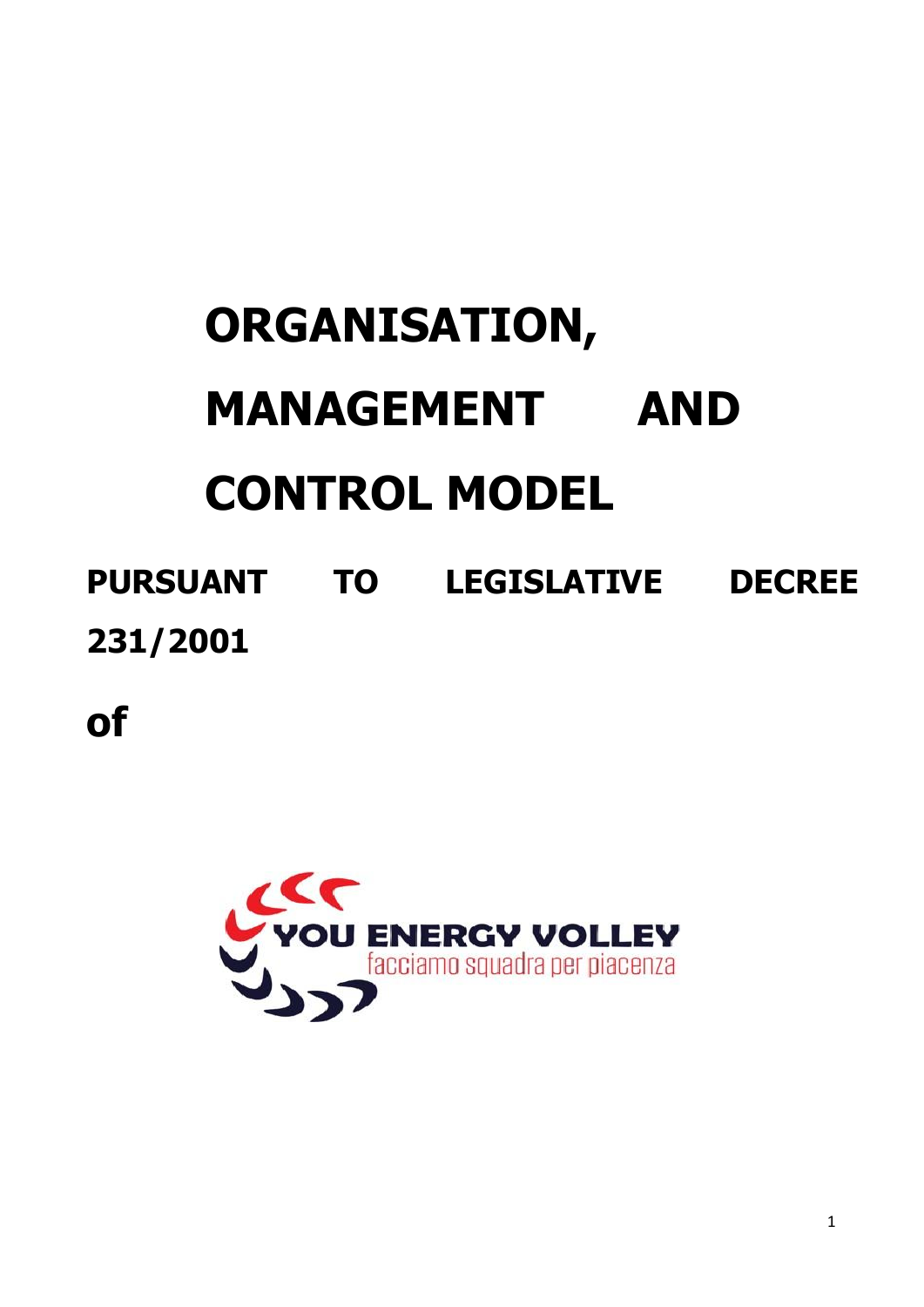

#### **List of Revisions 231 Model**

| <b>REVISION</b> | <b>DATE</b>   | <b>DESCRIPTIO</b>    |
|-----------------|---------------|----------------------|
|                 |               | N                    |
| 00              | November 2021 | <b>First Version</b> |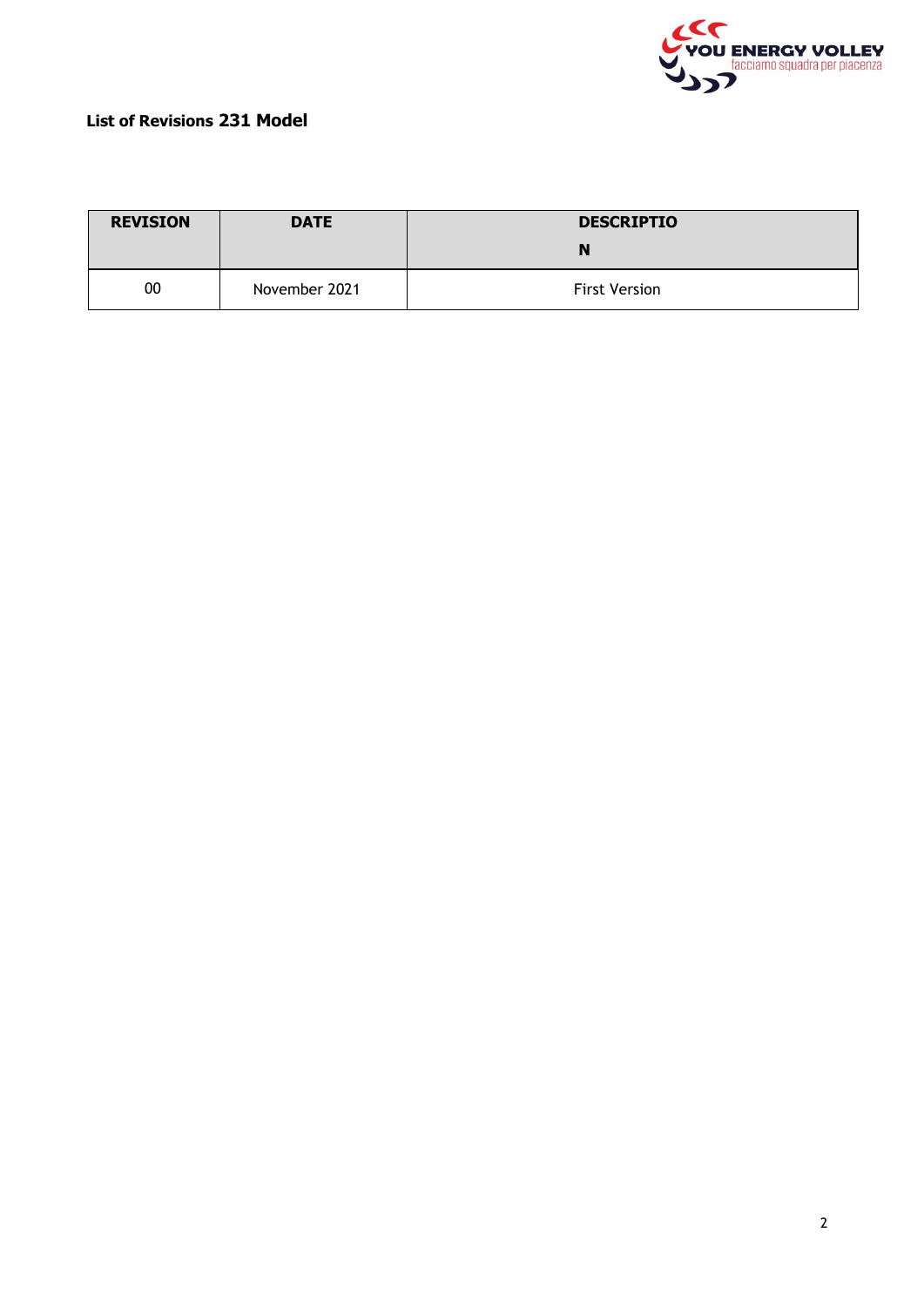

#### **CONTENTS**

| 1.  |                                                                                                                                                                                    |
|-----|------------------------------------------------------------------------------------------------------------------------------------------------------------------------------------|
| 2.  |                                                                                                                                                                                    |
|     |                                                                                                                                                                                    |
|     |                                                                                                                                                                                    |
| 3.  |                                                                                                                                                                                    |
|     |                                                                                                                                                                                    |
|     |                                                                                                                                                                                    |
| 4.  |                                                                                                                                                                                    |
|     |                                                                                                                                                                                    |
|     |                                                                                                                                                                                    |
|     |                                                                                                                                                                                    |
| 5.  |                                                                                                                                                                                    |
| 5.1 |                                                                                                                                                                                    |
|     | 5.2 Criminal offences against the Public Authorities (articles 24 and 25 Legislative Decree 231/2001)<br>18                                                                        |
|     | 5.3 Organised crime (article 24-ter Legislative Decree 231/2001) 22                                                                                                                |
|     |                                                                                                                                                                                    |
|     | 5.5 Crimes of manslaughter and grievous or severely grievous bodily harm committed by<br>breach of the laws on accident prevention and the protection of hygiene and health at the |
|     | 5.6 Receiving stolen goods, money laundering, self-laundering and using assets of illegal origin                                                                                   |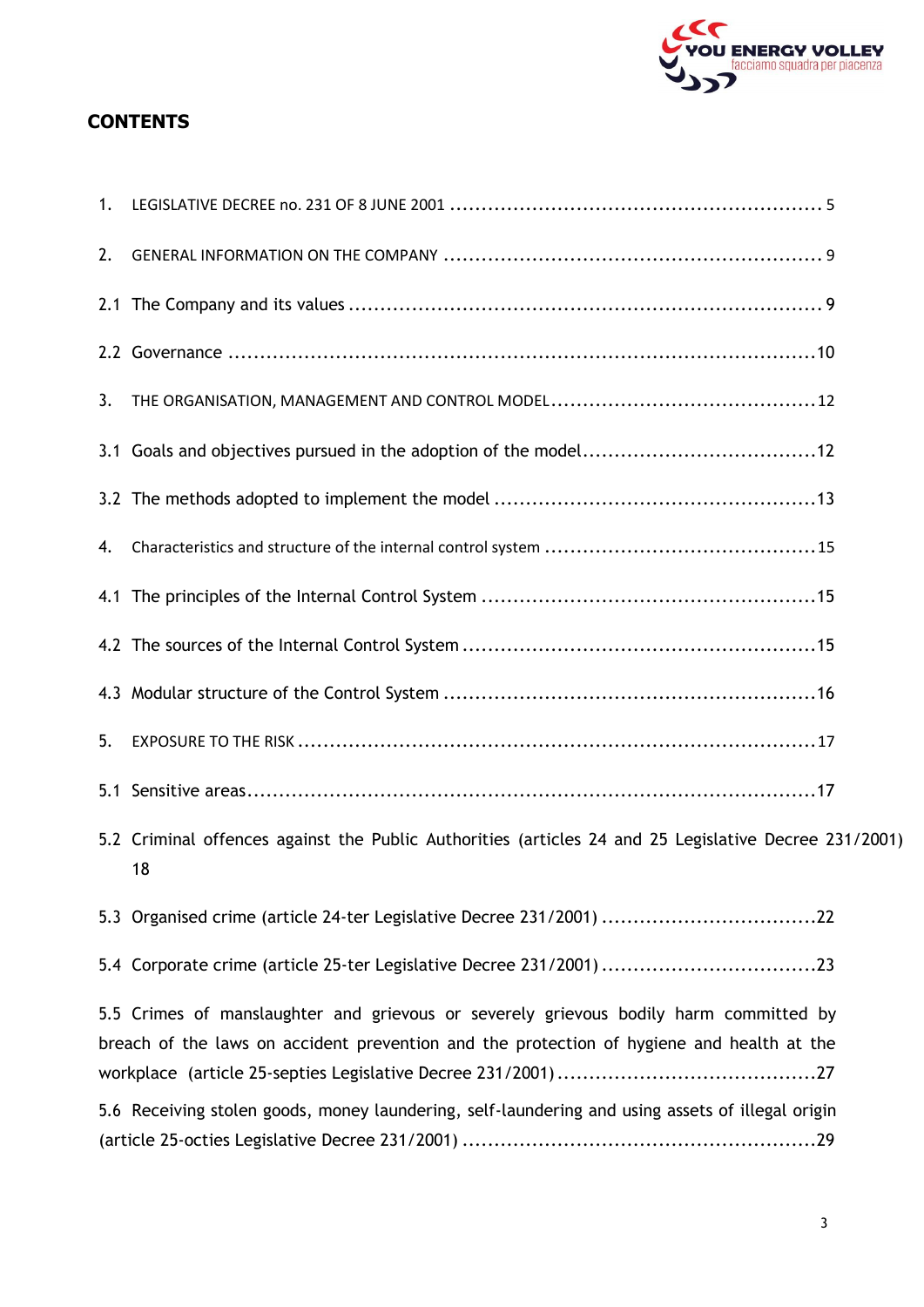

| 5.9 Criminal offences of fraud in sports competitions and abuse of gambling and betting |  |
|-----------------------------------------------------------------------------------------|--|
| 5.10 Tax crimes (article 25-quinquiesdecies Legislative Decree 231/2001) 36             |  |
|                                                                                         |  |
| 6.                                                                                      |  |
|                                                                                         |  |
|                                                                                         |  |
| 6.3 Duration in office, replacement and removal of members of the Supervisory Board 39  |  |
|                                                                                         |  |
|                                                                                         |  |
|                                                                                         |  |
|                                                                                         |  |
|                                                                                         |  |
|                                                                                         |  |
|                                                                                         |  |
|                                                                                         |  |
|                                                                                         |  |
| 7.                                                                                      |  |
|                                                                                         |  |
|                                                                                         |  |
|                                                                                         |  |
|                                                                                         |  |
| 8.                                                                                      |  |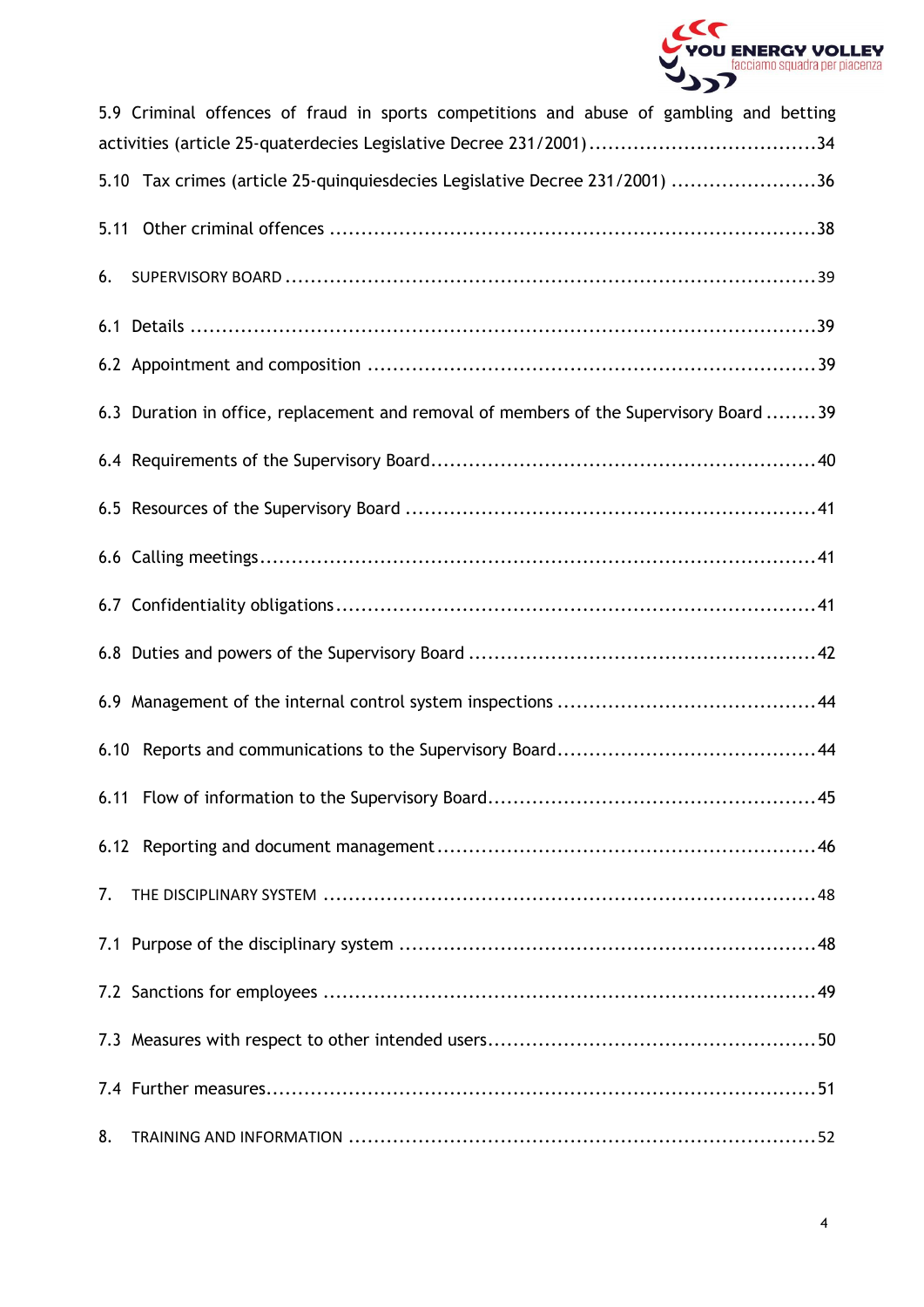|  | <b>VOU ENERGY VOLLEY</b> |
|--|--------------------------|
|  |                          |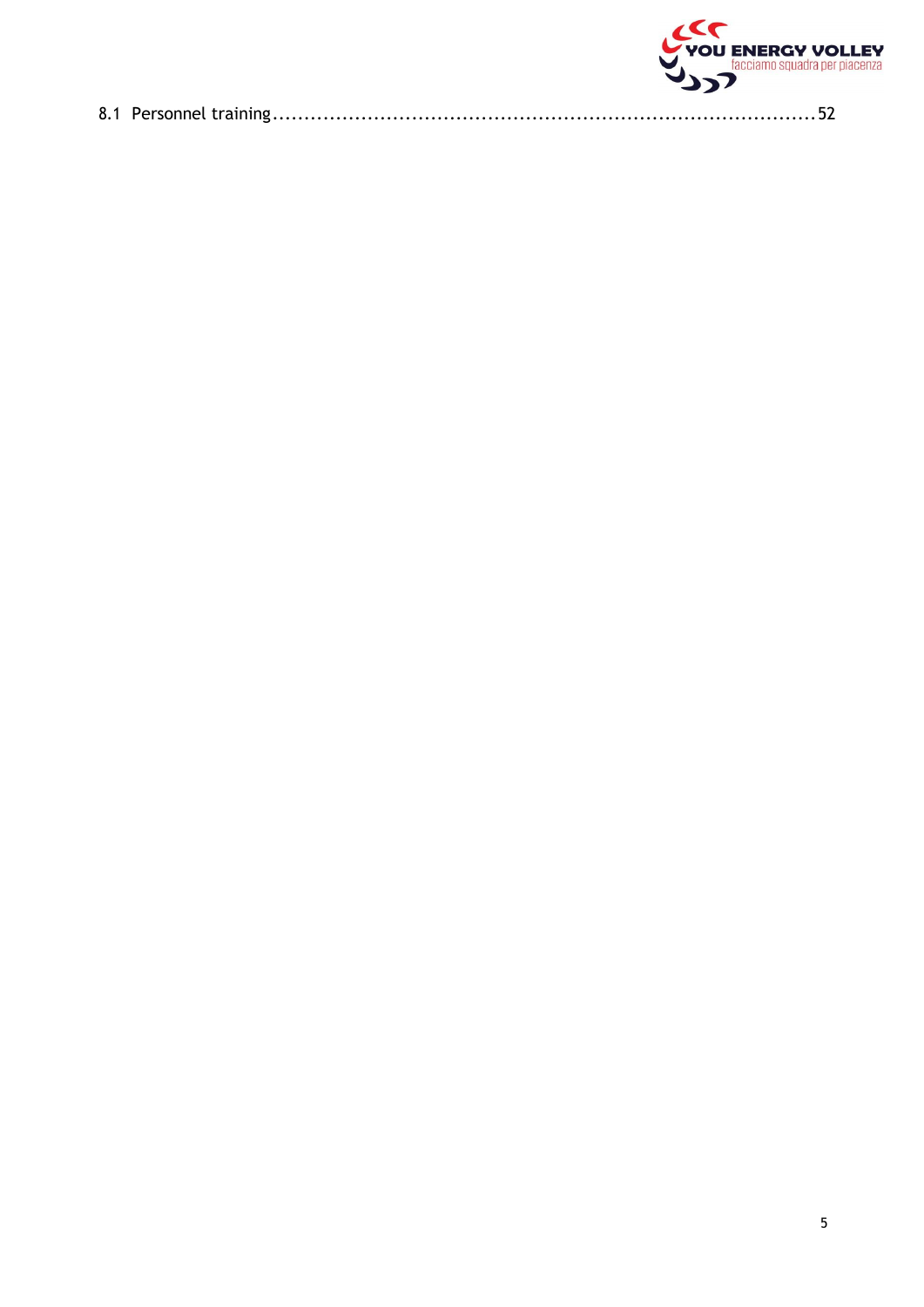

#### <span id="page-5-0"></span>**1. LEGISLATIVE DECREE 231 OF 8 JUNE 2001**

Italian Legislative Decree no. 231 of 8 June 2001 introduced "Administrative liability of legal persons, companies and associations, including those with no legal status" following the commission of offences into Italian law.

The decree applies following the commission of the following criminal offences:

- article 24: *undue receipt of funds, fraud against the state or a public entity or the European Union or to obtain public funding, ICT fraud against the state or against a public entity and fraud in public procurement;*
- article 24-bis: *cybercrime and unlawful data processing;*
- article 24-ter: *organised crime;*
- article 25: *embezzlement, extortion, illegal incitement to give or promise benefits, corruption or abuse of office;*
- article 25-bis: *forgery of money, public credit instruments, revenue stamps and distinctive signs and instruments;*
- article 25-bis 1: *offences against industry and commerce;*
- article 25-ter: *corporate offences;*
- article 25-quater: *crimes committed for the purpose of terrorism or subversion of the democratic order;*
- article 25-quater-1: *female genital mutilation practices;*
- article 25-quinquies: *crimes against the individual;*
- article 25-sexies: *market abuse;*
- article 25-septies: *crimes of manslaughter and grievous or severely grievous bodily harm committed with breach of laws governing accident prevention and the protection of hygiene and health at the workplace;*
- article 25-octies: *receiving stolen goods, money laundering or using money, assets or benefits of illegal origin and self-laundering;*
- article 25-novies: *offences relating to copyright infringement;*
- article 25-decies: *incitement not to provide statements or to provide untruthful statements to the Judicial Authorities;*
- article 25-undecies: *environmental crimes;*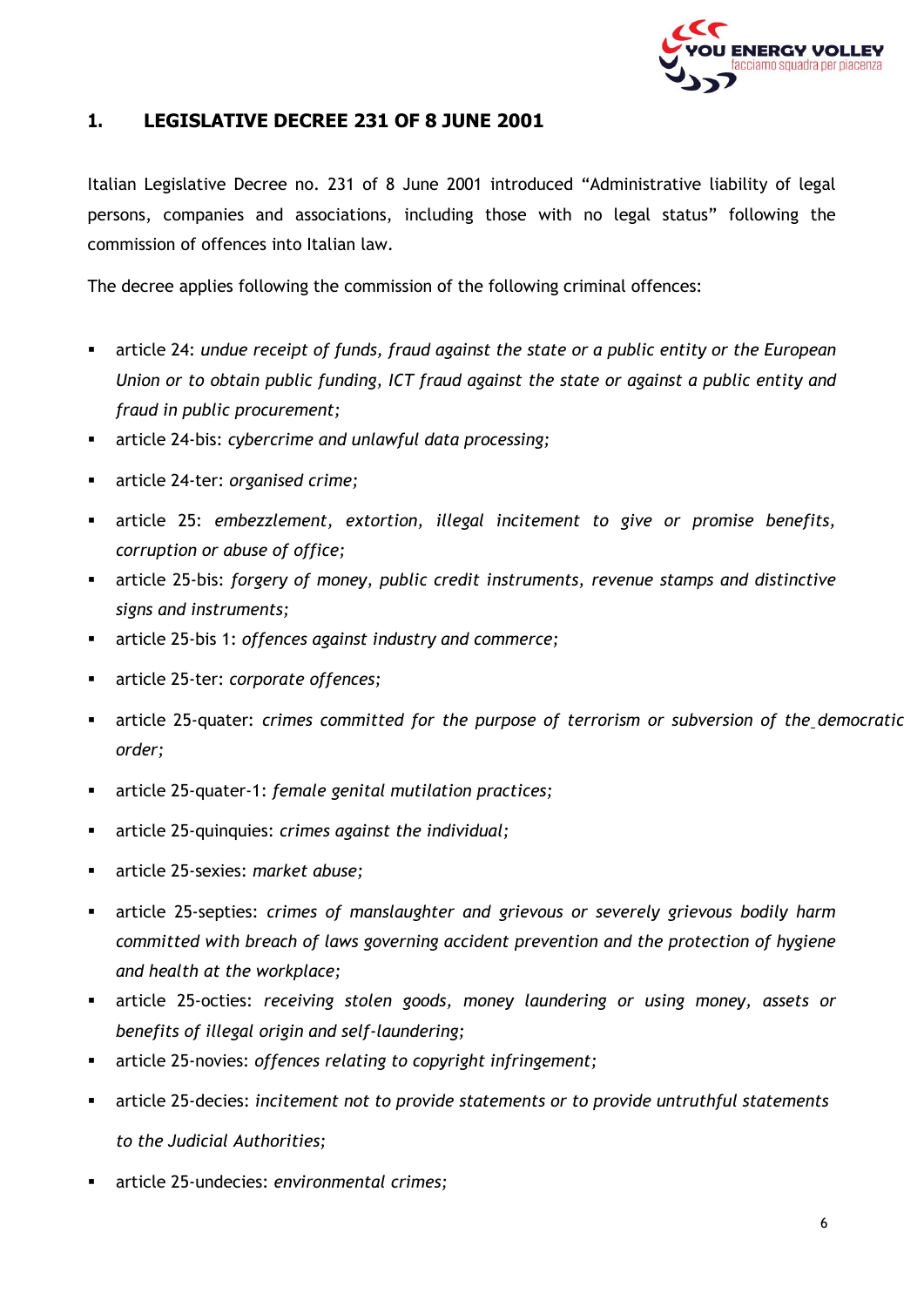

- article 25-duodecies: *employment of illegally staying third country nationals;*
- article 25-terdecies: *xenophobia and racism*
- article 25-quaterdecies *fraud in sports competitions, abusive gambling or betting or gamming or exercised on prohibited mechanisms;*
- article 25-quinquiesdecies: *tax offences;*
- article 25 sexiesdecies: *smuggling*;
- *Transnational crimes.*

For a more complete and detailed examination of predicate offences, please refer to the Regulatory Appendix to be taken as an integral part of this organisation, management and control model.

In accordance with article 5 Legislative Decree 231/2001, in order for administrative liability to be claimed and charged against an entity, a natural person functionally connected to said entity will have to have committed (or attempted to commit) one of the above-mentioned criminal offences (referred to as predicate offences) and the criminal offence committed "in its (eds note, of the entity) interest or to its advantage", providing as an exemption the hypothesis that the perpetrator "acted in his/her exclusive interest or in the interest of third parties".

In order for administrative liability to attach to the entity, in tandem with the criminal liability of the perpetrator of the criminal offence (natural person), it will also be necessary for the criminal offence to have been committed by parties who hold managerial positions in the entity or parties in subordinate positions. More specifically, in accordance with article 5, "the entity is liable for criminal offences committed in its interest or to its advantage:

a) by persons with representative, administrative or managerial authority for the entity or one of its organisational units with financial and functional autonomy and by persons who in fact manage or control it (persons in so-called top management positions);

b) by persons subject to the management or supervision of one of the parties mentioned in letter a) (known as subordinates).

In accordance with well-established case law, administrative liability arising from a criminal offence also applies where there is a Group, even though with certain significant limitations and conditions, when, for example, it is one of the subsidiaries who commits a predicate offence under its responsibility (known as ascent of the liability).

In the case of ascertained liability, the Company will be liable for one of the following sanctions: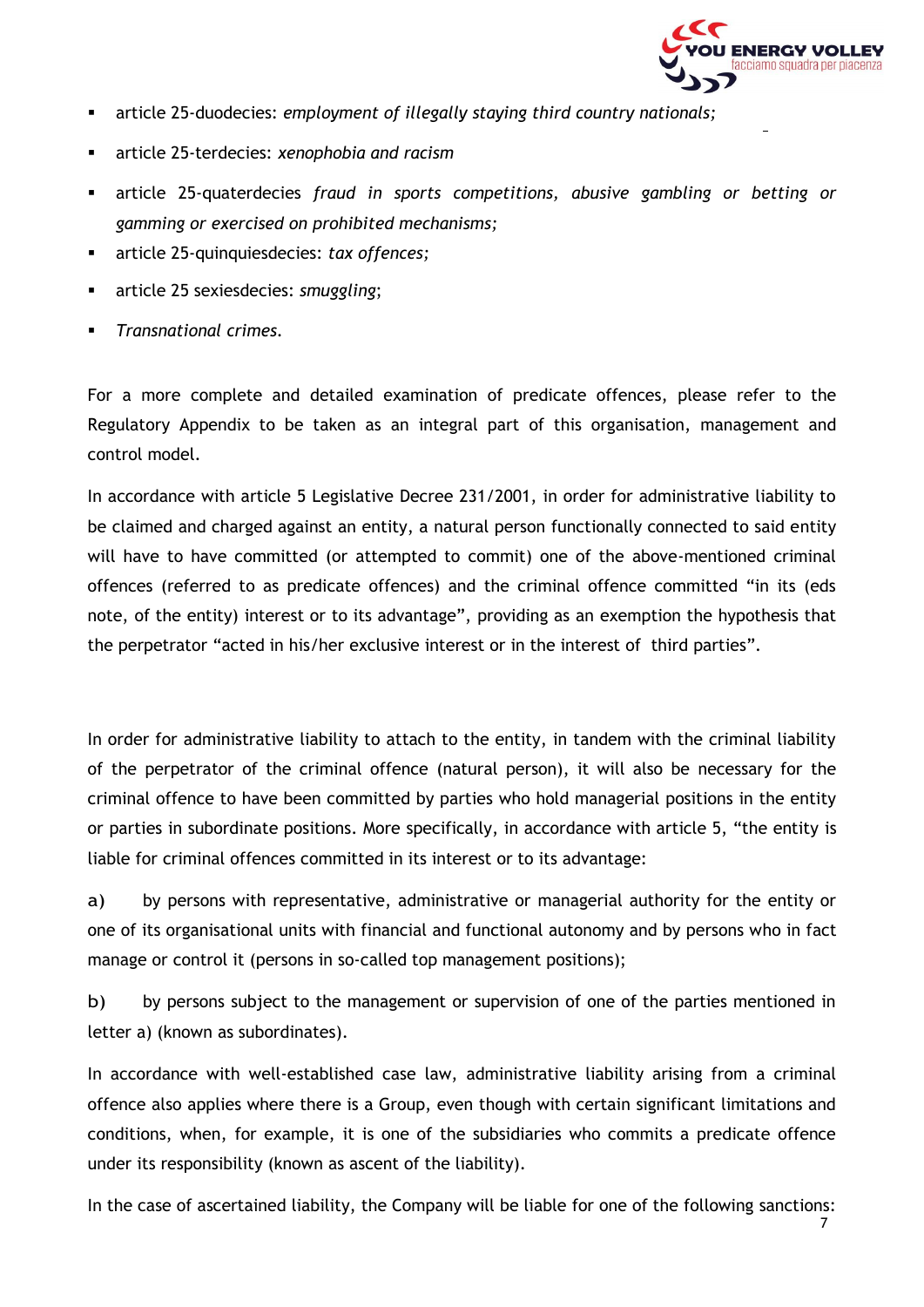

financial penalties, prohibitory penalties, confiscation (ordered with a ruling against the entity) and publication of judgment.

In reference to the financial penalty, a share-based calculation system was established, to be determined in terms of quantity and value, in order to more accurately adapt the extent of the sanction to the actual facts of the case.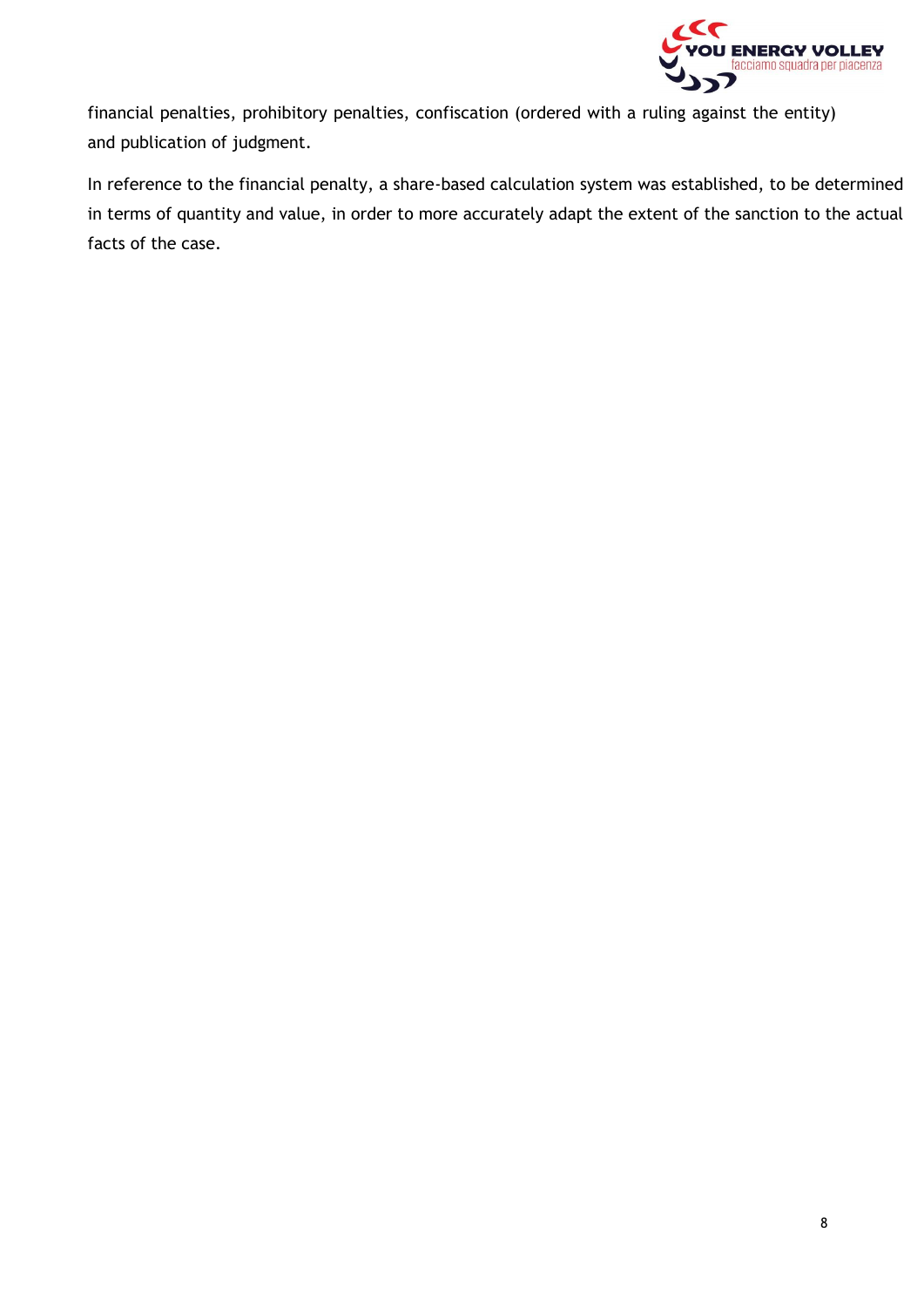

Financial penalties range from a minimum of 25,823.00 euros to a maximum of about 1,549,360.00 euros.

On the other hand, prohibitory penalties are: the prohibition on performing the business activity; suspension or removal of the authorisations, licences or permits enabling the unlawful action to be committed; prohibition from entering into contracts with the public authorities, apart from the right to obtain public services; exclusion from the right to obtain incentives, funding, contributions or grants and the possible removal of any previously granted; prohibition from advertising for goods or services.

Unlike the financial penalties that always apply, the prohibitory penalties apply to the extent expressly provided for by law and on condition that at least one of the conditions referred to by article 13 of the Decree have been met.

The prohibitory penalties have a duration of not less than three months and not more than two years.

Article 6 of the Decree therefore provides that if the criminal offence has been committed by senior managers, the entity will not be liable on an administrative basis if it can prove that:

- the governing body adopted and effectively implemented, before commission of the fact, suitable organisation and management models to prevent criminal offences of the type committed;
- the duty to monitor the performance and compliance with the models, and to oversee their updating, has been entrusted to a body of the entity with independent powers of initiative and control;
- the people committed the criminal offence by fraudulently getting around the organisation and management models;
- there was no lack or insufficient oversight by the body described under letter b).

In this sense, the underlying goal of Legislative Decree 231/2001 is to encourage enterprises to set up an organisation, management and control model which aims to pursue a "new way of doing business" in accordance with a "prevention culture".

In order to obtain effective exemption, the organisation and management model must

meet the requirement of:

**■** identifying the activities within which scope the criminal offences could be committed;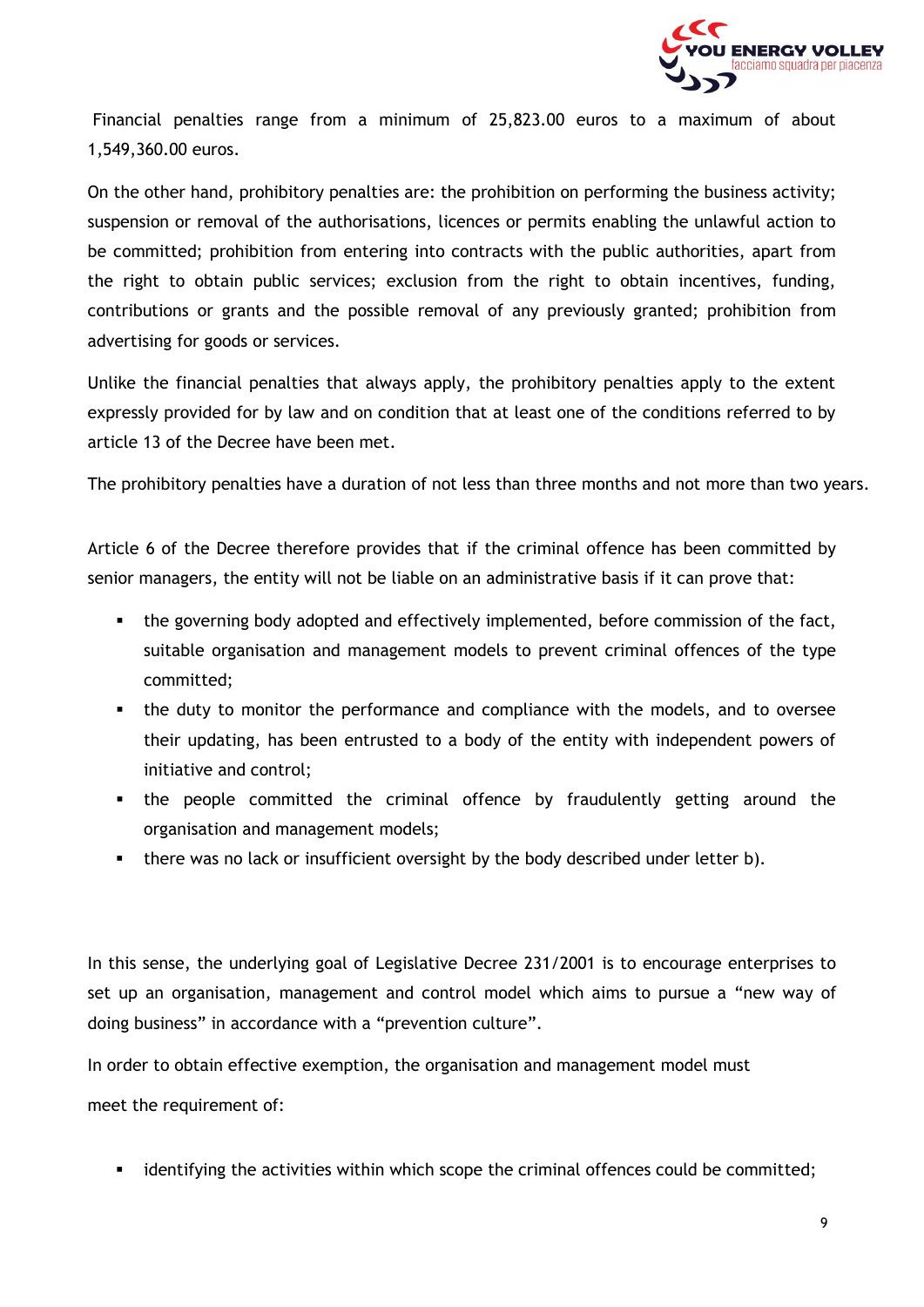

- **•** providing for specific protocols aimed at planning the training and implementation of the decisions of the entity in relation to the criminal offences to prevent;identifying the management mechanisms of the financial resources that can help prevent commission of the criminal offences;
- **•** providing for information obligations with respect to the body engaged to monitor the performance and compliance with the models;
- **•** introducing a disciplinary system that can punish the failure to comply with the measures indicated in the model.

The organisation and management model, in accordance with articles 12 and 17 of Legislative Decree 231/2001, has restorative effectiveness if the entity adopts and puts into operation, before the declaration of initiation of a first level hearing for a criminal offence which has already been committed, an organisation and management model that can prevent criminal offences of the nature of the one that occurred (known as ex-post model). In this case, the entity will obtain a reduction of the financial penalties and exemption from the prohibitory penalties.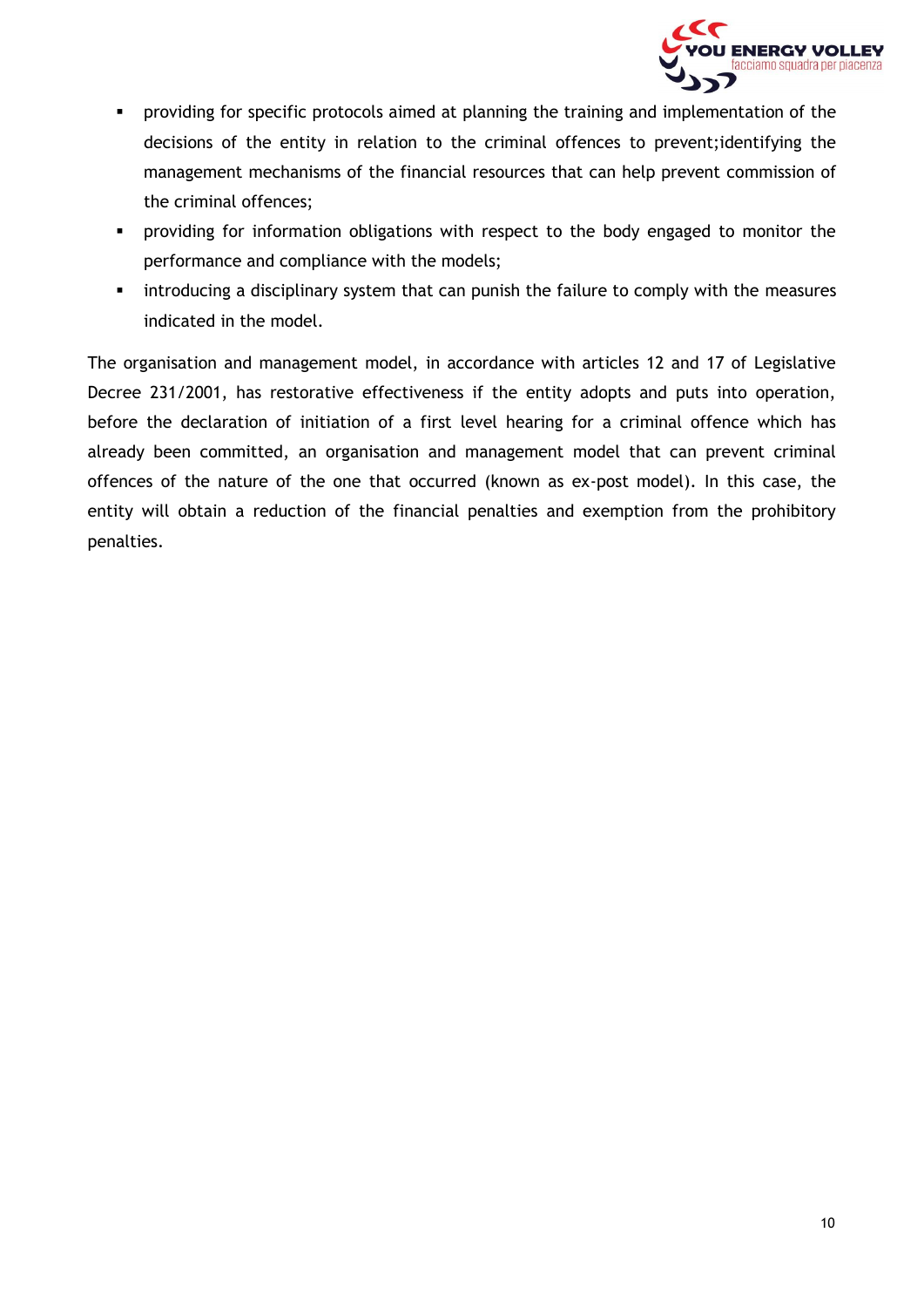

#### <span id="page-10-0"></span>**2. GENERAL INFORMATION ON THE COMPANY**

#### **2.1 The Company and its values**

<span id="page-10-1"></span>You Energy Volley S.S.D.R.L. was established in July 2018 through the determination, business and managerial skills, passion and professionalism of two historic Piacenza companies: Gas Sales Energia and Banca di Piacenza, with the aim of safeguarding and promoting territorial excellence and to foster the passion of the fans.

The team takes part in the *SuperLega* male volleyball championship along with another twelve teams from all over Italy.

From its initial establishment, the Company has always strongly believed in the social and cultural function of sport, being aware that:

- giving a good example to young people is the most direct way of teaching mutual respect;
- **EXT** its image and reputation are values that have to be protected and developed, including through the full promotion, sharing and compliance with ethical, loyalty and sportsmanship principles;
- fair play, sporting honour and loyal cooperation are essential values that incorporate the concepts of friendship, respect for others and sportsmanship and include combatting any practices that would distort or hollow out the rules, doping, violence (both physical and verbal), sexual abuse or harassment, racial discrimination, exploitation, inequality in opportunities for young people, corruption or bribery and the distortive commercialisation of sporting values;
- the "person" is the key resource of the Company: respect, opportunities for growth and development and the recognition of personal merits represent the guiding principles.

The Company adopted "The Code of Ethics which is the Charter of Values of the company". It summarises the principles of behaviour that administrators, directors, managers, employees and business partners of any nature, and the suppliers of You Energy Volley have to comply with when running the business, doing the work, managing the internal and external relations of the company, therefore setting out the set of rights, duties and responsibilities of the Intended Users.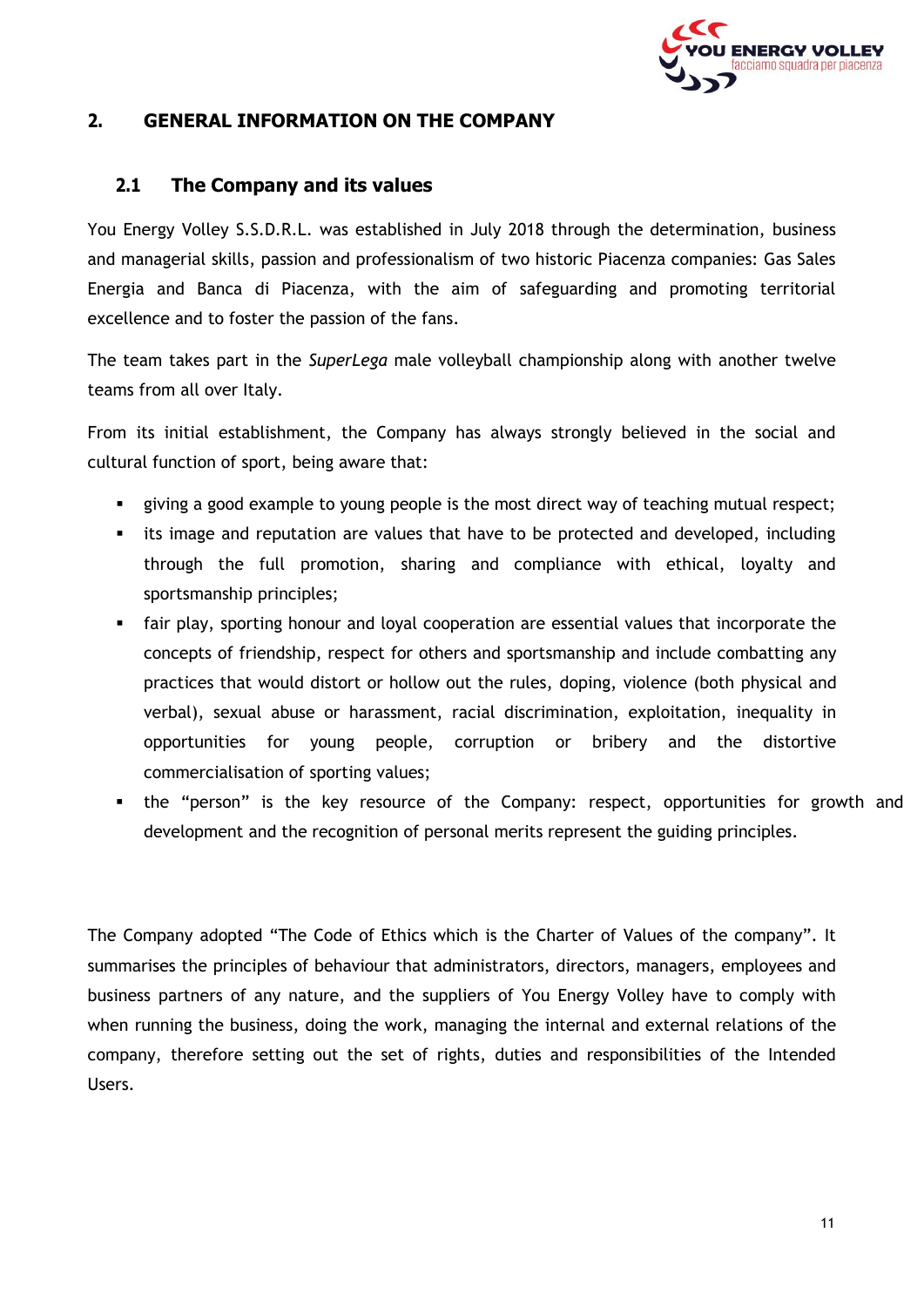

The enhancement of the value of the culture and the sporting spirit and the development and promotion of the territory are the ideals guiding the Company in its strategic choices. This is how You Energy Volley became the first sporting society to obtain the CO2 free certificate from Bureau Veritas in the 2018/2019 season, registering zero impact in terms of carbon dioxide in the atmosphere. The measures undertaken by the Company in the area of environmental protection included: the reduction of plastic using stainless steel bottles; the use of light and gas from renewable sources and the adoption of electric cars.

In addition to reducing emissions, the Piacenza Company also funded a certified gold standard United Nations project in developing countries. More specifically, the club (sporting white and red colours) decided to invest in an initiative linked to the construction of drinking water wells in Eritrea which operate on solar energy and allow for the reduction, and in some cases eliminating carbon monoxide in homes, also reducing the consequences of respiratory illnesses in the residents of the African nation.

#### **2.2 Governance**

<span id="page-11-0"></span>The governance structure of You Energy Volley S.S.D.R.L. calls for the presence of two Shareholders who hold the ownership of the team in accordance with the respective shares, and a Sole Director with administrative and representation functions, vested with the broadest powers for the ordinary and extraordinary management of the Company, and who has the right to carry out all actions that he/she considers appropriate to achieve the company purpose and that have not been attributed to the exclusive competence of Shareholder decisions in accordance with the law, the memorandum of association, the appointment or in the articles of association.

You Energy Volley has also engaged an auditor to carry out the audit of the financial statements for the year of the Company and to check to ensure that the company accounts are kept properly and that the company affairs and transactions are correctly entered in the accounting documents.

The sporting world is managed by the General Management that is responsible for managing and organising the technical-sporting aspects (such as buying and selling players, management of the first team, scouting, management of company memberships, relations with other sporting companies, formalisation of player acquisition negotiations, signing agreements to transfer players, signing player work contracts (sporting services), management of travel, supervision of the organisation of training and training sessions, supervision of criteria for registering with the championship, youth area).

The General Management is supported in its management of the activities and the team by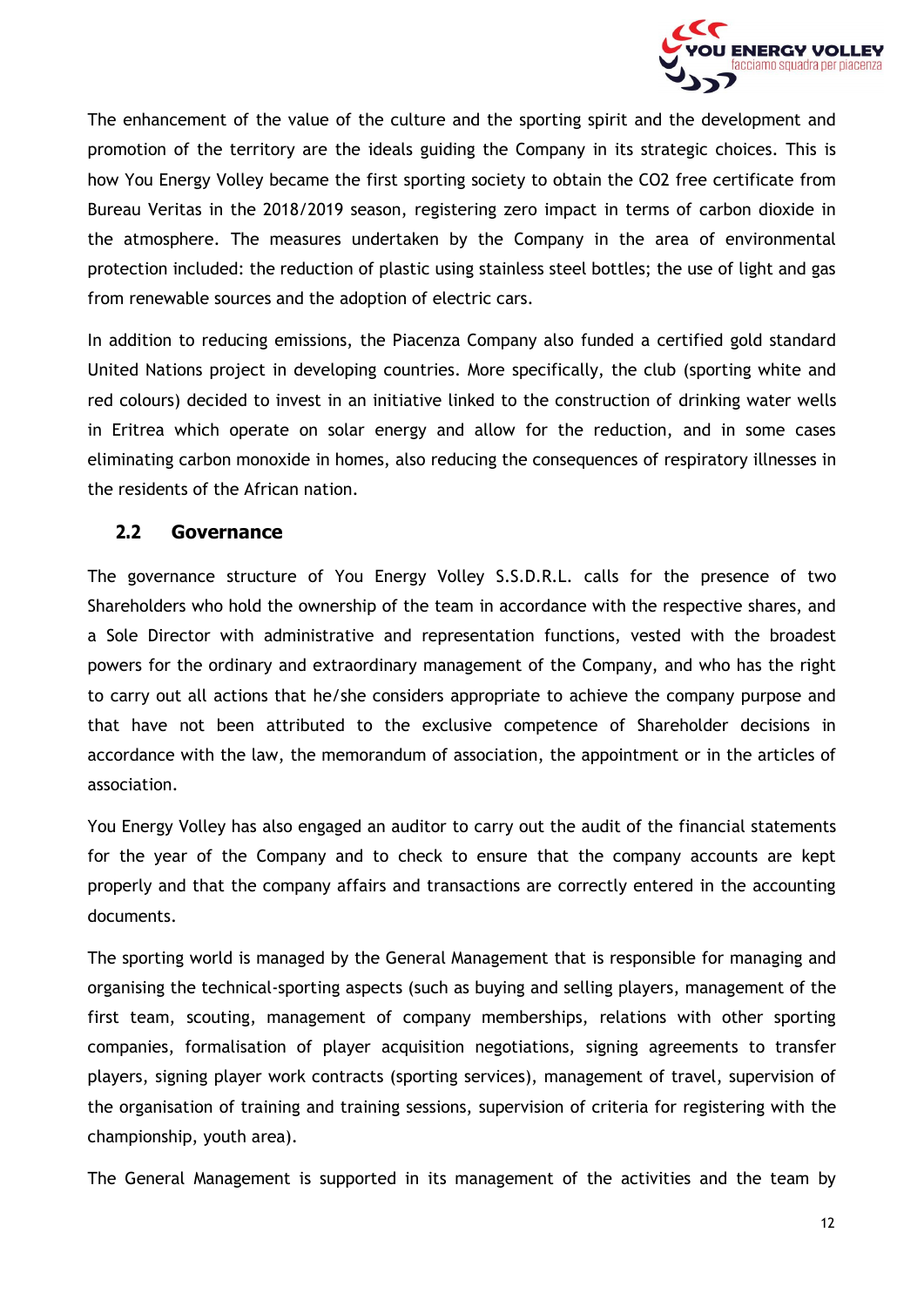

technical staff and medical staff.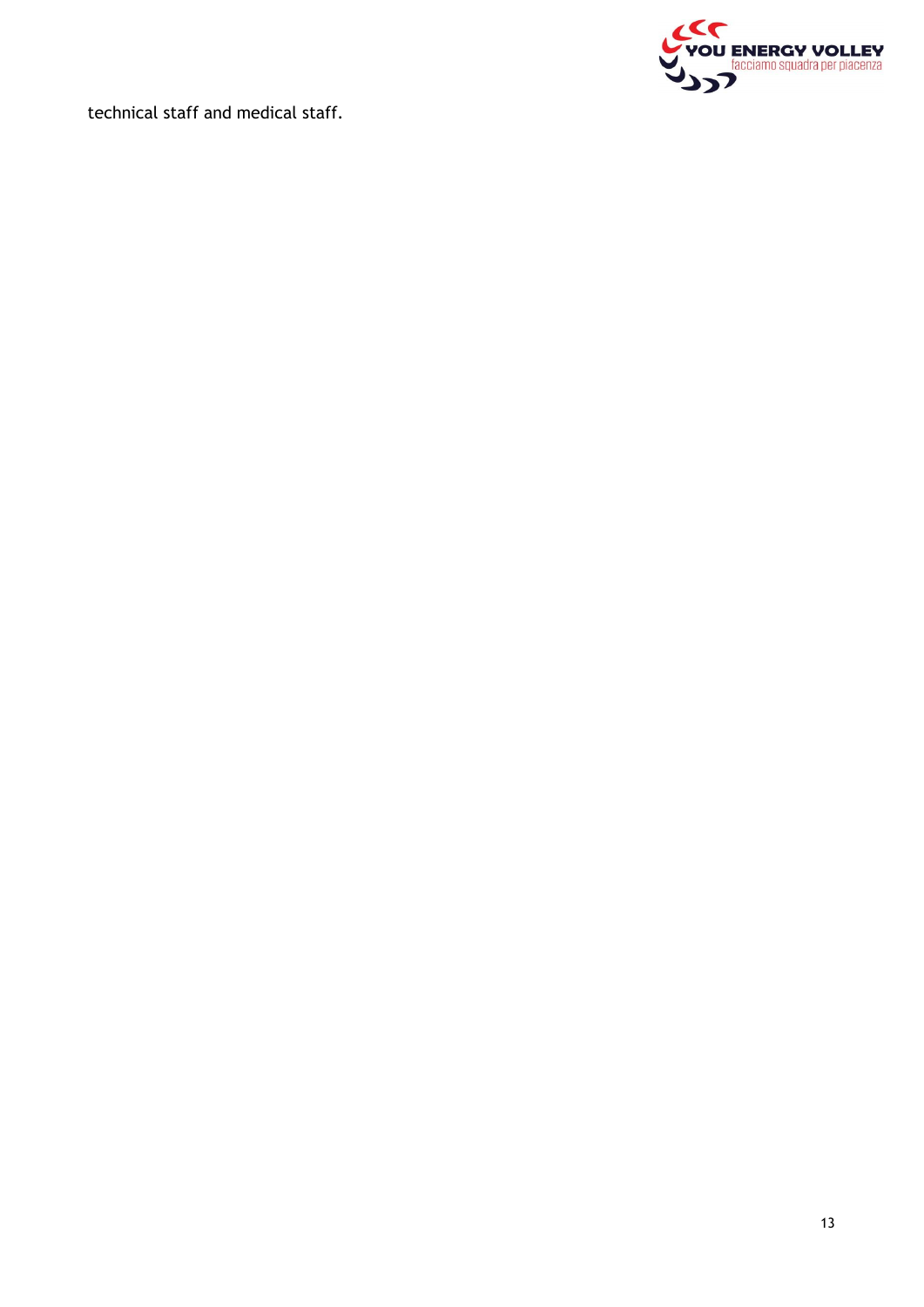

For the sake of giving complete information, the organisation chart of the Company is shown below:

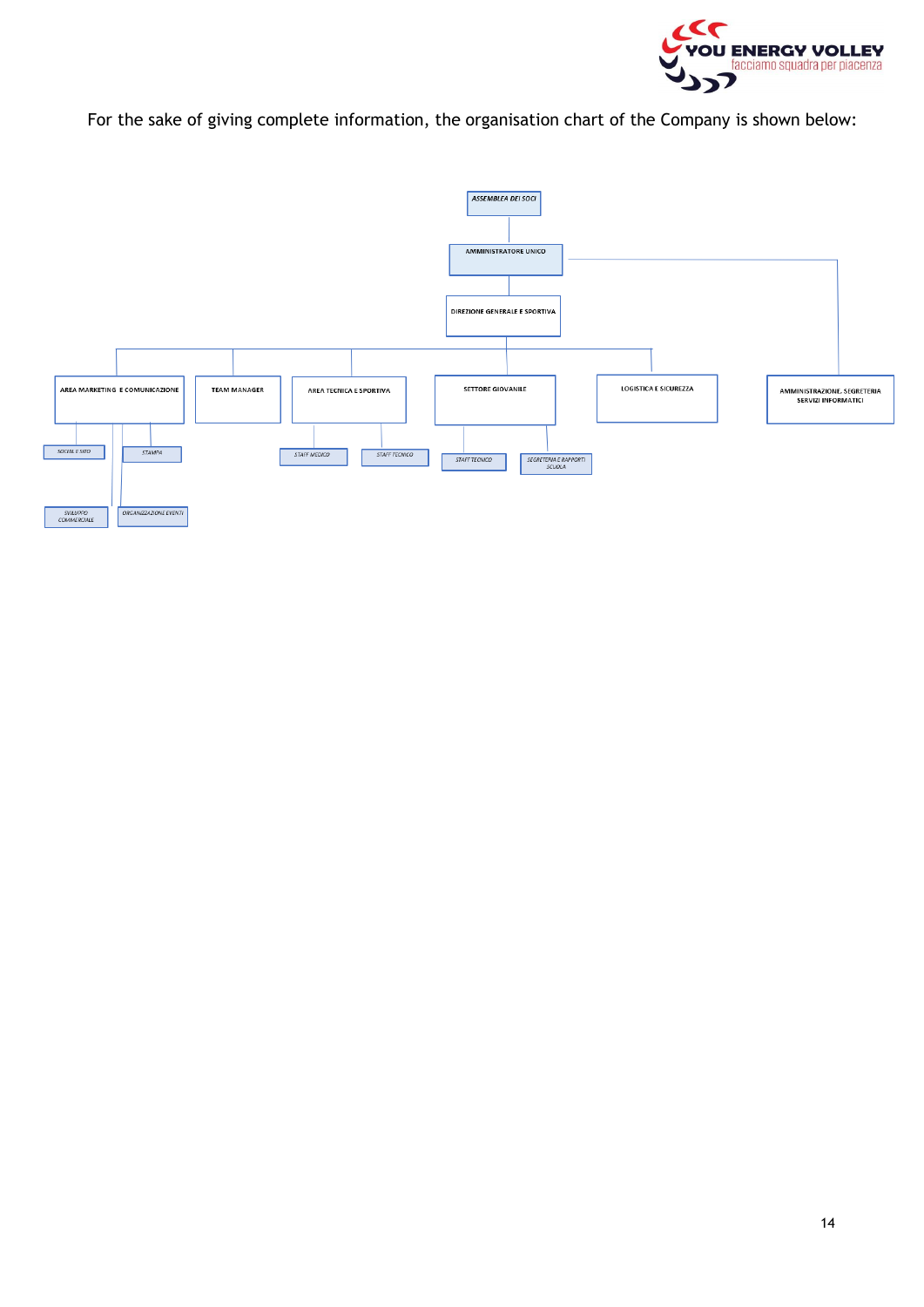

#### <span id="page-14-0"></span>**3. THE ORGANISATION, MANAGEMENT AND CONTROL MODEL**

#### **3.1 Goals and objectives pursued in the adoption of the model**

<span id="page-14-1"></span>You Energy Volley is sensitive to the need to ensure conditions of fairness and transparency in the running of its business affairs and company activities, to protect its position and image, the work of its employees and the expectations of its stakeholders, and is aware of the importance of equipping itself with an internal control system that can prevent the commission of unlawful actions by its directors, employees, associates and business partners. The Company adopted the organisation and management model with the awareness that an efficient, balanced organisation of the business, that can prevent the commission of criminal offences, is pursued by mainly intervening in the processes of training and implementation of the Company's decisions, on preventive and subsequent controls, and on flows of both internal and external information.

Through the adoption of the Model, You Energy Volley proposes pursuing the following main purposes in particular:

- raise awareness of everyone working in the name of and on behalf of the Company to ensure a business culture imbued with legality and give them the awareness that if the provisions reported herein are breached, it could give rise to the commission of unlawful actions liable to criminal penalties that could be applied against them and administrative penalties charged to the Company:
- repeat that said forms of unlawful behaviour are strongly condemned by the Company since they (also in the case in which the Company is only apparently in a position to obtain an advantage) are in any case contrary to both legal provisions and the ethical principles which the Company intends to abide by in the implementation of its corporate mission;
- **•** permit the Company to promptly intervene to prevent or oppose the commission of the criminal offences through the promotion of a culture of control aimed at governing all the decision-making and operational stages of company activities and the monitoring of areas of activity at risk.

The model and the principles contained in it apply to the corporate bodies, employees, business partners, consultants, suppliers, partners, and more generally, to all those who, in any capacity, work in sensitive areas on behalf of or in the interest of You Energy Volley (hereinafter the "Intended Users").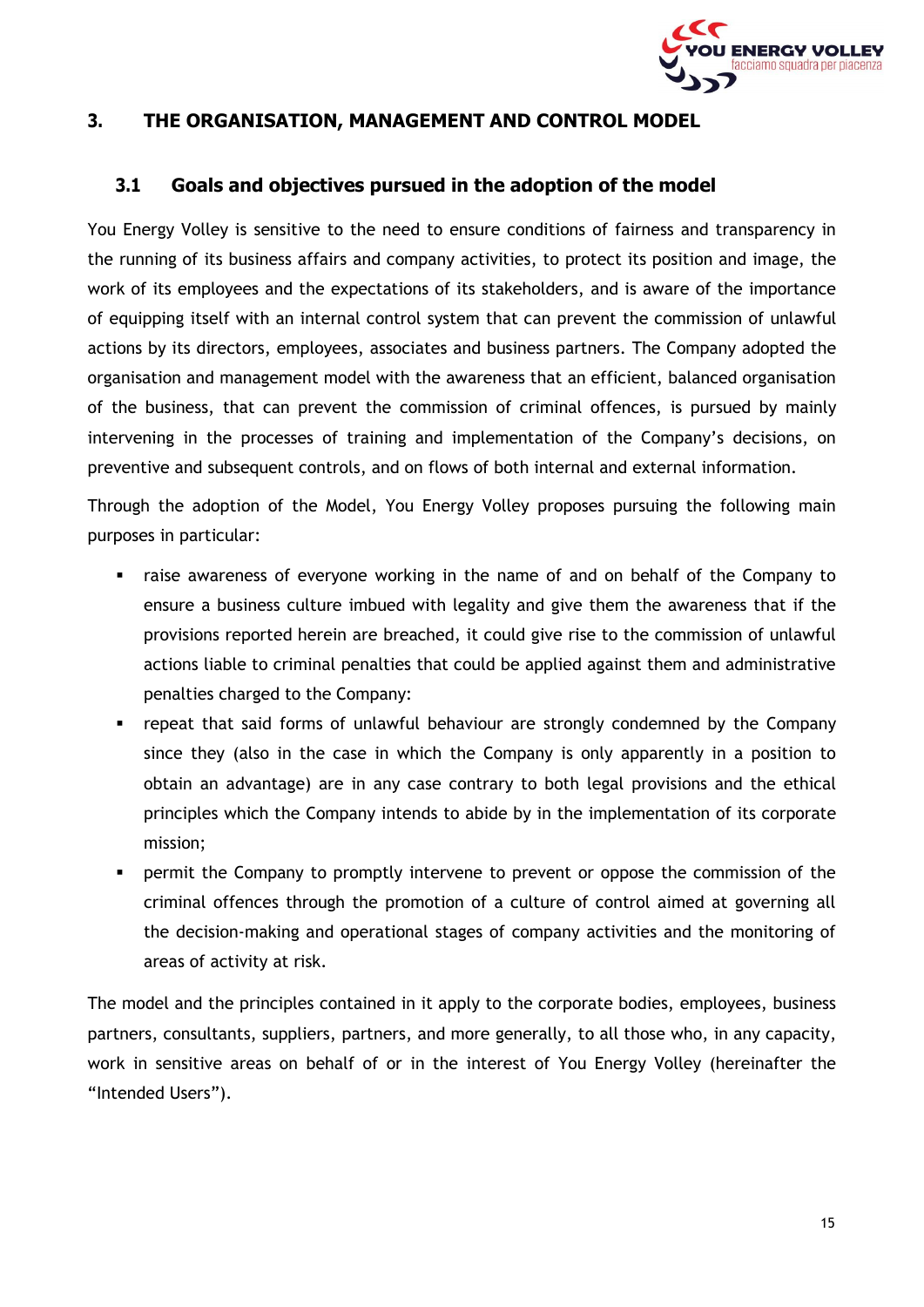

#### **3.2 The methods adopted to implement the model**

<span id="page-15-0"></span>In accordance with the provisions of Legislative Decree 231/2001 (and more specifically, article 6) and illustrated in the Guidelines of the specialist associations used, as well as being defined by consolidated case law, the organisation model has been devised as the final result of a series of complex activities. This is to ensure that adoption of the model can represent an effective and efficient prevention tool through the adoption of a general, complete and suitable system of internal controls.

The activities needed for its implementation and/or for its review/update are organised into the following stages:

- **■** Identification of the sensitive activities, i.e., those activities or process stages that provide for a significant exposure to the risk of committing (or attempting) criminal offences.
- **•** Holding interviews with the various people in charge of the process on the operating activity mechanisms in order to also highlight the existing control system and the applicable documentation.
- On the basis of the results obtained, comparison of the existing procedures, the level of defined controls, the level of awareness and dissemination of them and the highlighted activities at risk, in order to define and formalise the Gap analysis of the Company and evaluate the areas and/or activities that are not sufficiently supervised to guarantee the effectiveness of the organisation and management model.
- **EXECT** After having finalised the evaluation mentioned above, definition of the criticality level for each sensitive activity on the basis of the level of control and potential risk. The control for sensitive activities is determined by checking the presence and adequacy of the standards of control defined by Confindustria. The potential risk for the sensitive activities is determined by starting from the severity of the sanctions for the related criminal offence, i.e., the maximum extent of the applicable penalty (administrative and/or prohibitory).
- **•** Following the identification and acceptance of the criticality level for each sensitive activity, identification of the actions and countermeasures to manage the risk defined (mitigation, acceptance, transfer and elimination).
- Adoption of prevention and control measures in the documentation comprising the model: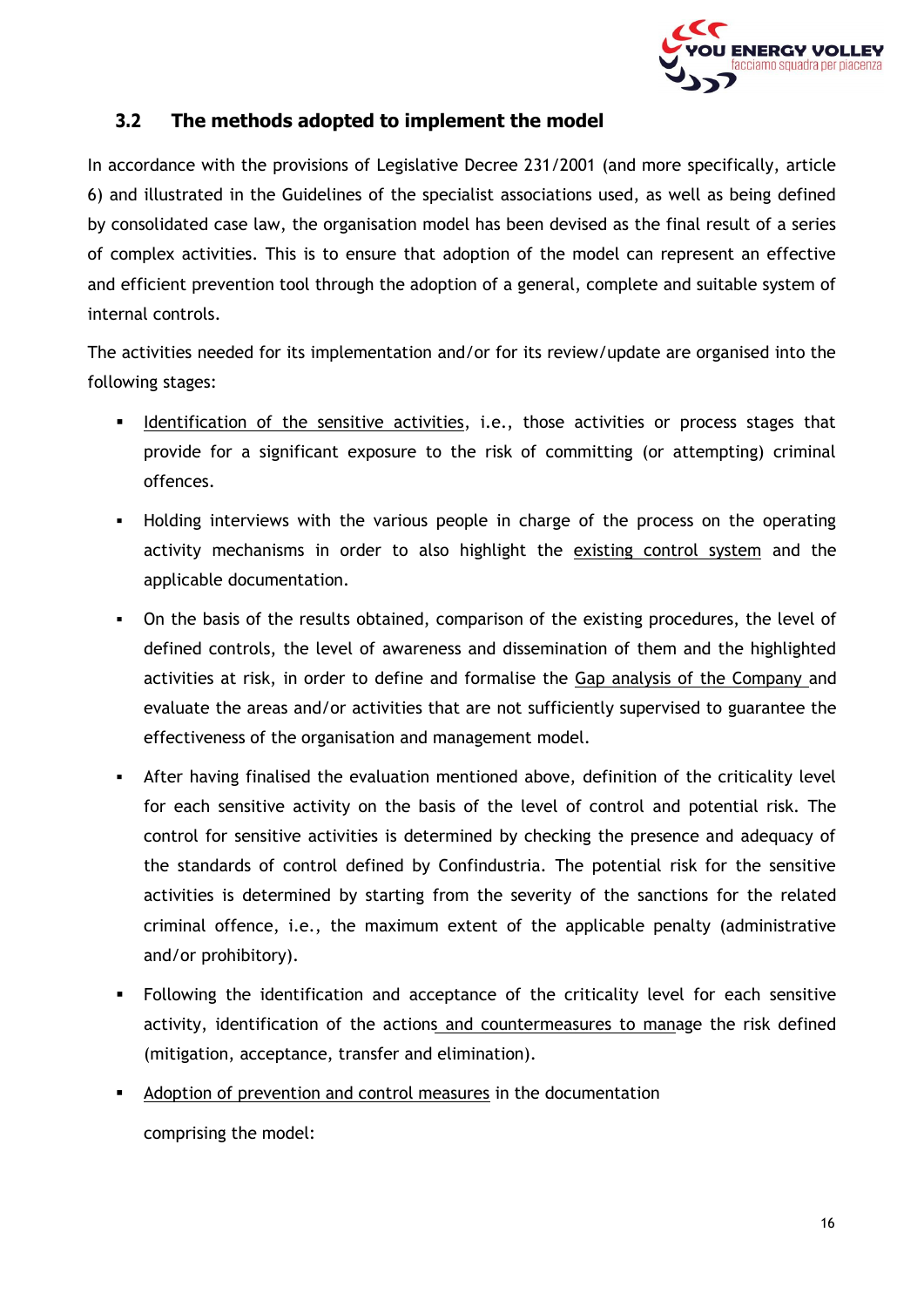

- formalisation and/or integration of the existing documentation of the Company with the activities and controls defined and/or the production of documentation on new laws;
- update of the organisation and management model as a summarised document and reconciliation of the principles, rules of behaviour, defined protocols, specific measures of prevention and control, interested bodies and parties and the penalty system;
- definition and update of the information flow system, in particular, highlighting the purpose of the information flow, the party in charge and the sampling frequency.
- Planning of the different training activities and auditing of the processes identified as exposed to the risk of committing criminal offences.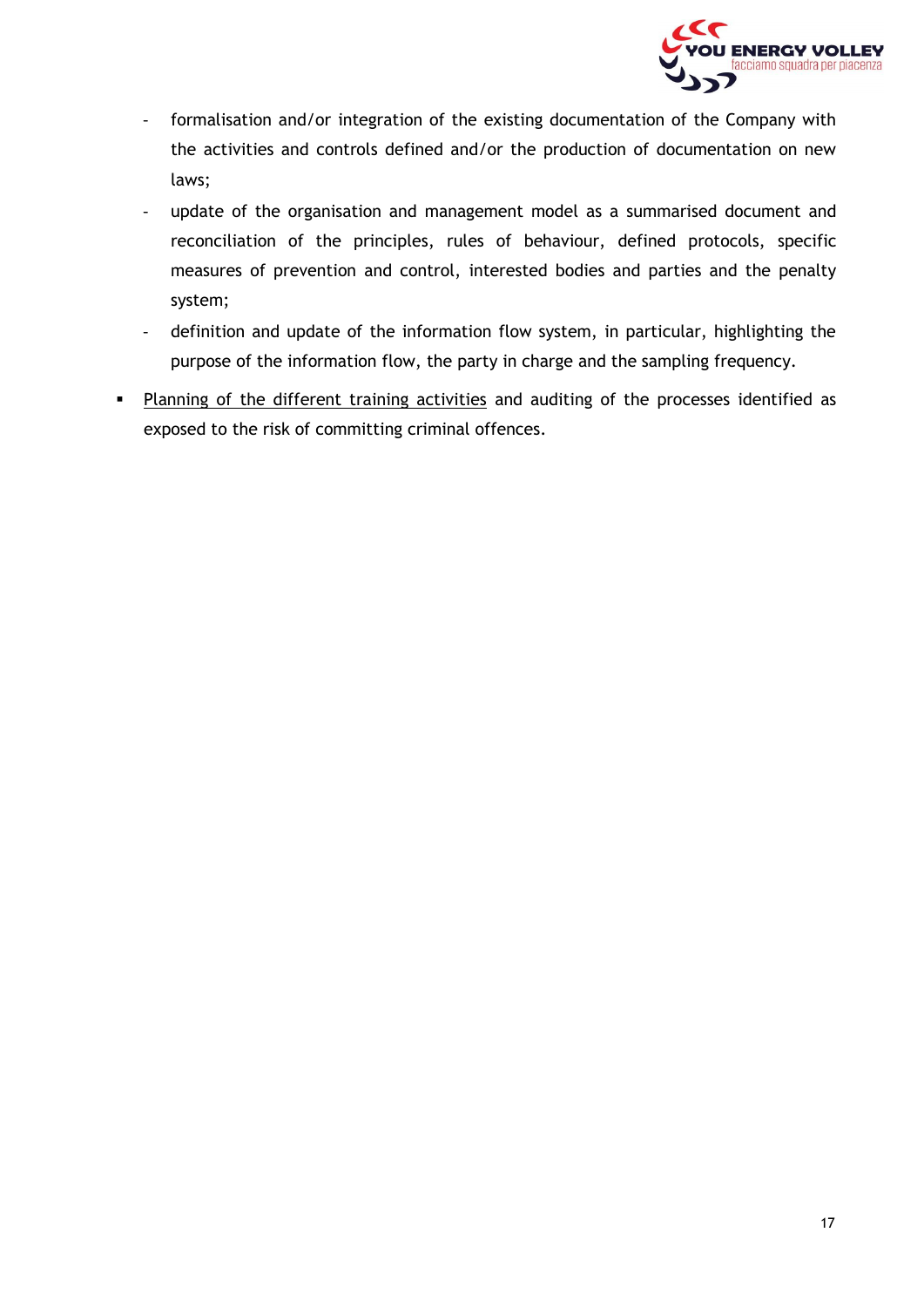

#### <span id="page-17-0"></span>**4. Characteristics and structure of the internal control system**

#### **4.1 The principles of the Internal Control System**

<span id="page-17-1"></span>The internal control system is classified as the set of instruments aimed at providing a reasonable guarantee of the achievement of the operating effectiveness and efficiency targets, reliability of the information, compliance with the law and regulations, and safeguarding the assets, including against possible frauds of unlawful activities.

As defined by the Confindustria Guidelines, the elements characterising the control system are:

- **•** formalisation of the control system in specific company documentation aimed at defining and governing mechanisms and timescales of the activities relating to the controls themselves and also the performance of supervisory controls;
- traceability in order to record and check the performance of the controls confirming the characteristics and reasons behind the individual operations and also in order to permit the clear identification of the person who authorises, performs, records and checks the operation itself;
- **Example 3** segregation in order to ensure the separation of functions, i.e., preventing the management of the entire process being carried out independently by a single person;
- attribution of the authorising powers (delegations of authority and powers of attorney) where it is possible and advisable to distribute them in line with the corporate organisation in order to avoid attributing unlimited powers, and especially, the clear awareness of the powers and responsibilities inside and outside the organisation.

#### **4.2 The sources of the Internal Control System**

<span id="page-17-2"></span>The main sources of the Internal Control System of the Company can be found in:

- Code of Ethics, a document that illustrates the values-guidelines of the Company, recommending, promoting or prohibiting certain behaviour and, if necessary, setting out specific prohibitions and requirements in relation to the criminal offences considered. This should be considered to be the essential basis of the model since the provisions contained in the second assume compliance with the provisions of the first, together forming a systematic body of internal rules aimed at disclosing a culture of ethics and corporate transparency;
- **•** Organisation and management model of You Energy Volley that describes the measures of prevention and control aimed at preventing the criminal offences provided for under Legislative Decree 231/01 and its regulating principles;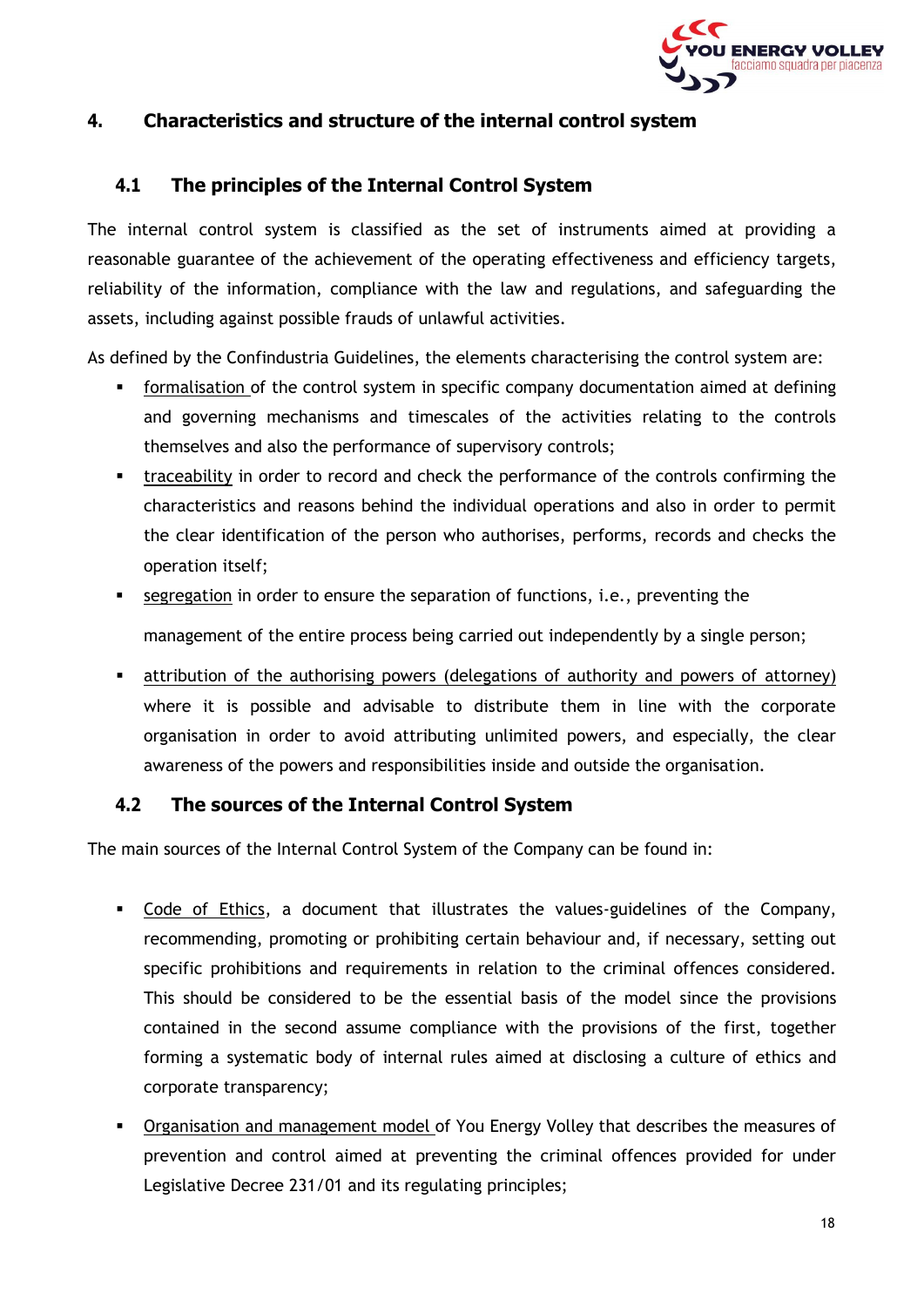

**EXEDENTIFY Internal operational documentation, especially the set of organisational procedures, and** the contractual documentation that defines the corresponding general principles in the management of the corporate processes.

#### **4.3 Modular structure of the Control System**

<span id="page-18-0"></span>The Company has adopted a control system organised into the following levels:

- I Level Controls, are represented by the "line controls" are carried out by the department managers or through external professional figures; the timeframes for checking and control defined by the company operating procedures fall within this category.
- **■** II Level Controls, normally aimed at monitoring the risk management and control process; for example, the key performance indicators (KPI) fall within this category.
- III Level Controls, if necessary, aimed at providing assurance and carrying out independent assessments on the design and operation of the overall Interna Control System (including through engaging external consultants for the audit, audit by the Supervisory Board and any certification entities).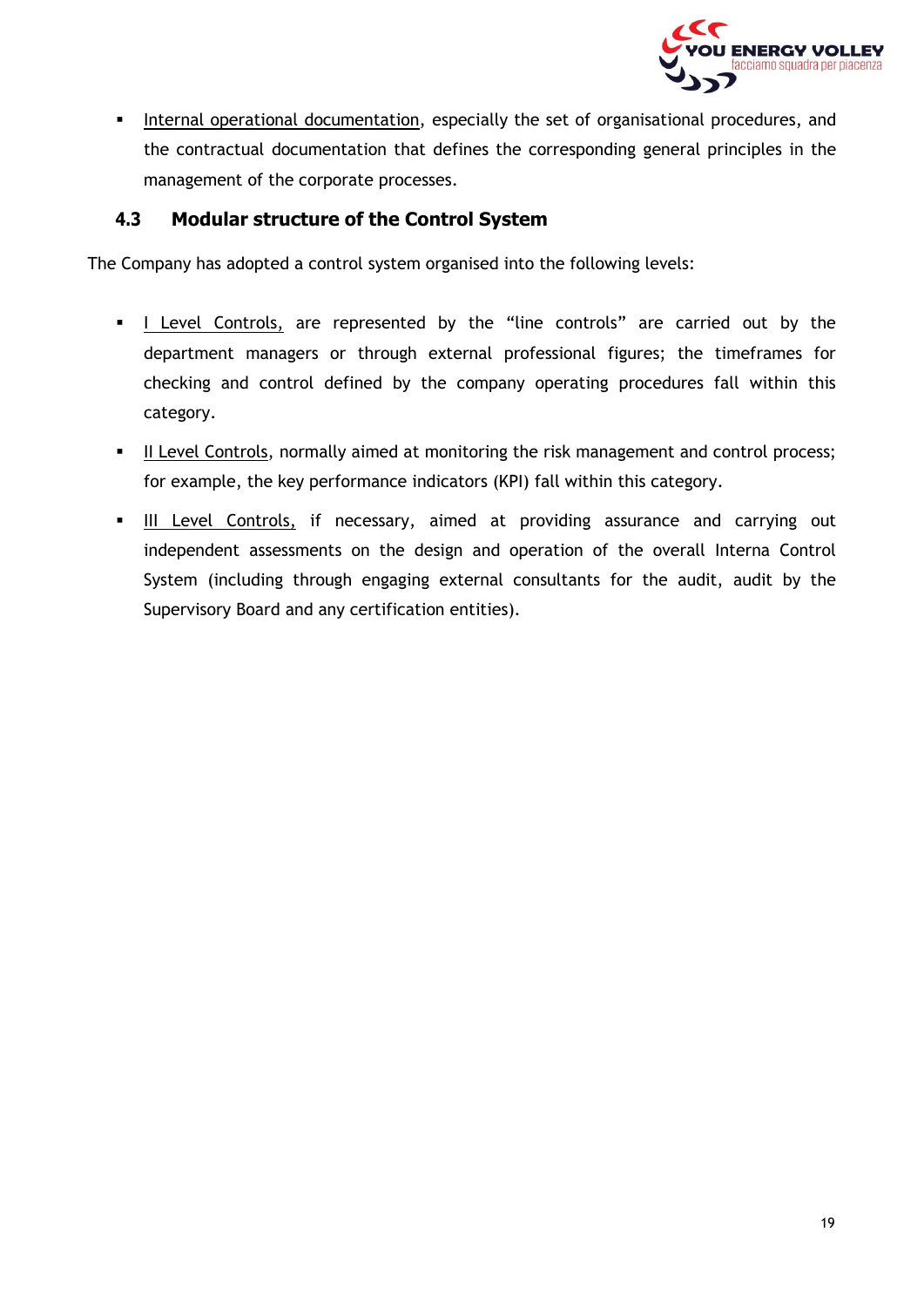

#### <span id="page-19-0"></span>**5. EXPOSURE TO RISK**

#### **5.1 The Sensitive Areas**

<span id="page-19-1"></span>In light of the risk analysis carried out to prepare this model, the exposure to the risk of committing criminal offences for each company area is identified below.

| <b>Criminal</b>        |  | offences Paragraph | <b>Company processes</b>                      |  |
|------------------------|--|--------------------|-----------------------------------------------|--|
| Legislative Decree no. |  |                    |                                               |  |
| 231/01                 |  |                    |                                               |  |
|                        |  |                    | Governance<br>$\blacksquare$                  |  |
|                        |  |                    | Relations with the public authorities<br>٠    |  |
| Article 24             |  | (see 5.2)          | Administration and accounting                 |  |
| Article 25             |  |                    | Procurement<br>$\blacksquare$                 |  |
|                        |  |                    | <b>HR</b><br>$\blacksquare$                   |  |
|                        |  |                    | Sporting-technical management<br>٠            |  |
|                        |  |                    | Marketing and communication<br>٠              |  |
| Article 24-ter         |  | (see 5.3)          | Administration and accounting<br>٠            |  |
|                        |  |                    | Procurement<br>$\blacksquare$                 |  |
|                        |  | (see 5.4)          | Governance<br>٠                               |  |
|                        |  |                    | Administration and accounting                 |  |
| Article 25-ter         |  |                    | Procurement                                   |  |
|                        |  |                    | <b>HR</b><br>٠                                |  |
|                        |  |                    | Sporting-technical management<br>٠            |  |
|                        |  |                    | Marketing and communication<br>٠              |  |
|                        |  |                    | Governance<br>$\blacksquare$                  |  |
| Article 25-septies     |  | (see 5.5)          | Sporting-technical management<br>٠            |  |
|                        |  |                    | Occupational health and safety<br>٠           |  |
|                        |  |                    | Governance<br>$\blacksquare$                  |  |
| Article 25-octies      |  |                    | Administration and accounting                 |  |
|                        |  | (see 5.6)          | Procurement<br>$\blacksquare$                 |  |
|                        |  |                    | <b>HR</b><br>٠                                |  |
|                        |  |                    | Marketing and communication<br>$\blacksquare$ |  |
| Article 25-decies      |  | (see 5.7)          | Governance<br>٠                               |  |
| Article 25-duodecies   |  | (see 5.8)          | Sporting-technical management                 |  |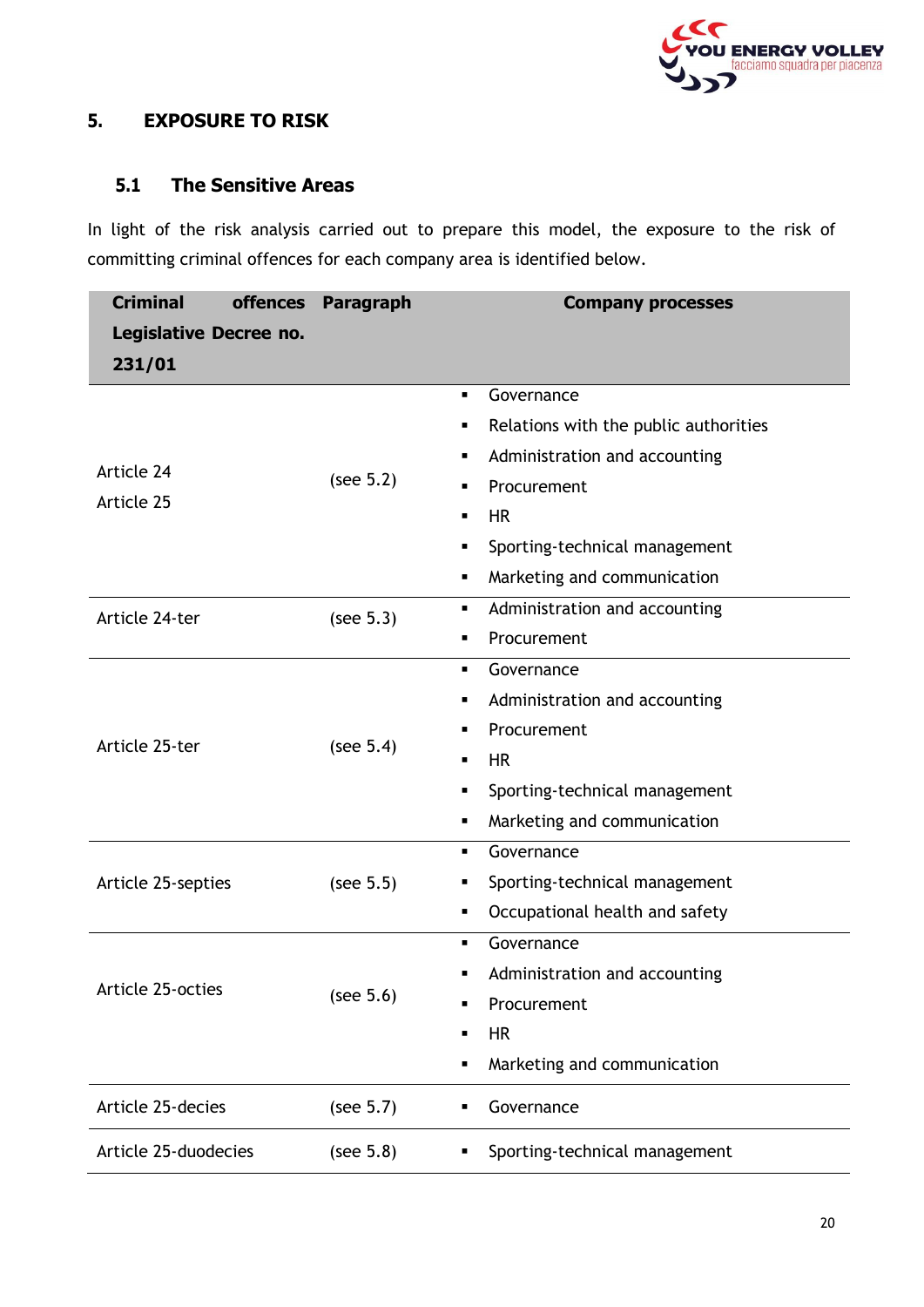

| Article 25-terdecies       | (see 5.9)  | $\blacksquare$ | Social media                  |
|----------------------------|------------|----------------|-------------------------------|
|                            |            | $\blacksquare$ | Governance                    |
| Article 25-quaterdecies    | (see 5.10) | $\blacksquare$ | <b>Procurement</b>            |
|                            |            | $\blacksquare$ | Sporting-technical management |
| Article 25-quinquiesdecies | (see 5.11) |                | Governance                    |
|                            |            |                | Administration and accounting |

The results of the mapping permitted the following:

- to identify the organisation unit of the Company that, in consideration of the duties and responsibilities attributed, could potentially be involved in the criminal offence risk activities;to identify the main cases of risk/criminal offence;
- to outline the possible mechanisms of realisation of the unlawful behaviour.

# <span id="page-20-0"></span>**5.2 Criminal offences against the Public Authorities (articles 24 and 25 Legislative Decree 231/2001)**

#### The definition of Public Authorities

The public authorities are deemed to be all the public entities, territorial entities and nonterritorial entities, the members and the internal bodies of the entities, including public officials.

Within the scope of the parties who act within the scope and in relation to the public authorities, for the purposes of integrating the cases of predicate offences pursuant to Legislative Decree no. 231/2001, the figures of "Public Officials" and "Public Servants" governed by articles 357 paragraph I and 358 of the Criminal Code take on relevance.

Article 357 of the Criminal Code defines a Public Official as *"anyone who exercises a legislative, judicial or administrative public function".*

Considering that a "public function" is the administrative activity that constitutes the exercise of decision-making powers or authorisation powers, or certifying powers, it can be confirmed that the classification of public official is therefore given to parties, public or private employees, who can or must, within the scope of a power governed by public law, create or express the intentions of the public authorities, or exercise authorisation or certification powers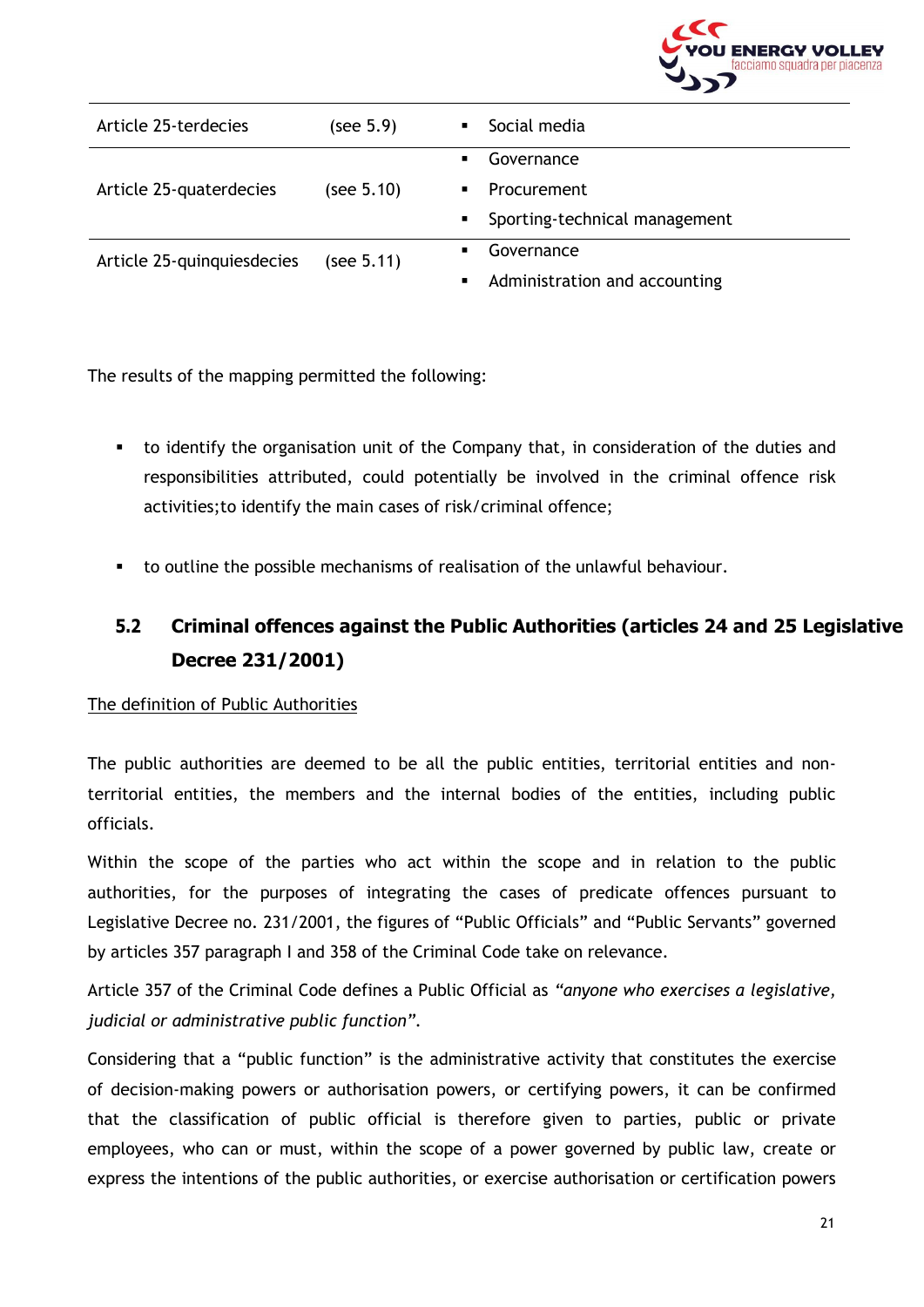

(for example, the employee of a public authority with powers of certification).

On the other hand, article 358 of the Criminal Code defines public servants as *"those who, in any capacity, provide a public service".*

Considering that a "public service" must refer to an activity governed the same way as a public function, but characterised by a lack of the powers that typify a public function, and excluding the performance of simple rank and file jobs and merely material labour, case law has identified the category of public servants, placing the emphasis on the instrumental or accessory nature of the activities compared to a public activity in the narrow sense. A series of "detector indices" were therefore identified to examine whether an Entity is public or not. In particular, reference is made to the following indices: being subject to a control activity in the nature of social purposes, and a power to appoint and revoke the appointment of directors by the state or other public entities; the presence of an agreement and/or licence with the public authorities; financial contribution from the state; the immanence of the interest to economic activities.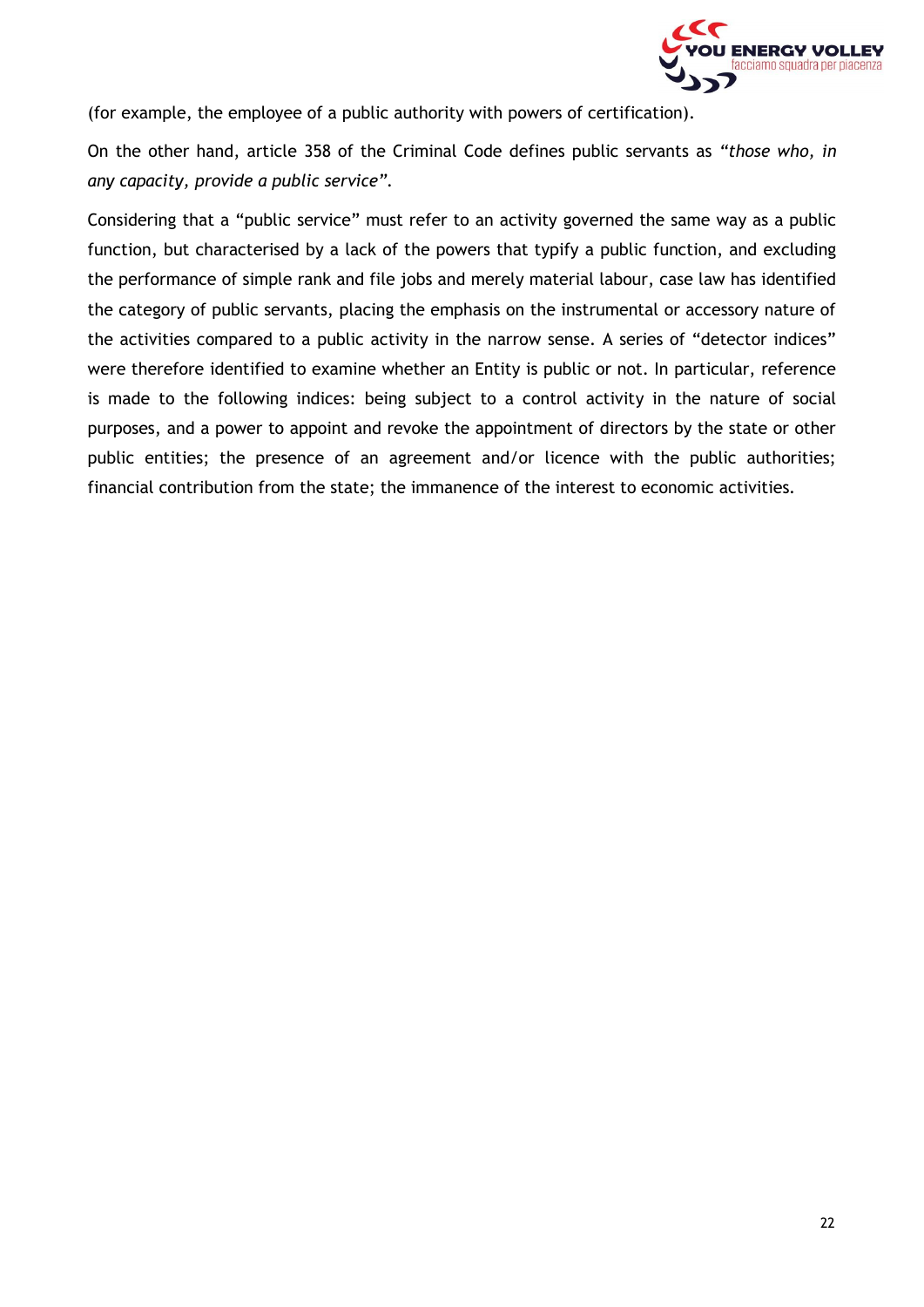

On the basis of the above, the discriminating element to indicate whether a party can be classified as a "public servant" or not is not represented by the legal nature of the Entity, but by the functions entrusted to the party, which must entail taking care of public interests or meeting general interest requirements.

#### **Exposure to risk**

The results of the risk analysis led to the identification of the following company processes in which You Energy Volley is more exposed to the risk of committing the criminal offences governed by articles 24 and 25 of Legislative Decree 231/2001:

| Governance                            | Organisation and assignment of powers         |
|---------------------------------------|-----------------------------------------------|
|                                       | Management of conflicts of interest           |
| Relations with the public authorities | Management of relations with sporting<br>п    |
|                                       | federations                                   |
|                                       | Management of relations with                  |
|                                       | the public authorities<br>during              |
|                                       | inspections                                   |
| Administration and accounting         | Accounts receivable                           |
|                                       | Accounts payable                              |
|                                       | Management control<br>٠                       |
| Procurement                           | Procurement management<br>٠                   |
|                                       | Definition and selection of suppliers<br>٠    |
| <b>HR</b>                             | Selection and hiring staff<br>$\blacksquare$  |
| Sporting-technical management         | Medical-sporting management<br>٠              |
|                                       | Selection and membership of players and       |
|                                       | technical staff                               |
|                                       | Management of team relations and              |
|                                       | logistics                                     |
| Marketing and communications          | Management of marketing and<br>$\blacksquare$ |
|                                       | sponsorship                                   |

In addition to the activities that provide for direct contact with the public authorities (for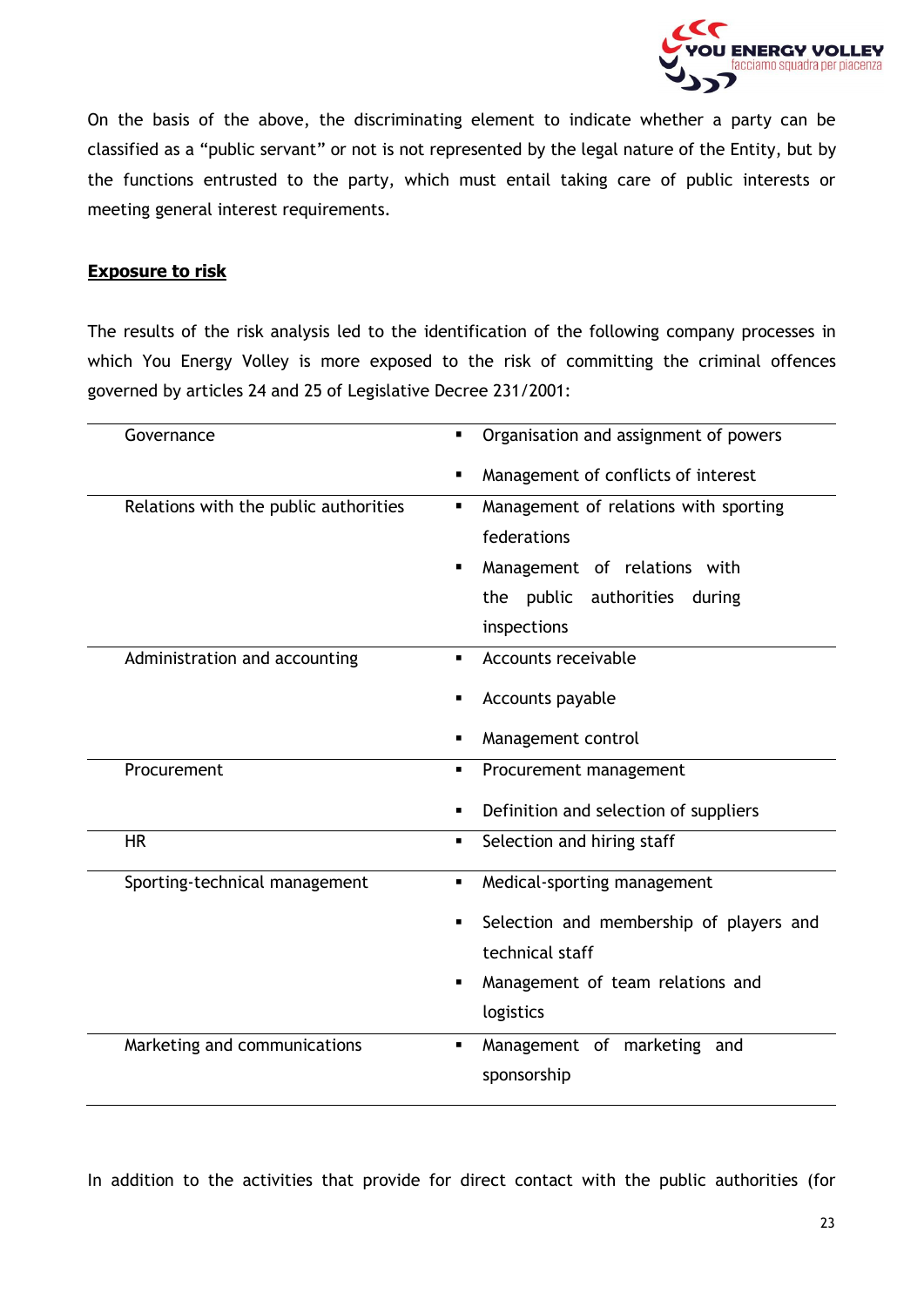

example management of relations with sporting federations or in the case of inspections), and therefore that physiologically expose the Company to the risk of committing criminal offences (for example the criminal offence of bribery with respect to inspection agents to avoid the imposition of a sanction), including the procurement processes, the human resources, marketing and the related administrative processes can be considered to be exposed to the risk of committing acts of bribery.

For example, the agreement of a contract for non-existent services may constitute a way for a Public Official or Public Servant to obtain, directly or indirectly, its cost, just as the issue of invoices for non-existent operations, or for higher amounts than the value of the service may be a way to establish off-balance sheet funds to be used for the purpose of bribery. Additionally, the definition and issue of an order to a supplier that does not comply with the parameters established by the Company or hiring unsuitable staff could be a corrupt element of exchange in exchange for favourable treatment for the Company by a public principal. A further example could be the offer or settlement of money or other benefits to a public official or public servant in order to obtain unfair advantages or forms of benefits when sporting federations are making decisions or orders.

The criminal offences that could apply in relations with the public authorities also include the criminal offence of incitement not to make declarations or to make untruthful declarations to the legal authorities provided however under article 25-decies.

#### **Prevention measures**

With regard to the activities and controls implemented to prevent criminal offences against or to the harm of the public authorities, the system of internal controls is described by the following company documentation:

- **Code of Ethics:** which expressly prohibits all types of bribery, unlawful favours, collusive behaviour, direct and/or indirect requests for personal advantages, referring to compliance with the principles of honesty, integrity and fair dealing and also defines specific principles of behaviour in the area of conflicts of interest, relations with suppliers and staff relations.
- **Powers of attorney and delegations of authority system** which defines the authorisation and control powers, assigning them in accordance with working practices, expressly providing what parties have the power to interact with the public authorities or public servants in the name of and on behalf of the Company.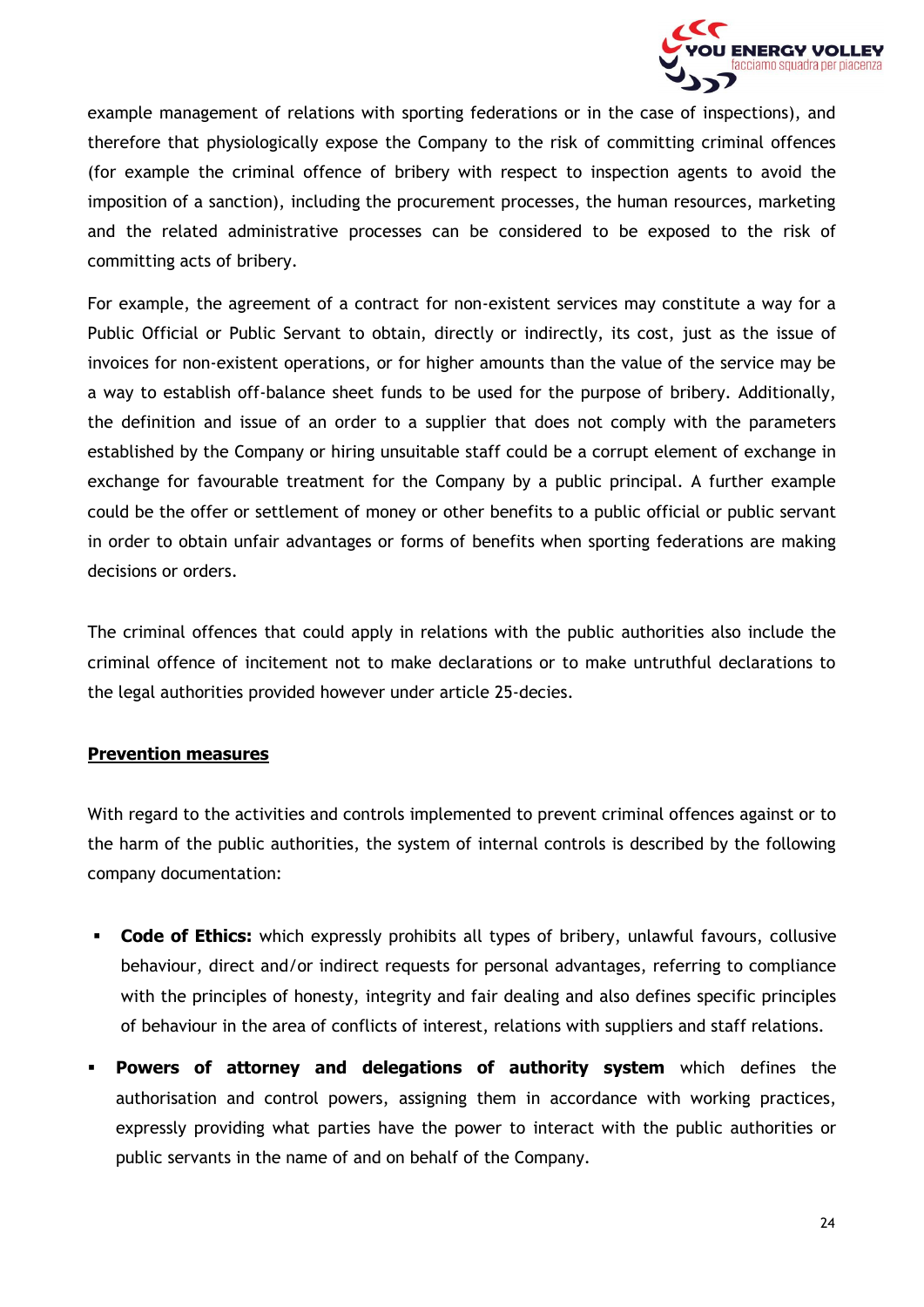

- **Policy of managing relations with the public authorities and public parties** that defines specific prohibitions and rules of behaviour in relations with the public authorities, during inspections or contacts with Federal Bodies, providing for specific measures of prevention and control when taking part in inspection reports, signing and filing documentation and giving information reports to Management.
- Administration, accounting and financial procedure that defines roles and responsibilities, and specific control measures in relation to the accounts receivable (filing reports on sponsorship agreements, with the definition of the amount, mechanisms and timeframes for invoicing and payment dates, monthly issue of sales invoices, daily reconciliations, registration of the account receivable flows on an accounting software/application), the accounts payable (reception of invoices through SDI (interchange system), checking the formal validity of invoices, checking the adequacy of the invoice and checking supporting documentation, recording invoices on the systems, management of anomalies through the request for additional documentation, recording invoices payable on the payment schedules, creation of payment orders through home banking, payment authorisations by the parties with the signatory powers, the management of treasury activities (daily reconciliation of incoming and outgoing financial flows, expenses incurred and reinstatement of petty cash) and providing for specific information flows on the reporting to the Company.
- **Entertaining expense policy** that defines specific control measures and limits with regard to entertainment expenses.
- **Purchasing procedure** that defines roles and responsibilities, and specific measures of control relating to the checks on purchasing requirements and issue of purchasing requests, definition and selection of suppliers (in accordance with the type/value of the procurement), approval procedures, management of the purchase, provision for the specific 231 clause, checking the procured goods/services.
- **· Internal member rules** that define roles and responsibilities and specific control measures in the area of membership and management of staff/business partners, with specific reference to: criteria for the selection and choice of players/business partners/technical staff and authorisation by the party with the necessary powers, membership mechanisms, traceability and communications to the League.
- **HR procedure** that defines roles and responsibilities and specific control measures, with special reference to the selection and hiring mechanisms for staff and the selection of business partners, the evaluation of resources and business partners selected,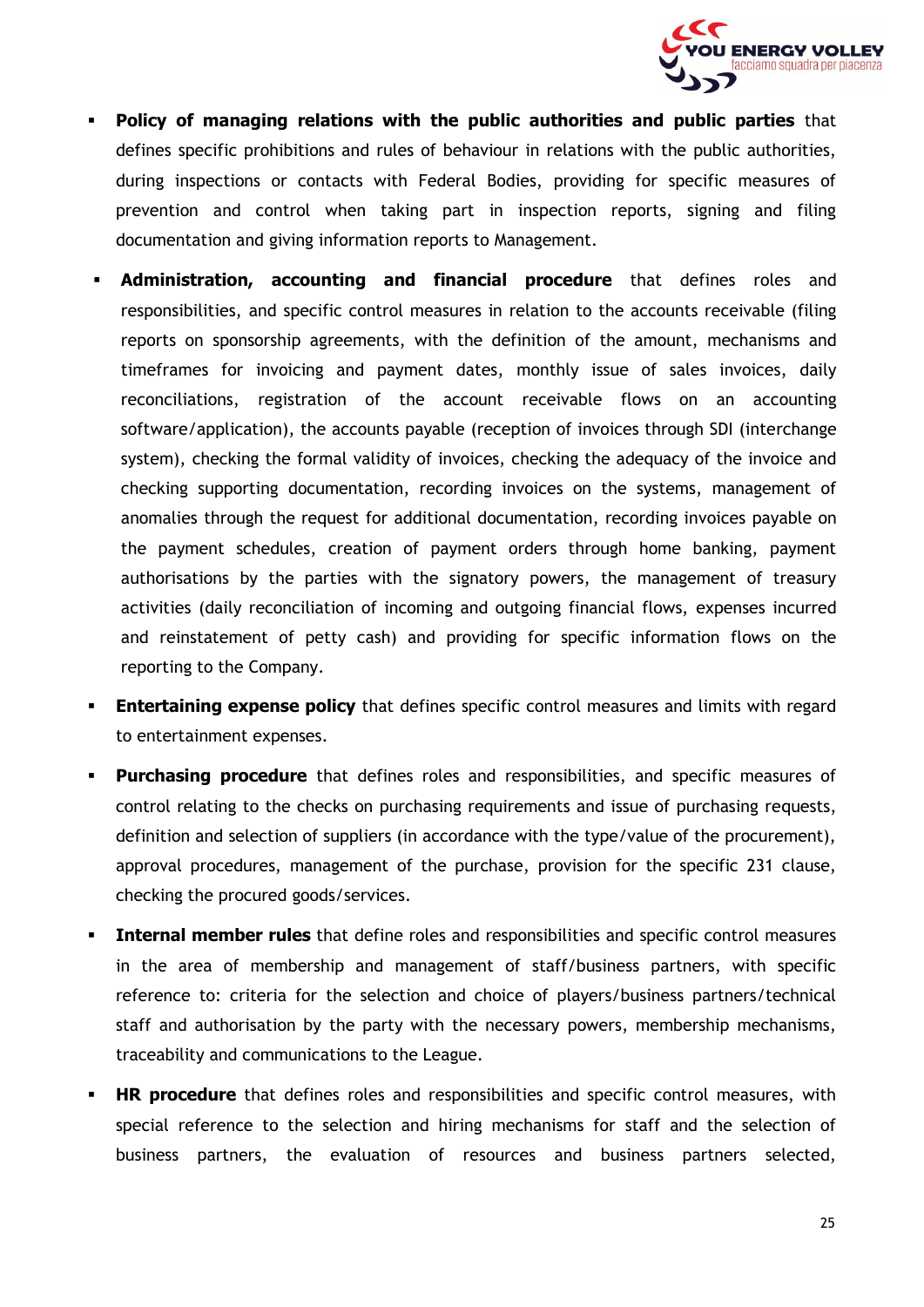

authorisation to hire staff and the types of contracts, and in matters regarding the administrative management of the staff.

**Marketing and communication procedure** that defines roles and responsibilities and specific measures of control with particular reference to the activities of due diligence on the company requesting/benefitting from the sponsorship, the declarations on situations of potential conflict of interest by the sponsoring partners, the definition of price lists linked to sponsorships, the evaluation of sponsorship proposals by Management.

#### **5.3 Organised crime (article 24-ter Legislative Decree 231/2001)**

<span id="page-25-0"></span>The extension of liability to entities also for organised crime offences committed in the territory of the state is aimed at counteracting the commission of any type of criminal offence, provided it is on an associative basis or on a stable or continuous conspiracy basis and organised by at least three parties: this logic ensures that even unlawful actions that are not formally included in the classes of criminal offences governed by Legislative Decree 231/2001 can result in the administrative liability of You Energy Volley if committed on an associative basis.

For example, the issue/receipt of invoices for non-existent services under particularly advantageous or onerous conditions as a form of benefit to give to parties linked to criminal or terrorist associations or the fake requirement to purchase/erroneous or improper management of the procurement process with a supplier that is somehow, including indirectly, linked to criminal associations to fund it in exchange for any benefit.

#### **Exposure to the risk**

The results of the risk analysis led to the identification of the following company processes in which You Energy Volley is more exposed to the risk of committing the criminal offences governed by article 24-ter of Legislative Decree 231/2001:

| Administration and accounting | Accounts receivable<br>$\blacksquare$    |
|-------------------------------|------------------------------------------|
|                               | Accounts payable<br>$\blacksquare$       |
|                               | Management control<br>$\blacksquare$     |
|                               | Treasury<br>$\blacksquare$               |
| <b>Procurement</b>            | Procurement management<br>$\blacksquare$ |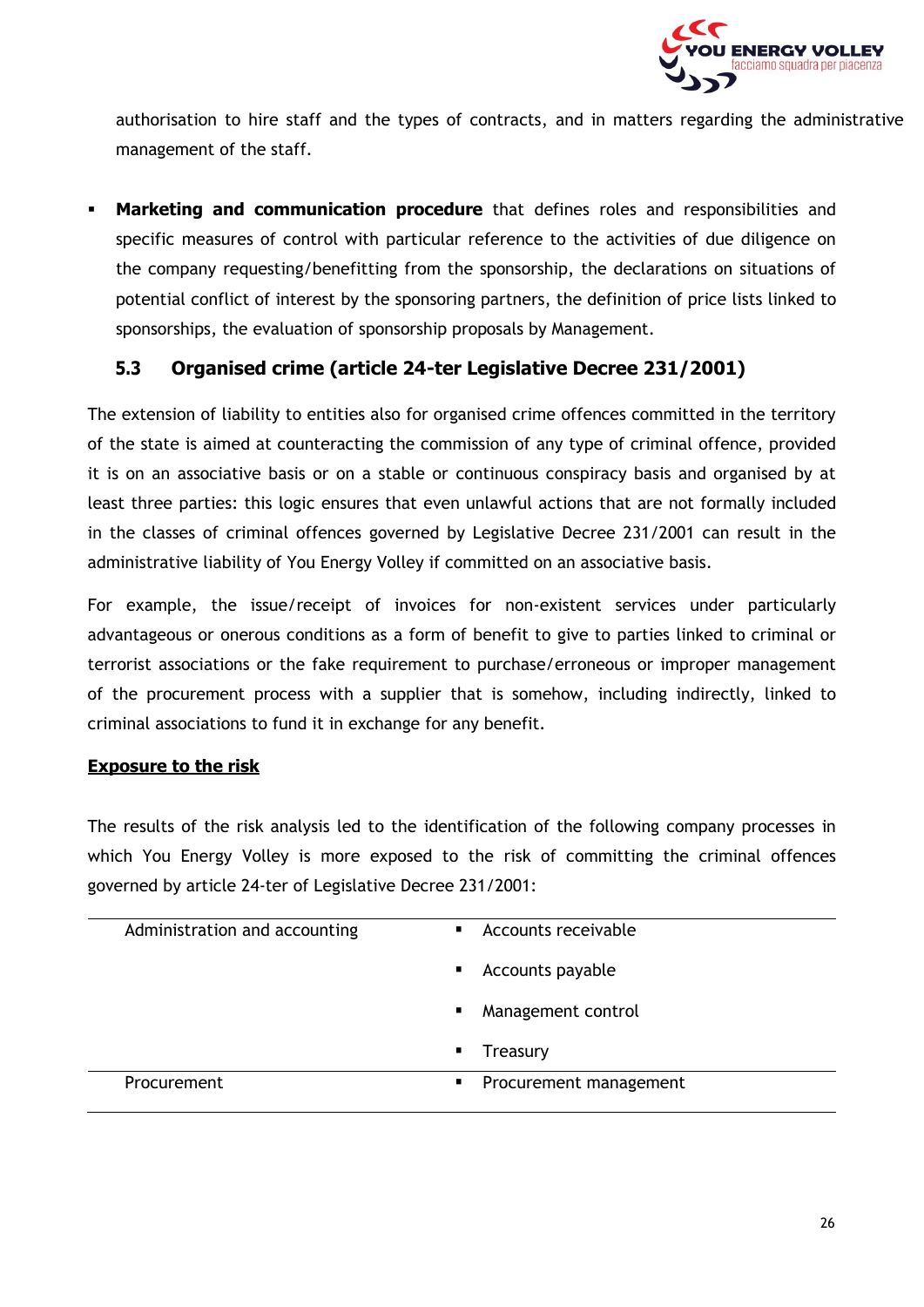

#### **Prevention measures**

With regard to the activities and controls implemented to prevent organised crime offences, the system of internal controls is described by the following company documentation:

- **Code of Ethics:** which expressly rejects all forms of cooperation and facilitation in full compliance with prevailing laws and on the basis of the general principles of integrity, transparency, honesty, cooperation and loyalty.
- **Powers of attorney and delegations of authority system** which defines the authorisation and control powers, assigning them in accordance with working practices
- **Administration, accounting and financial procedure** that defines roles and responsibilities, and specific control measures in relation to the accounts receivable (filing reports on sponsorship agreements, with the definition of the amount, mechanisms and timeframes for invoicing and payment dates, monthly issue of sales invoices, daily reconciliations, registration of the account receivable flows on an accounting software/application), the accounts payable (reception of invoices through SDI (interchange system), checking the formal validity of invoices, checking the adequacy of the invoice and checking supporting documentation, recording invoices on the systems, management of anomalies through the request for additional documentation, recording invoices payable on the payment schedules, creation of payment orders through home banking, payment authorisations by the parties with the signatory powers, the management of treasury activities (daily reconciliation of incoming and outgoing financial flows, expenses incurred and reinstatement of petty cash) and providing for specific information flows on the reporting to the Company.
- **Purchasing procedure** that defines roles and responsibilities, and specific measures of control relating to the definition and selection of suppliers (in accordance with the type/value of the procurement), approval procedures and provision for the specific 231 clause in the contracts.

#### **5.4 Corporate crimes (article 25-ter Legislative Decree 231/2001)**

<span id="page-26-0"></span>The type of criminal offences in question is of particular relevance both for the various activities that would expose the Company to the risk of committing the criminal offence and for the multiple legal interests protected by the laws referred to under article 25-ter of Legislative Decree 231/2001 (transparency of corporate information, integrity of the corporate assets, etc.).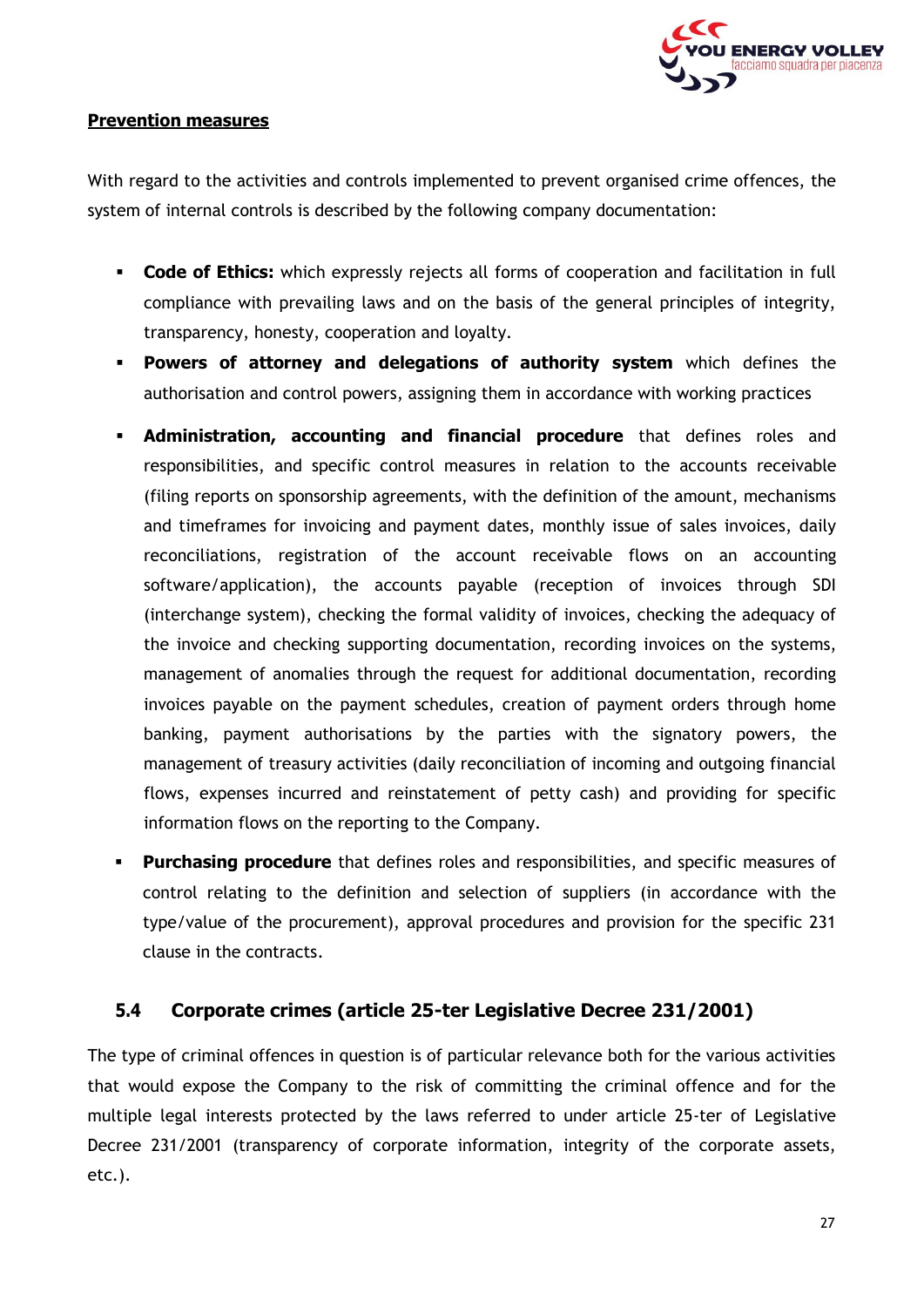

The first action refers to Law 190/2012 with which liability was also extended to Companies to whose advantage or in the interests of which money or other benefits were given or promised in favour of directors, the general manager, the financial reporting manager, statutory auditor or receiver so that he/she would carry out or fail to carry out actions in breach of the obligations relating to his/her office or the obligations of loyalty, causing harm to (his/her) Company (corruption pursuant to article 2635, paragraph III of the Civil Code); on the other hand, the second one refers to Law 69/2015 which rewrote the offence of false corporate reporting pursuant to articles 2621-2622 of the Civil Code, with significant effects also on Legislative Decree 231/2001.

Law no. 3/2019 recently expanded the range of predicate offences with the case "incitement to private-to-private corruption" which punishes actions that would induce or instigate private corruption with those actions referring to the promise or offer, either direct or indirect, of money or other benefits which are not due.

#### **Exposure to the risk**

The results of the risk analysis led to identification, within the scope of company processes, of the following corporate areas, as those to which You Energy Volley is more exposed to the risk of committing the criminal offences governed by article 25-ter of Legislative Decree 231/2001:

#### **Exposure to the risk**

The results of the risk analysis led to the identification of the following company processes in which You Energy Volley is more exposed to the risk of committing the criminal offences governed by article 25-ter of Legislative Decree 231/2001:

| Governance                    | Organisation and assignment of powers<br>$\blacksquare$ |
|-------------------------------|---------------------------------------------------------|
|                               | Management of conflicts of interest<br>٠                |
| Administration and accounting | Accounts receivable                                     |
|                               | Accounts payable<br>٠                                   |
|                               | Management control<br>п                                 |
|                               | Treasury<br>п                                           |
|                               | Preparation of financial statements and<br>п            |
|                               | management of tax charges                               |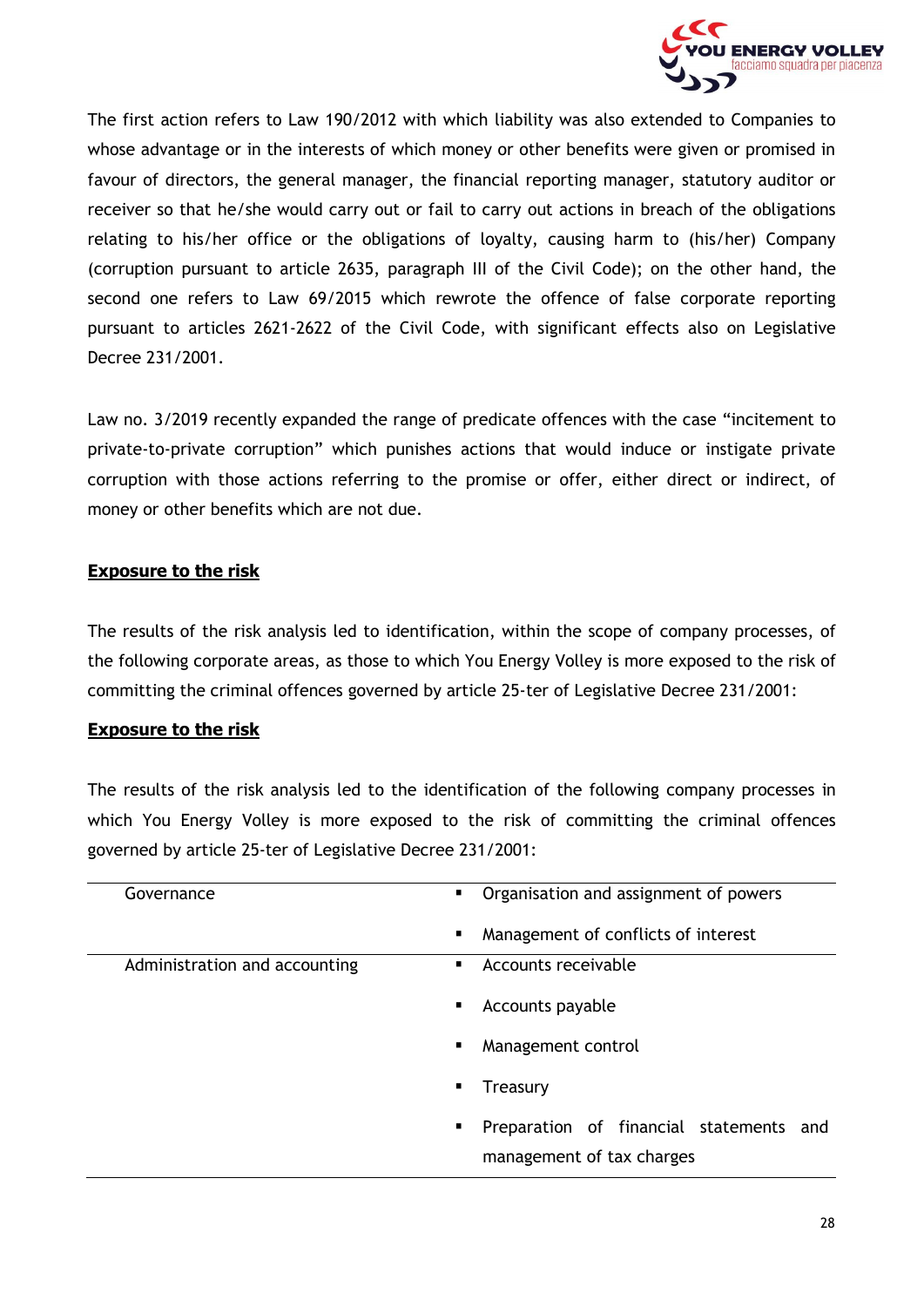

| Procurement | • Procurement management                |
|-------------|-----------------------------------------|
|             | • Definition and selection of suppliers |
| НR          | • Administrative management of staff    |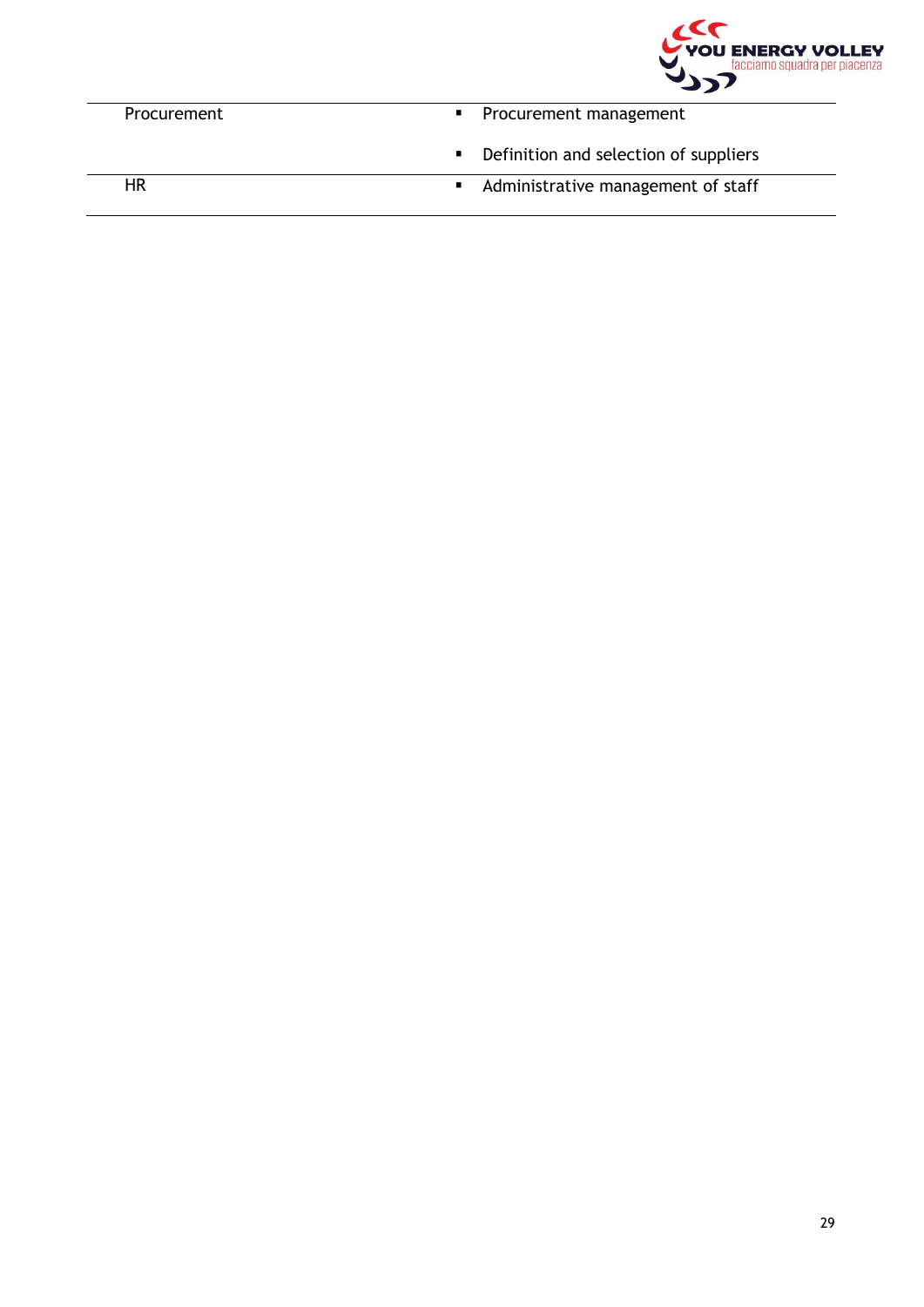

| Sporting-technical management |    | Medical-sporting management                                |
|-------------------------------|----|------------------------------------------------------------|
|                               | п. | Selection and membership of players and<br>technical staff |
| Marketing and communications  |    | Management of marketing and<br>sponsorship                 |

The activities listed above could expose the Company to the following criminal offences (as long as they are carried out in the interests of or to its advantage): false corporate reporting, false corporate reporting to the harm of the shareholders or the creditors, impeding controls, hindering the exercise of the functions of the public supervisory authorities, transactions that would harm creditors, private-to-private corruption.

With regard to private-to-private corruption, even though the Strasbourg Convention intends to punish the behaviour of anyone who gives or promises undue advantages and anyone who receives the settlement or promise of said advantage in order to carry out an action contrary to his/her duties (therefore corruption and bribery), article 25-ter of Legislative Decree 231/2001, as currently formulated with respect to partial reference to article 2635 of the Civil Code (only paragraph III), gives the entity responsibility arising from the commission of corruption only. Therefore, this could include the simulation of a purchasing requirement or the improper management of the procurement process in order to establish funding to be used for corrupt purposes; or the selection of a supplier without regard to the criteria of effectiveness/efficiency/affordability in order to reward specific interests or omitting the required due diligence.

#### **Prevention measures**

With regard to the activities and controls implemented to prevent corporate offences, the system of internal controls is described by the following company documentation:

**• Code of Ethics:** which illustrates the Company guidelines, expressly recommending the rejection of all forms of cooperation and facilitation in full compliance with prevailing laws and on the basis of the general principles of integrity, transparency, honesty, cooperation and loyalty, implementing and using suitable instruments to identify, prevent and manage the risks of any nature, fraud and improper behaviour.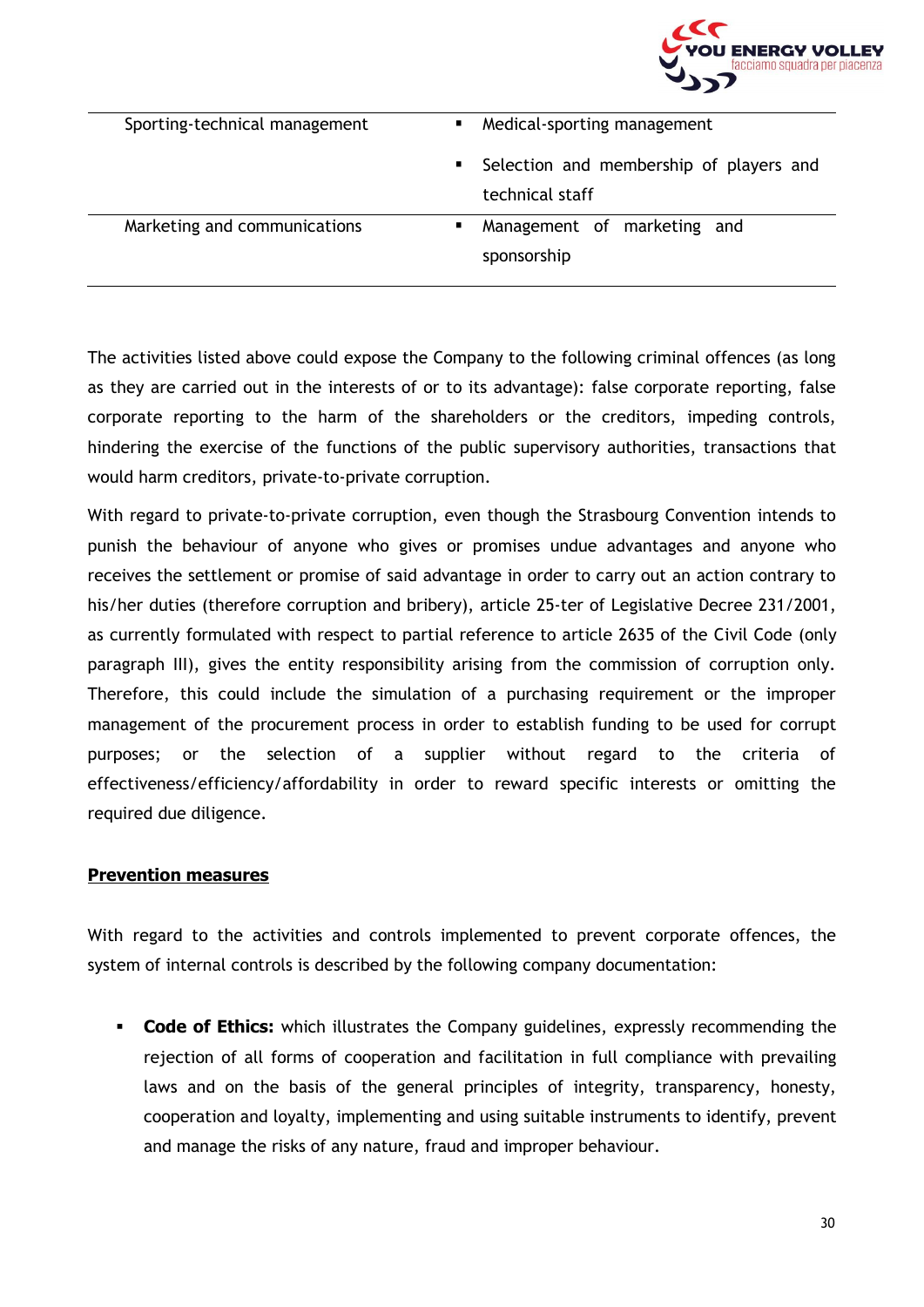

- **Powers of attorney and delegations of authority system** which defines the authorisation and control powers, assigning them in accordance with working practices.
- **Administration, accounting and finance procedure** that defines roles and responsibilities and specific control measures in relation to the management of accounts receivable and payable, management of the treasury activities, the veracity, completeness, accuracy and precision of the accounting data and information and endeavouring to prepare accurate and complete economic data for a clear, truthful and correct representation of the company affairs and providing for specific information flows when reporting to the Company.
- **Purchasing procedure** that defines roles and responsibilities, and specific measures of control relating to the definition and selection of suppliers (in accordance with the type/value of the procurement), approval procedures and provision for the specific 231 clause in the contracts.
- **. Internal member rules** that define roles and responsibilities and specific control measures in the area of membership and management of staff/business partners, with specific reference to: criteria for the selection and choice of players/business partners/technical staff and authorisation by the party with the necessary powers, membership mechanisms, traceability and communications to the League.
- **HR procedure** that defines roles and responsibilities and specific control measures, with special reference to the selection and hiring mechanisms for staff and the selection of business partners, the evaluation of the resources and business partners selected, the authorisation to hire staff and the types of contracts, and with respect to the administrative management of staff.
- **Marketing and communication procedure** that defines roles and responsibilities and specific measures of control with particular reference to the activities of due diligence on the company requesting/benefitting from the sponsorship, the declarations on situations of potential conflict of interest by the sponsoring partners, the definition of price lists linked to sponsorships, the evaluation of sponsorship proposals by Management.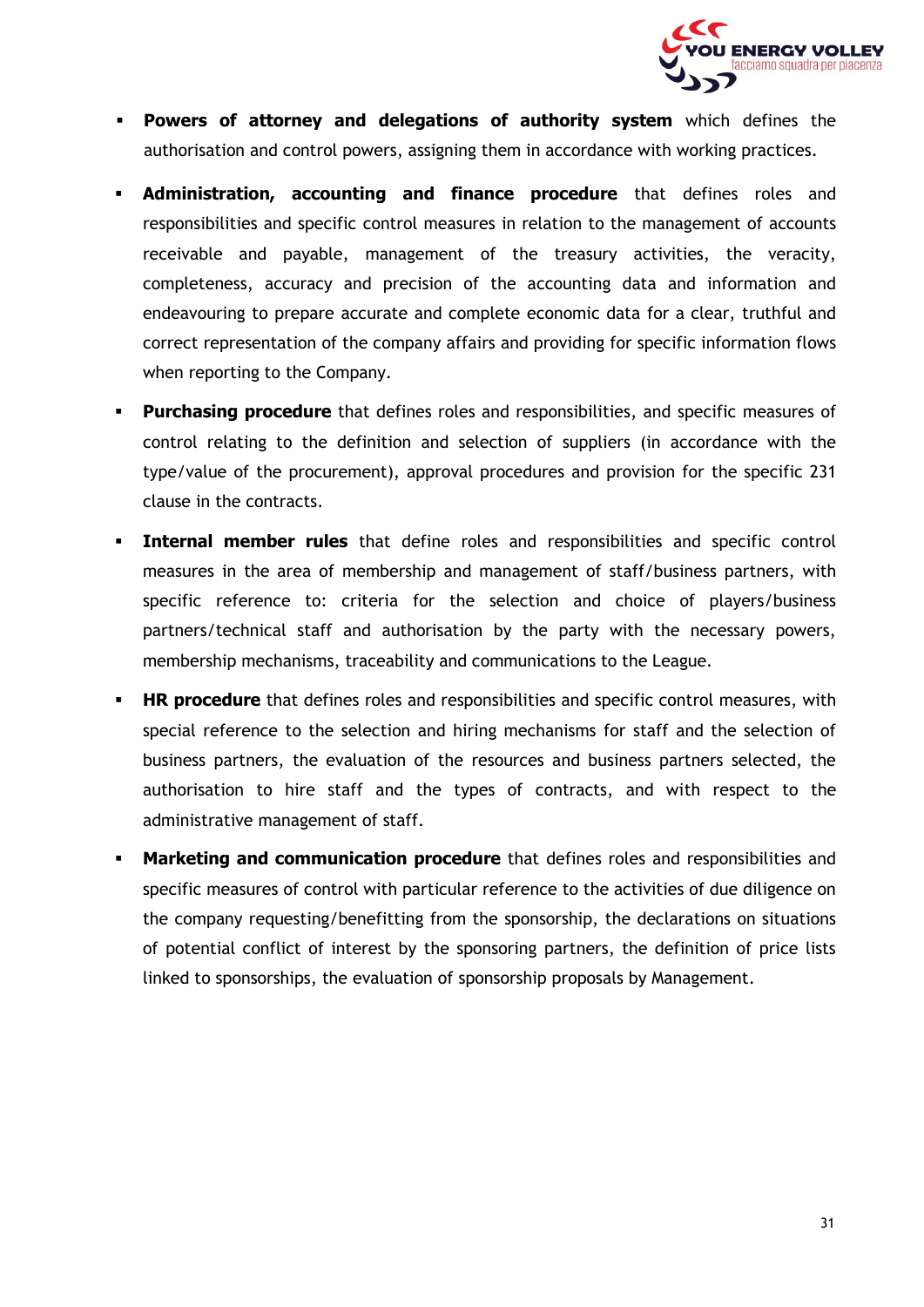

# <span id="page-31-0"></span>**5.5 Crimes of manslaughter and grievous or severely grievous bodily harm committed by breach of the laws on accident prevention and the protection of hygiene and health at the workplace (article 25-septies Legislative Decree 231/2001)**

Implementing decree of Law 123/2007 with respect to management of safety at the workplace, cites the organisation, management and control models, confirming that an organisation and management model suitable for effectively exempting legal persons, companies and associations, including those without legal personality pursuant to Legislative Decree no. 231 of 8 June 2001, from administrative liability, must be adopted and effectively implemented, ensuring a company system that can fulfil all legal obligations relating to:

- compliance with the technical-structural legal standards relating to equipment, systems, workplaces, chemical, physical and biological agents;
- the risk evaluation activities and preparation of the consequent prevention and protection measures;
- activities of an organisation nature such as emergencies, first aid, management of tender contracts, periodic safety meetings, consultations with worker representatives for safety;
- healthcare oversight activities;
- information and training to workers;
- oversight with reference to compliance with the work safety procedures and instructions by the workers;
- the acquisition of legally obligatory documentation and certifications;
- periodic controls to ensure the procedures adopted are effective and are applied.

The organisation and management model pursuant to the first paragraph must provide for suitable registration systems showing that the activities noted above have been put into effect.

In any case, the organisation model must provide, to the extent requested by the nature and size of the organisation and the type of activity carried out, an organisation of functions that ensures the technical skills and powers needed for the checking, evaluation, management and control of the risk, and a disciplinary system that is suitable to punish the failure to comply with the measures indicated in the model.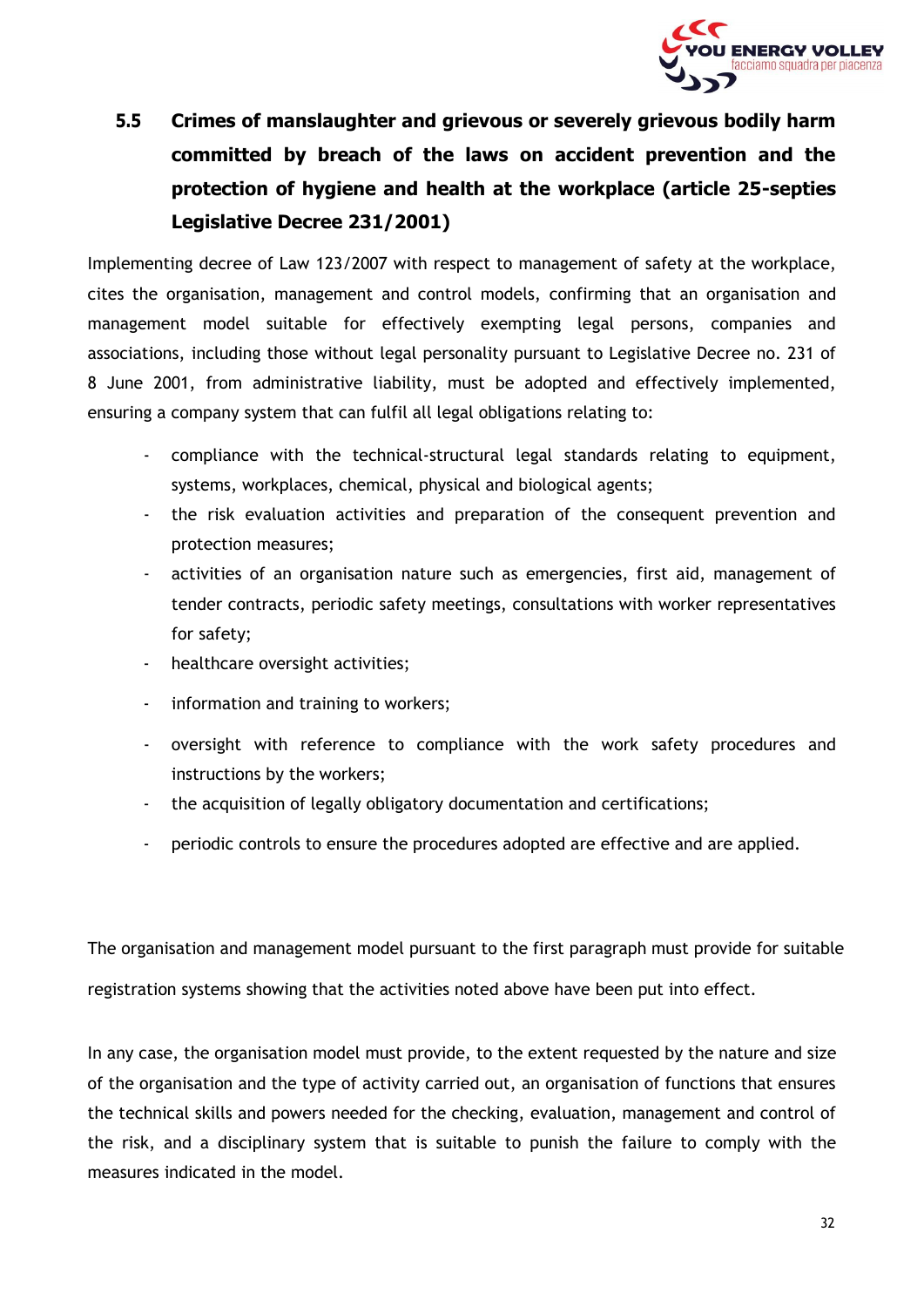

The organisation model must also provide for a suitable system of checks on the implementation of said model and on its maintenance over time to ensure the measures adopted are still suitable. The review and amendment, if necessary, of the organisation model must be carried out when significant breaches of the laws relating to the prevention of accidents and hygiene at the workplace are discovered, or when there are changes in the organisation and in the activities in relation to scientific and technological progress.

Upon first application, the company organisation models defined in accordance with the UNI\_INAIL guidelines for a health and safety at the workplace management system (SGSL) of 28 September 2001 or ISO 45001:2018 will be assumed to comply with the requirements pursuant to the previous paragraphs for the corresponding sections. For the same purpose, other company organisation and management models may be indicated by the Commission pursuant to article 6.

#### **Exposure to the risk**

The definition of sensitive activities in accordance with the Decree was carried out by considering the activities in which accidents could occur, and those in which the Company could commit the intentional breach of the laws and prevention measures. In view of said dichotomy, the following may be distinguished:

- the activities at risk of accident or occupational disease set out in the Risk Assessment Document and intended as activities where damage could potentially occur;
- the activities at risk of criminal offence, referring to the activities that could potentially give rise to the criminal offences referred to under article 25-septies of the Decree, since failure to implement or ineffective implementation could expose the Company to liability within the scope of management responsibility as part of the management of the resources when carrying out the service.

The results of the risk analysis led to the identification of the following company processes in which You Energy Volley is more exposed to the risk of committing the criminal offences governed by article 25-septies of Legislative Decree 231/2001:

| Governance                    | • Organisation and assignment of powers |
|-------------------------------|-----------------------------------------|
|                               | Management of conflicts of interest     |
| Sporting-technical management | Management of team relations and        |
|                               | logistics                               |
|                               |                                         |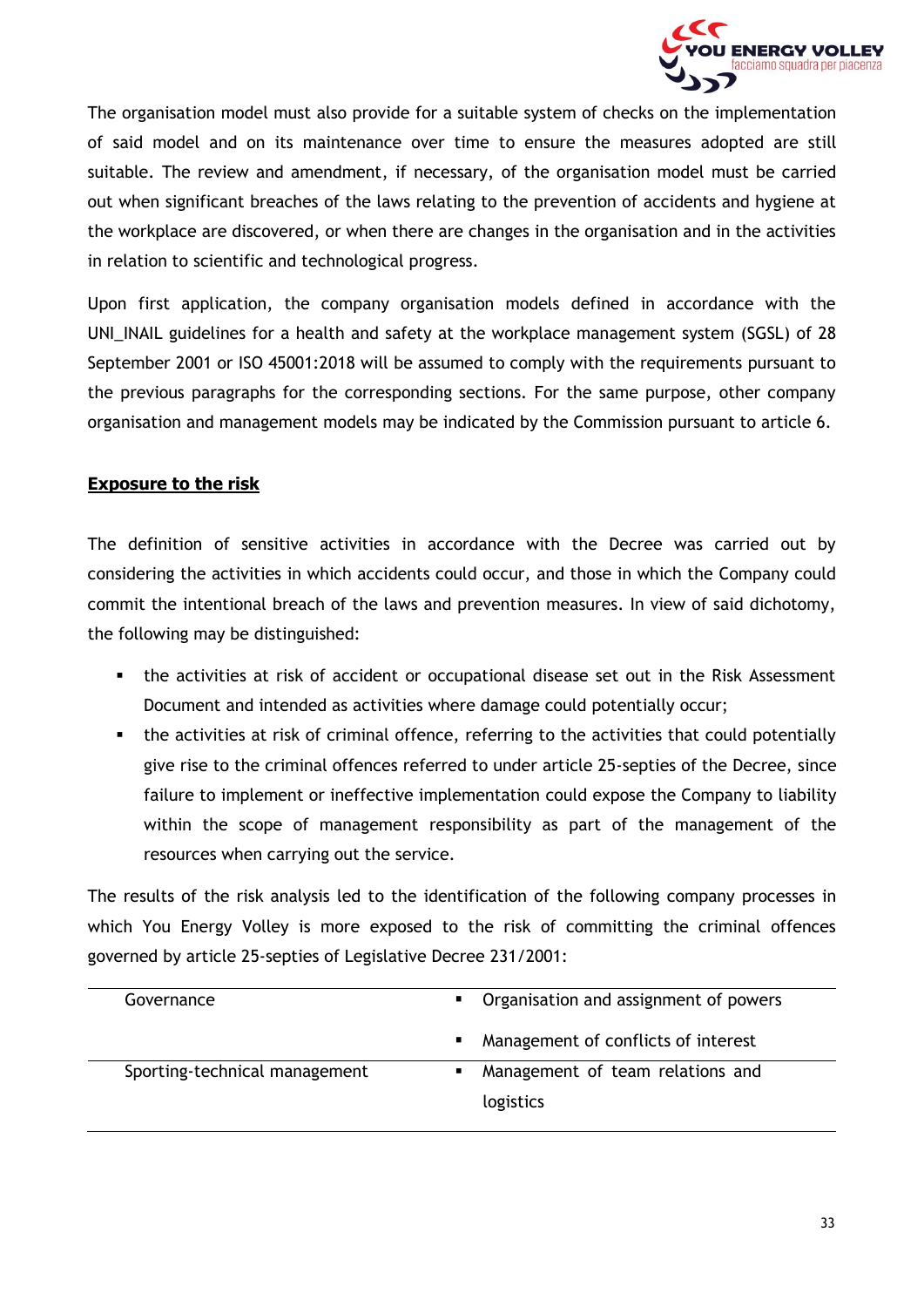

Occupational health and safety **· Risk evaluation** 

- 
- **Emergency management**
- Healthcare monitoring
- Training and communications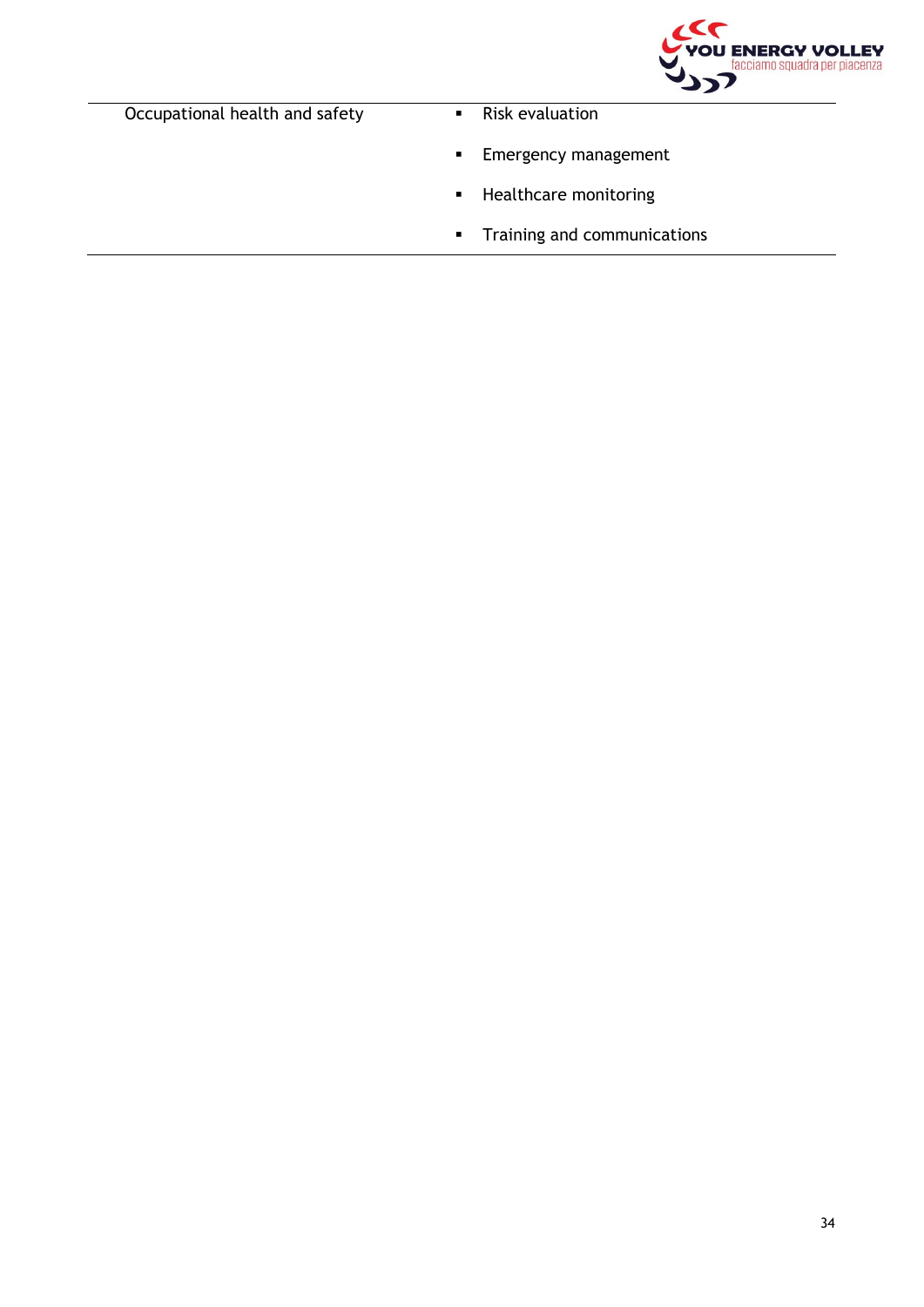

#### **Prevention measures**

With regard to the activities and controls implemented to prevent accident prevention and health and hygiene related criminal offences, the system of internal controls is described by the following company documentation:

- **Code of Ethics:** that defines the principles and behaviour to protect the health and safety of the workers, members and business partners, in full compliance with prevailing laws with respect to environmental protection and the prevention of accidents at work and the protection of the workers.
- **Powers of attorney and delegations of authority system** which assigns the authorisation and control powers on a consistent basis, and identifies the parties in charge of:
	- implementing the necessary information and training on the general and specific risks of work, on safety provisions and the means, measures and activities relating to prevention adopted, on the dangers connected to the use of substances and the obligations that the law also imposes on workers in matters of prevention;
	- assigning jobs to workers taking account of their abilities and conditions in relation to their health and safety;
	- drawing up and implementing emergency measures, if necessary, in first aid, fire prevention, evacuation of the workers and for serious and immediate hazards.
- **Housing and travel policy** which defines the standards of the Company, and specific control elements in relation to the activities linked to the assignment of properties or the management of the logistics (for example environmental and safety standards linked to the property to assign to players, the facilities used for travel, the means of transport).
- **Accident prevention and health and hygiene related Documentation:** relating to the risk assessment, emergency management (accidents and near accidents), healthcare monitoring and training and communications.

# <span id="page-34-0"></span>**5.6 Receiving stolen goods, money laundering, self-laundering and using assets of illegal origin (article 25-octies Legislative Decree 231/2001)**

You Energy Volley could be liable pursuant to Legislative Decree 231/01 if one of the criminal offences pursuant to articles 648, 648-bis, 648-ter or 648-ter 1 of the Criminal Code are committed to its advantage or in its interests, or in the case in which a top manager or subordinate should acquire, receive or hide money or items with a criminal provenance, replace or transfer money, goods or other benefits that originate from crime, also committed by the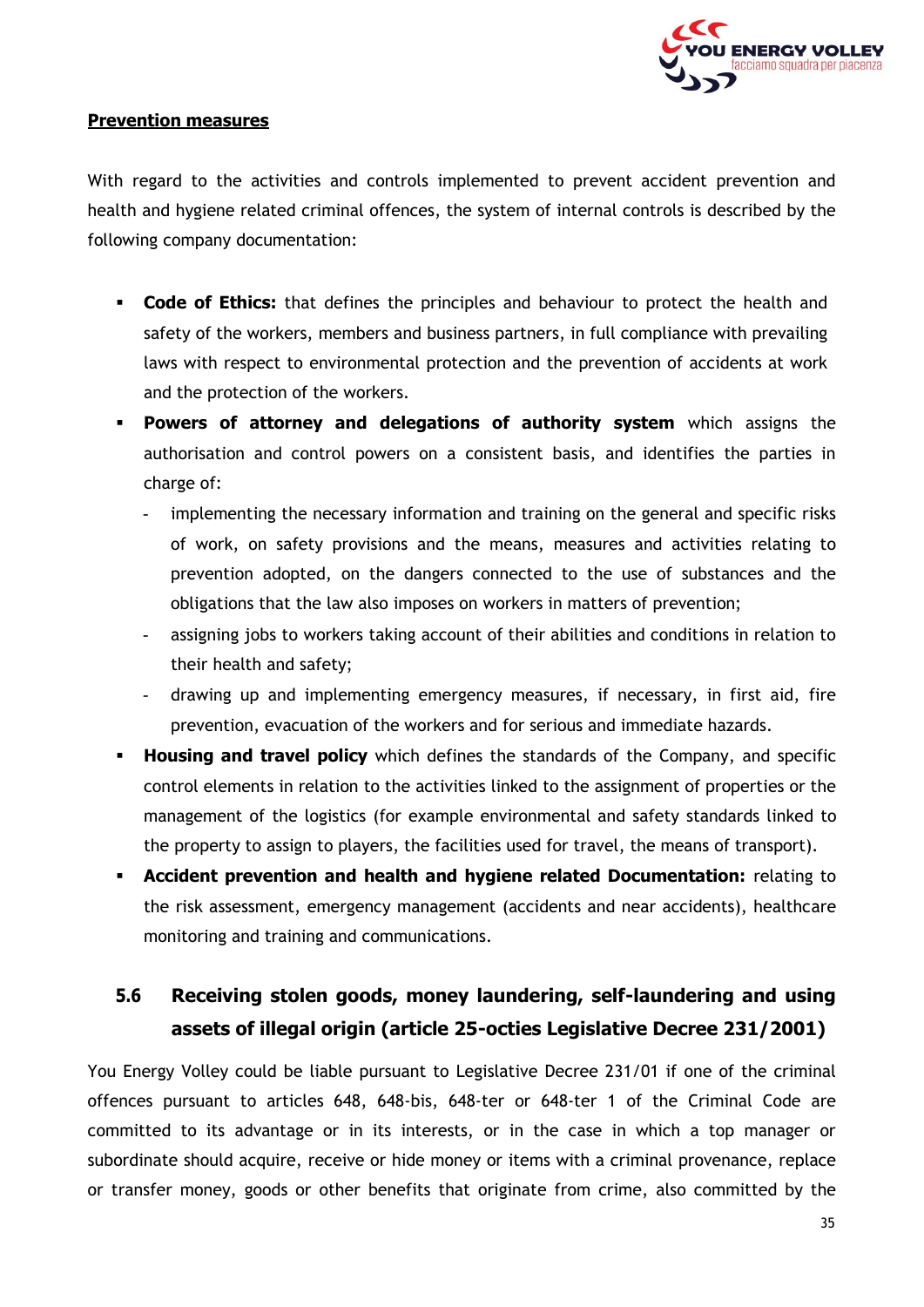

same perpetrator (known as self-laundering) or in some way uses money, goods or other benefits with criminal provenance in economic or financial activities.

#### **Exposure to the risk**

The results of the risk analysis led to the identification of the following company processes in which You Energy Volley is more exposed to the risk of committing the criminal offences governed by article 25-octies of Legislative Decree 231/2001:

| Governance                    | Organisation and assignment of powers           |
|-------------------------------|-------------------------------------------------|
|                               | Management of conflicts of interest             |
| Administration and accounting | Accounts receivable<br>٠                        |
|                               | Accounts payable                                |
|                               | Treasury                                        |
| <b>Procurement</b>            | Procurement management<br>п                     |
| <b>HR</b>                     | Selection and hiring staff<br>$\blacksquare$    |
| Marketing and communications  | Management of marketing and<br>п<br>sponsorship |

#### **Prevention measures**

With regard to the activities and controls implemented to prevent the criminal offences of receiving stolen goods, money laundering, self-laundering and using assets of illegal origin, the system of internal controls is described by the following company documentation:

- **Code of Ethics:** that illustrates the guiding principles of the Company and prohibits the replacement or transfer of money, goods or other benefits originating from unlawful activities, or carrying out, in relation to them, other transactions that would prevent the identification of their provenance.
- **Powers of attorney and delegations of authority system** which defines the authorisation and control powers, assigning them in accordance with working practices
- **Administration, accounting and financial procedure** that defines roles and responsibilities and specific control measures in relation to management of the accounts receivable (filing reports on sponsorship agreements with definition of the amount,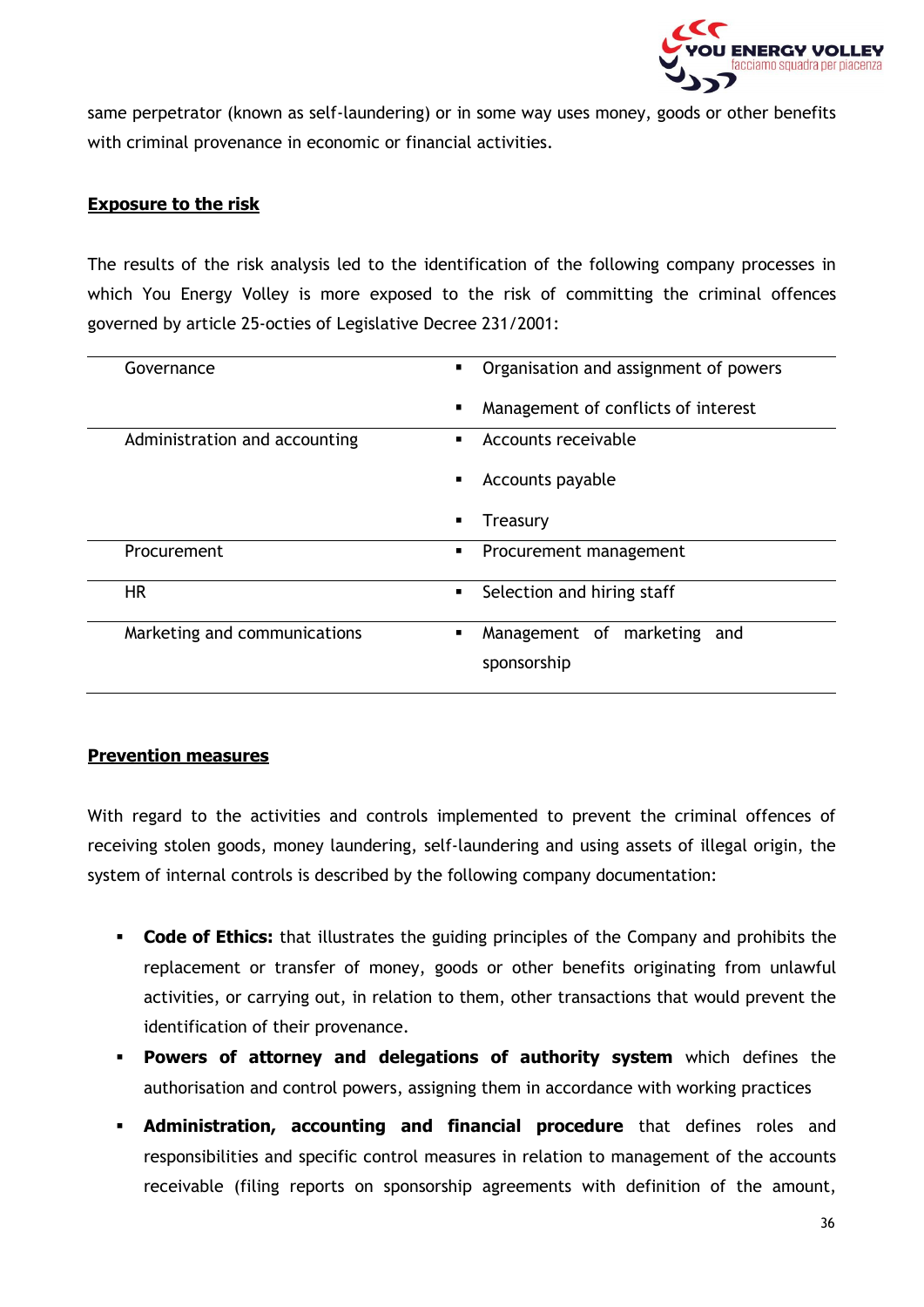

mechanisms and timeframes for invoicing and payment expiry dates, monthly issue of sales invoices, daily reconciliations, registration of the receivable flows on accounting software/applications), the accounts payable (reception of invoices through SDI (interchange system), formal checking of the invoice, checking the adequacy of the invoice and verifying supporting documentation, recording invoices on the systems, management of anomalies through the request for additional documentation, recording invoices payable in the payment schedules, creation of payment orders through home banking, payment authorisations by parties with the signatory powers), the management of treasury activities (daily reconciliation of incoming and outgoing financial flows, expenses incurred and reinstatement of petty cash) and providing for specific information flows when reporting to the Company.

- **Purchasing procedure** that defines roles and responsibilities, and specific measures of control relating to the definition and selection of suppliers (in accordance with the type/value of the procurement), approval procedures and provision for the specific 231 clause in the contracts.
- **HR procedure** that defines roles and responsibilities and specific control measures, with special reference to the selection and hiring mechanisms for staff and the selection of business partners, the evaluation of the resources and business partners selected, the authorisation to hire staff and the types of contracts, and with respect to the administrative management of staff.
- **Marketing and communication procedure** that defines roles and responsibilities and specific measures of control with particular reference to the activities of due diligence on the company requesting/benefitting from the sponsorship, the declarations on situations of potential conflict of interest by the sponsoring partners, the definition of price lists linked to sponsorships, the evaluation of sponsorship proposals by Management.
- **5.7 The criminal offence of incitement to make false statements to the legal authorities**

#### **(article 25-decies Legislative Decree 231/2001)**

Law 116/2009 introduced article 25-decies into Legislative Decree 231/2001, providing for the extension to Companies, if the conditions apply, of liability for the criminal offence of incitement to not make statements or to make false statements to the legal authorities (article 377-bis of the Criminal Code). This category of criminal offence includes, for example, the hypothesis in which the Company incites, using any means, an employee to make untruthful statements to the legal authorities.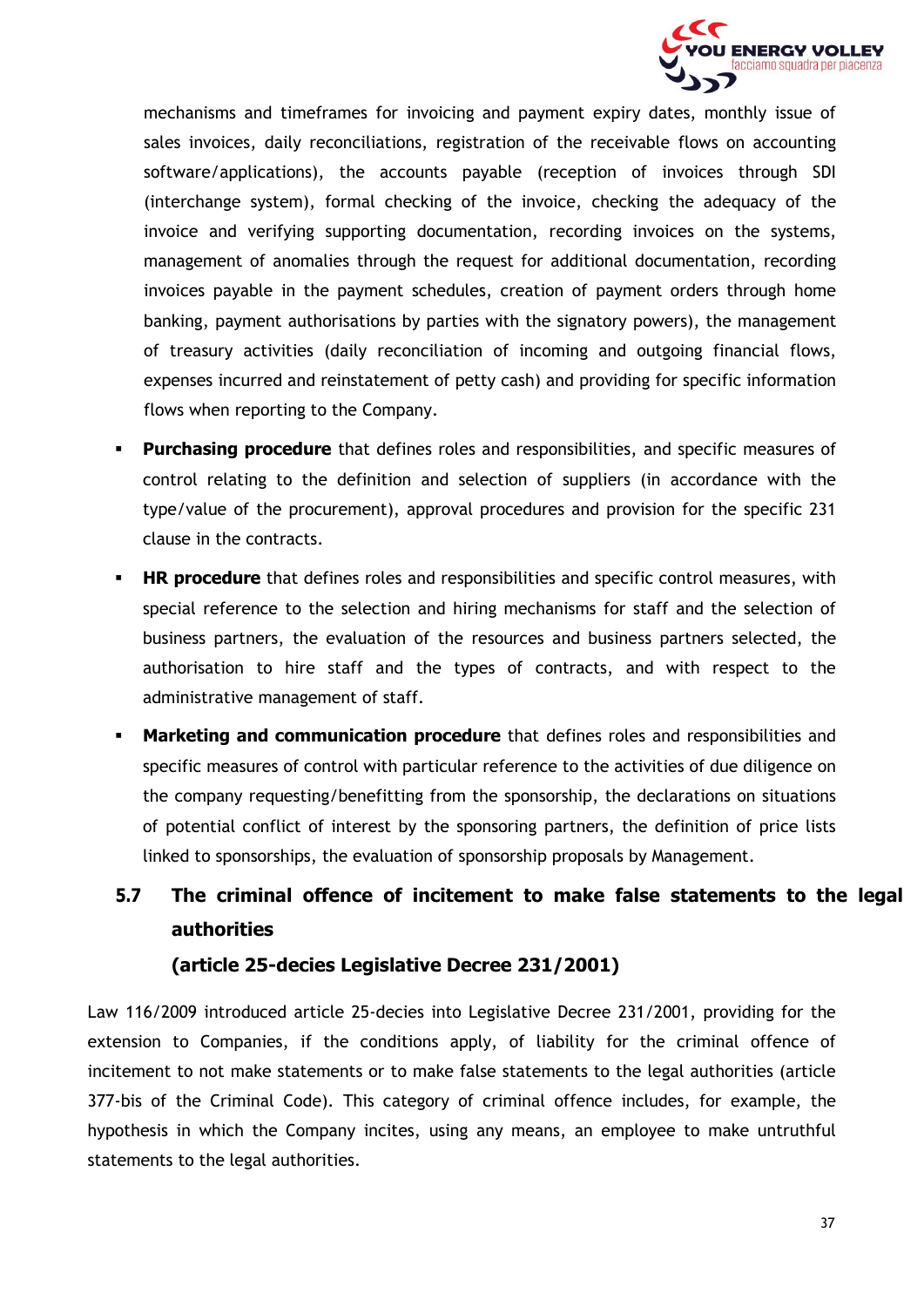

#### **Exposure to the risk**

The results of the risk analysis led to the identification of the following company processes in which You Energy Volley is more exposed to the risk of committing the criminal offences governed by article 25-decies of Legislative Decree 231/2001:

| Governance | Organisation and assignment of powers |
|------------|---------------------------------------|
|            |                                       |

Management of conflicts of interest

#### **Prevention measures**

With regard to the activities and controls implemented to prevent the criminal offence governed by article 25-decies, the system of internal controls is described by the following company documentation:

- **Code of Ethics:** which expressly prohibits all types of corruption or bribery, unlawful favours, collusive behaviour, direct and/or indirect requests for personal advantages, referring to compliance with the principles of honesty, integrity and fair dealing and also defining specific principles of behaviour with respect to relations with the public authorities.
- **Powers of attorney and delegations of authority system** which defines the authorisation and control powers, assigning them in accordance with working practices, expressly providing what parties have the power to interact with the public authorities or public servants in the name of and on behalf of the Company.

# **5.8 Employment of illegally staying third country nationals (article 25 duodecies Legislative Decree 231/2001) and xenophobia and racism (article 25-terdecies Legislative Decree 231/2001)**

The issue of permits to stay constitutes a true integral effect of permitting foreigners to work legally, before which it is absolutely not possible to establish lawful relations (otherwise the criminal offence in question would occur). This is therefore identified in the prompt checking of the validity of the permit to stay of the legal asset protected by the law.

The party liable for the criminal offence is the employer. However, case law includes into the concept of employer any party who "employs, on a fixed-term or permanent basis, for the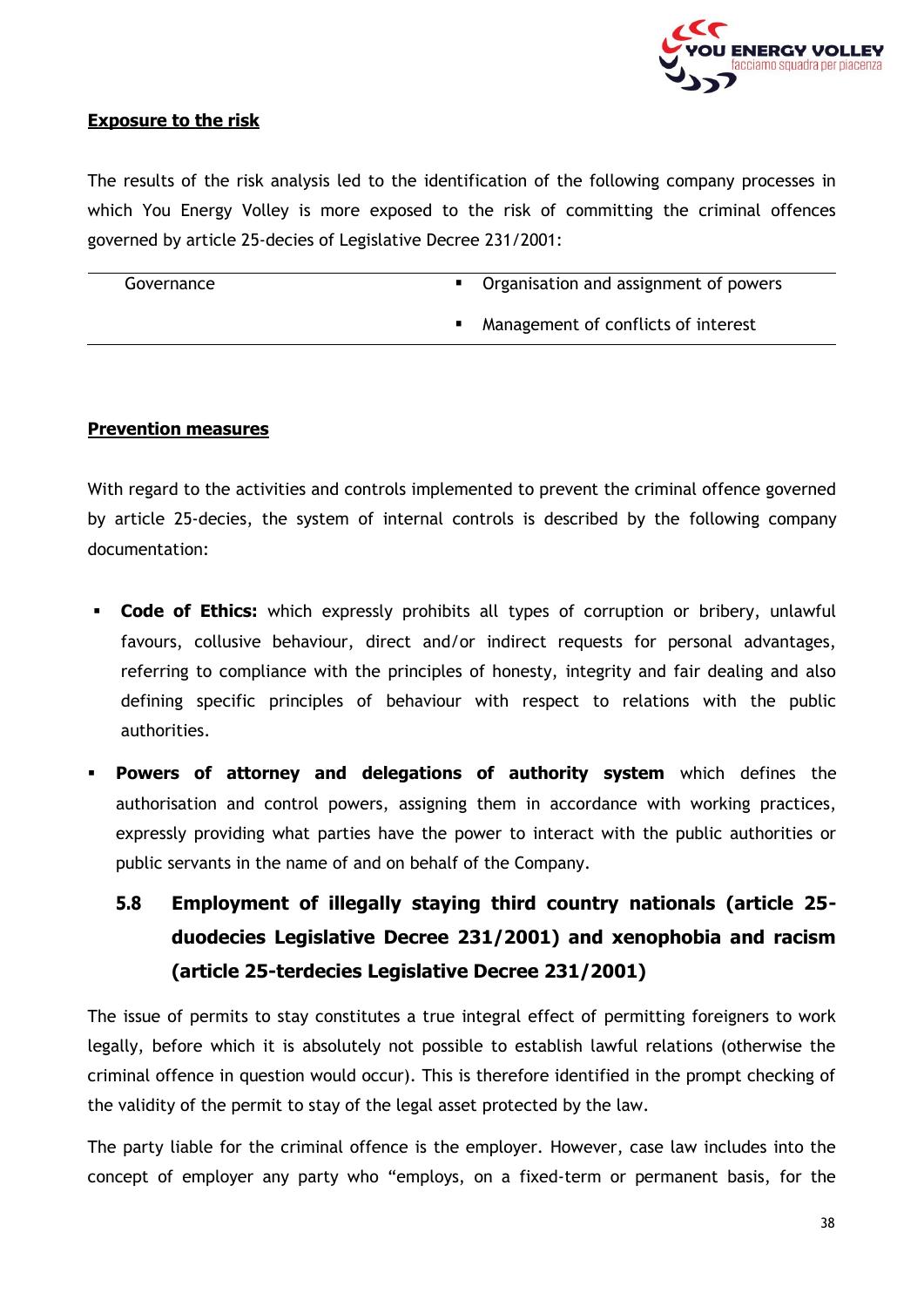

payment of remuneration, one or more persons, with the duty of carrying out employment of any nature".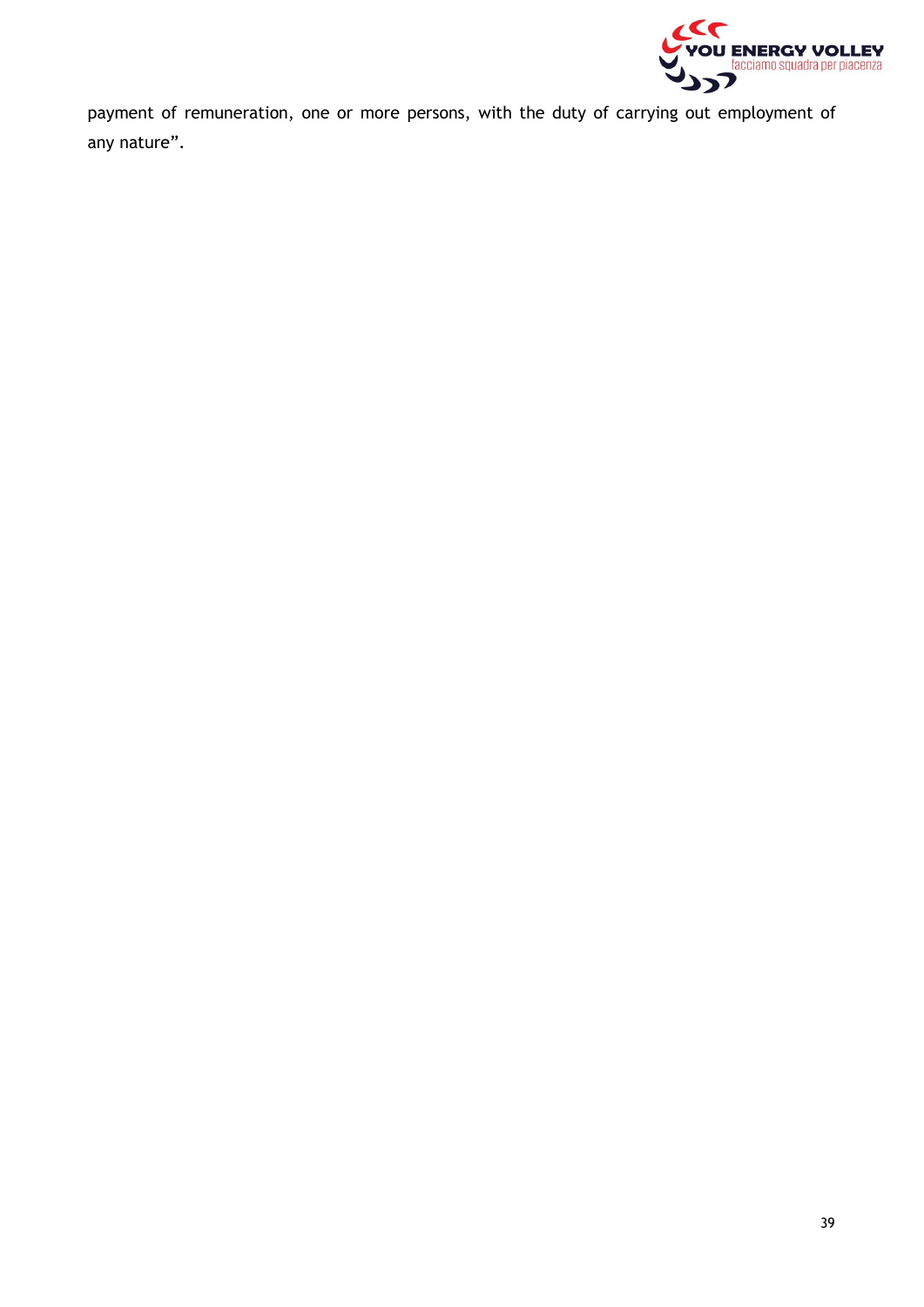

The employment of a foreign citizen is an assumption underlying the criminal offence.

Law 161/2017 changed the Anti-mafia Code and additionally, amended article 25-duodecies, introducing the criminal offence of transporting illegal foreigners into the territory of the state and that of favouring the stay of illegal foreigners in the territory of the state. Both criminal offences also provide for the application of prohibitory penalties pursuant to article 9, paragraph 2, Legislative Decree 231/2001 for a period of not less than one year.

Another recent new law, from 2017, was the introduction, pursuant to European Law 2017, of article

25-terdecies that aims to punish the promotion or instigation and incitement, committed in a way that causes a real danger of dissemination, based in whole or in part on the denial, the serious minimisation or the defence of the Shoah or genocide crimes, crimes against humanity and war criminals, as defined by articles 6, 7 and 8 of the Statute of the International Criminal Court, ratified in accordance with law no. 232 of 12 July 1999.

#### **Exposure to the risk**

The activity which could theoretically result in the criminal offence referred to by article 25 duodecies of Legislative Decree 231/2001 is represented by encouraging clandestine immigration through, for example, the failure to check the possession of a permit to stay or through irregularities (or similar actions) when making players members.

With reference to the crimes of xenophobia and racism provided for under article 25-terdecies, this could include the case of the intentional omission to carry out controls and reports of contents published, and the resulting failure to remove them, aimed at facilitating activities of incitement to discriminate or become violent for racial, ethnic or religious reasons exercised by groups, organisations or associations of fans.

The processes exposed to the risk of committing the criminal offences in question are:

| Technical-sporting      | $\mathbf{R}^{\text{max}}$ | Selection and membership of players and |
|-------------------------|---------------------------|-----------------------------------------|
| (article)<br>management | $25 -$                    | technical staff                         |
| duodecies)              |                           |                                         |
| Social<br>media         |                           | Social media management (Instagram,     |
| $25 -$<br>(article      |                           | Facebook, Twitter, LinkedIn, YouTube,   |
| terdecies)              |                           | website, apps)                          |
|                         |                           |                                         |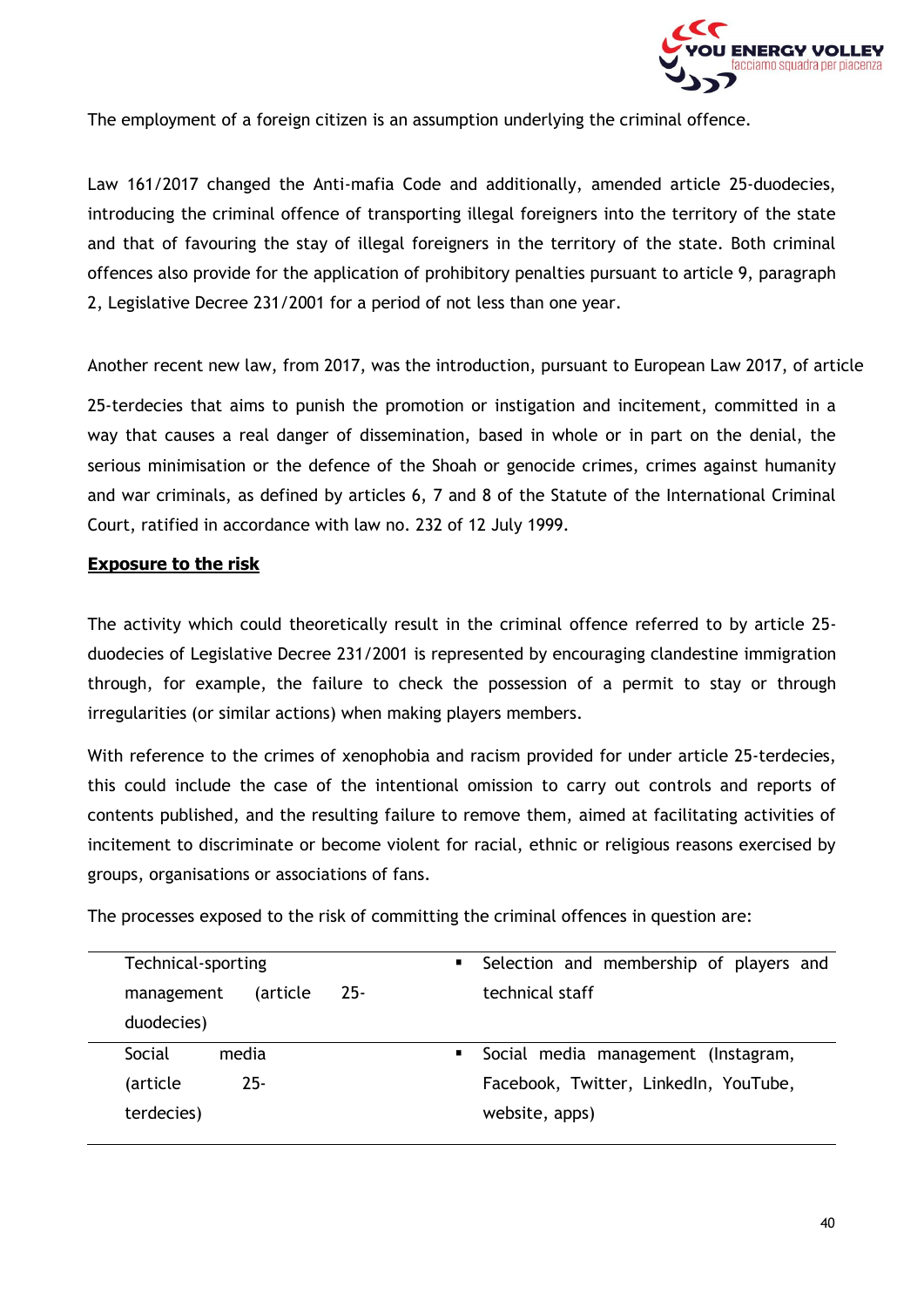

#### **Prevention measures**

With regard to the activities and controls implemented in order to prevent the criminal offence of employment of illegally staying third-country nationals and the criminal offence of xenophobia and racism, the Company adopted the following prevention and control measures:

- **Code of Ethics** which illustrates the guiding principles of the Company in the management of the membership relationships and relations with the fans. The Company undertakes to encourage loyal, responsible fans, and to oppose any behaviour that, directly or indirectly, involves offence, denigration for reasons of race, colour, religion, language, sex, nationality, origin, or that could be construed as ideological propaganda prohibited by the law or in any case, praising discriminatory behaviour or incitement to violence or xenophobia.
- **Powers of attorney and delegations of authority system** which defines the authorisation and control powers, assigning them in accordance with working practices
- **EXTERNIMIZE: Internal membership rules:** which define the rules of fair play and prohibits any form of racial, territorial or religious discrimination, rules of behaviour on the use of social media and apps by the players (for example prohibition on publishing political or racially motivated posts), checking the content and images of the "banners" of the fans during games and checking offensive comments by fans on social media, checking the contents (for example images, videos, texts) published by the players on their social media profiles.

# <span id="page-40-0"></span>**5.9 Criminal offences of fraud in sports competitions and abuse of gambling and betting activities (article 25-quaterdecies Legislative Decree 231/2001)**

Law no. 39 of 3 May 2019 ratified and implemented the "Council of Europe Convention on the manipulation of sports competitions, Magglingen, 18 September 2014". More specifically, the crime governed by article 1, Law 401/1989 (Sports Fraud) incriminates "Anyone who offers or promises money or other benefits or advantages to any of the participants in a sports competition organised by recognised federations in order to achieve a different result to that resulting from the correct and faithful performance of the competition, or carries out other fraudulent actions for the same purpose" and "participants in competitions that accept money or other benefits or advantages or accepts promises" while article 4 provides for different cases connected to the exercise, organisation, sale of gambling and betting activities in breach of authorisations or administrative concessions.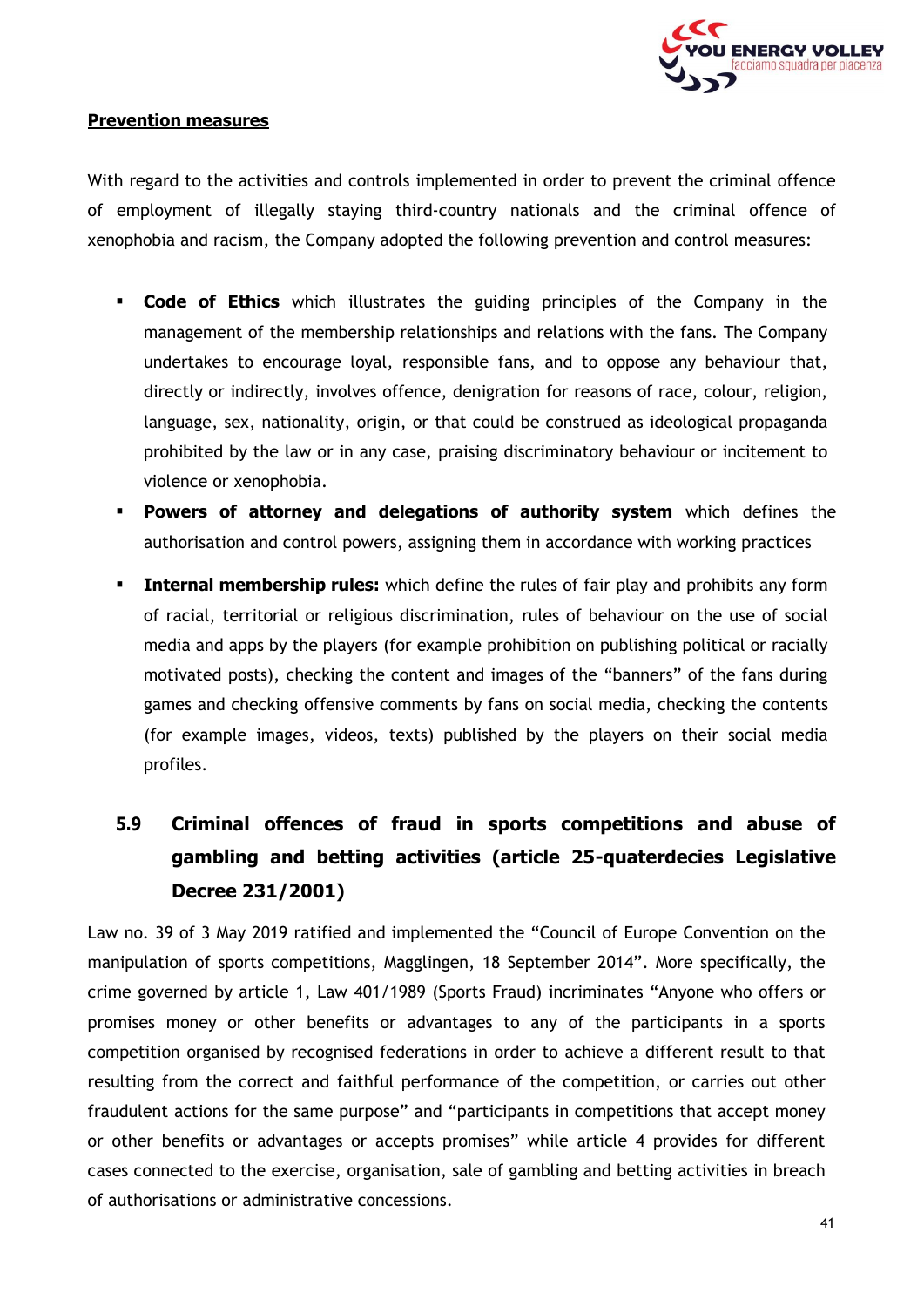

The provision extends liability to Entities for the criminal offences of "Fraud in sports competitions" and "Abuse of gambling and betting activities" introducing article 25 quaterdecies into Legislative Decree 231/2001.

As confirmed and consolidated by recent case law, the criminal offence may entail the promise, offer or request to carry out fraudulent behaviour aimed at the use/administration of prohibited/doping substances/drugs in order to alter the proper and fair performance of the sports event. This criminal offence also includes the intentional omission to give notice or wrong notification of the indication or and/or use/administration of prohibited/banned/doping substances/drugs.

#### **Exposure to the risk**

The activities in which scope the criminal offences could theoretically fall under as referred to by article 25-quaterdecies Legislative Decree 231/2001 are represented by the acquisition of prohibited/banned/doping substances/supplements/medicines in order to alter the proper and fair performance of the sports event and the improper management of the qualification and selection process of the supplier in order to facilitate the acquisition of the above-mentioned products.

This criminal offence included in article 25-quaterdecies can also be found in medical-sporting management activities, for example through the intentional failure to or mistaken notification of the indication of and/or use/administration of prohibited/banned/doping substances/drugs.

Another example of the criminal offence is given by the commission of fraudulent actions aimed at altering the rules of a fair competition through, for example, the promise to acquire/sell/lend players at economic conditions that are excessively or unreasonably favourable to one of the parties.

| Governance                    | Organisation and assignment of powers<br>٠    |
|-------------------------------|-----------------------------------------------|
|                               | Management of conflicts of interest<br>п      |
| Procurement                   | Procurement management<br>п                   |
|                               | Definition and selection of suppliers<br>п    |
| Sporting-technical management | Medical-sporting management<br>п              |
|                               | Selection and membership of players and       |
|                               | technical staff                               |
|                               | Management of relations with the players<br>п |

The processes exposed to the risk of committing the criminal offences in question are: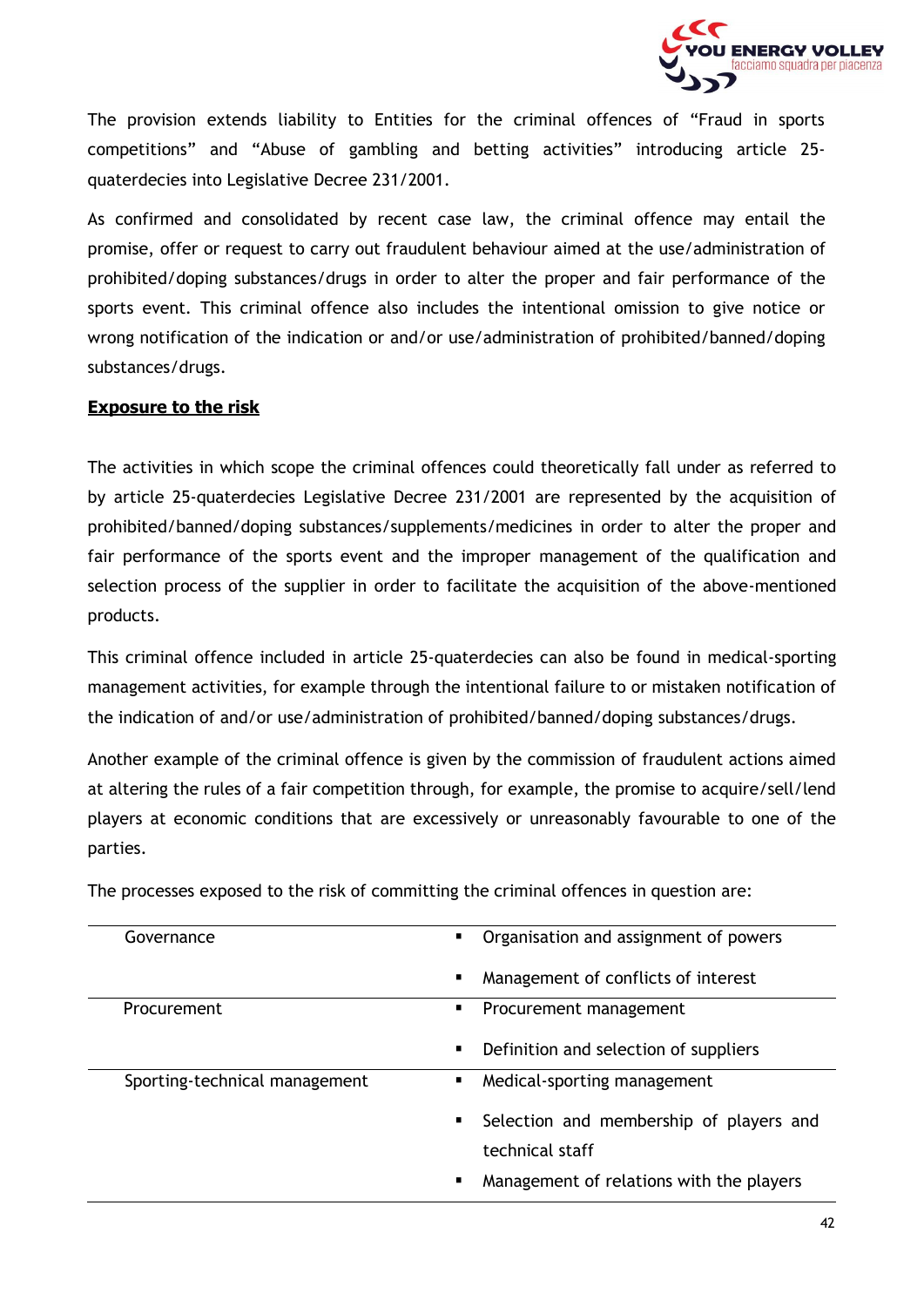

#### **Prevention measures**

With regard to the activities and controls implemented in order to prevent the criminal offences of sporting fraud, the Company adopted the following prevention and control measures:

- **Code of Ethics** which defines the rules of fair play, providing for implementation of the FIPAV policies and the addition to the staff of all the figures provided for by prevailing regulatory sources. The Code of Ethics defines the proper rules of behaviour that players and sporting staff have to comply with, providing
	- a prohibition on holding, consuming, offering or giving, for whatever reason, alcoholic substances, drugs or substances with similar effects during the working/sporting performance
	- prohibition on the use of any substance that goes against anti-doping laws
	- prohibition for the medial-sporting staff to advise, prescribe or administer pharmacological treatments aimed at altering the performance of the players and the obligation to immediately report this if they become aware of it
	- prohibition on carrying out or just facilitating, directly or through third parties, bets that relate to the results of the official competitions in which the Company takes part.
- **Powers of attorney and delegations of authority system** which defines the authorisation and control powers, assigning them in accordance with working practices.
- **Purchasing procedure** that defines roles and responsibilities, and specific measures of control relating to the checks on purchasing requirements and issue of purchasing requests, definition and selection of suppliers (in accordance with the type/value of the procurement), approval procedures, management of the purchase, provision for the specific 231 clause, checking the procured goods/services.
- **Internal members rules:** that define the rules of fair play that players and sporting staff have to comply with, with specific reference to the prohibition on consuming alcoholic beverages or drugs and the prohibition on sports bets. Special attention is given to the fight against doping, in accordance with national and international law, regulations and standards (World Anti-Doping Agency) including anti-doping sports regulations issued by CONI and the additional regulations issued by FIPAV.

#### **5.10 Tax crimes (article 25-quinquiesdecies Legislative Decree 231/2001)**

<span id="page-42-0"></span>The reform law of the tax crimes Law no. 157 of 19 December 2019, conversion law of Decree Law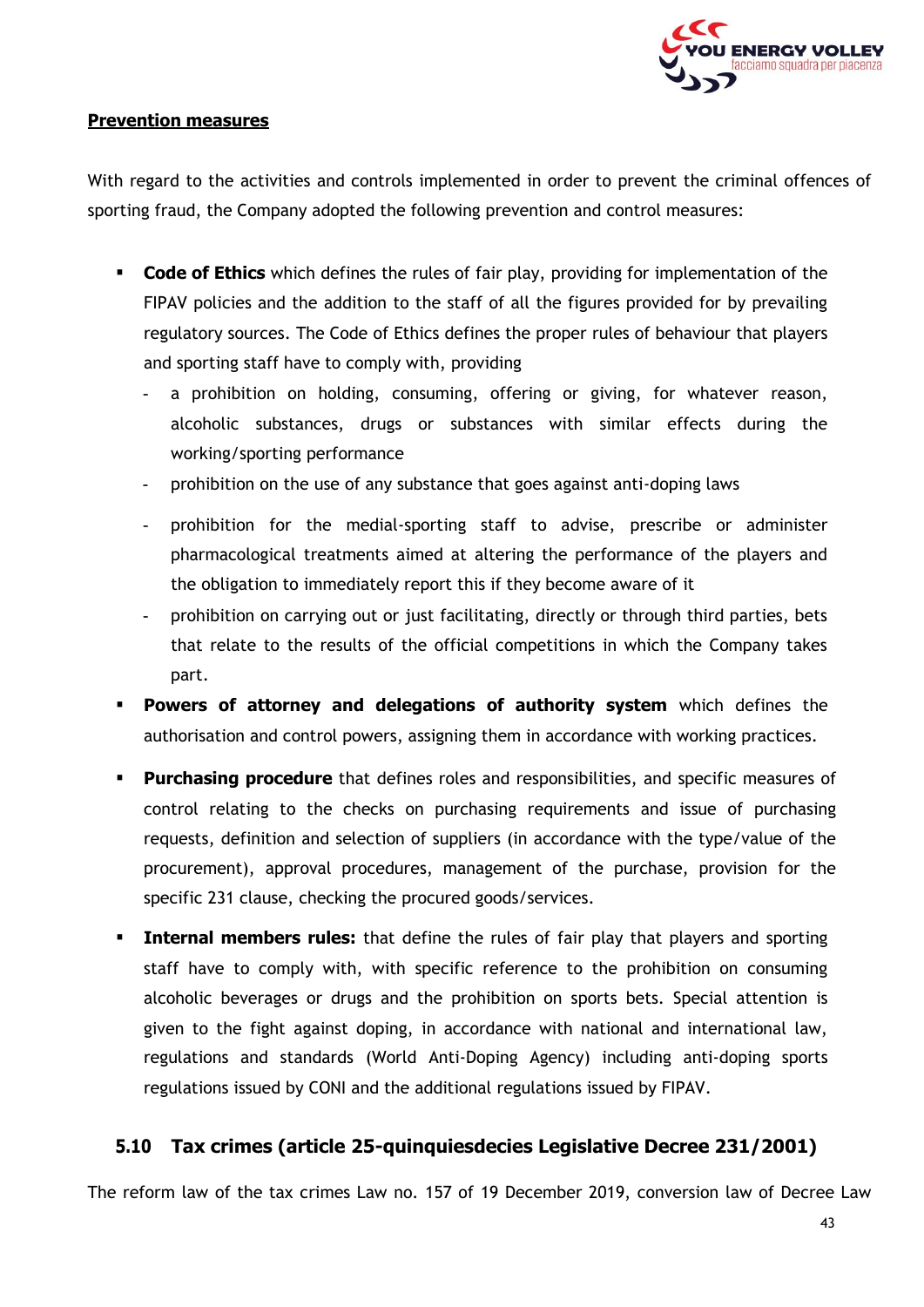

no. 124 of 26 October 2019 (known as the tax decree), extended the responsibility of entities to tax crimes, adding article 25-quinquiesdecies into Legislative Decree 231/2001. Reference is made to the following cases: fraudulent tax returns by the use of invoices or other documents for non-existent transactions or other stratagems; the issue of invoices or other documents for non-existent transactions; hiding or destroying accounting documents; fraudulent failure to pay taxes due.

The category of tax crimes was further expanded by the implementing Decree of the PIF Directive (Legislative Decree no. 75/2020) which introduced the following criminal offences into article 25 quinquiesdecies: false tax returns, failure to make a return, undue settlement where they refer to cross-border fraud and in order to evade value added taxes for a total amount of not less than ten million euros.

#### **Exposure to the risk**

The results of the risk analysis led to the identification of the following company processes in which You Energy Volley is more exposed to the risk of committing the criminal offences governed by article 25-quinquiesdecies of Legislative Decree 231/2001:

| Governance                    | Organisation and assignment of powers<br>$\blacksquare$                   |
|-------------------------------|---------------------------------------------------------------------------|
|                               | Management of conflicts of interest<br>п                                  |
| Administration and accounting | Accounts receivable<br>$\blacksquare$                                     |
|                               | Accounts payable<br>$\blacksquare$                                        |
|                               | Treasury                                                                  |
|                               | Preparation of financial statements<br>٠<br>and management of tax charges |

#### **Prevention measures**

With regard to the activities and controls implemented in order to prevent tax crimes, the Company adopted the following prevention and control measures:

- **Code of Ethics:** which illustrates the guiding principles of the Company recommending the veracity, completeness, accuracy and precision of the accounting data and information.
- **Powers of attorney and delegations of authority system** which defines the authorisation and control powers, assigning them in accordance with working practices.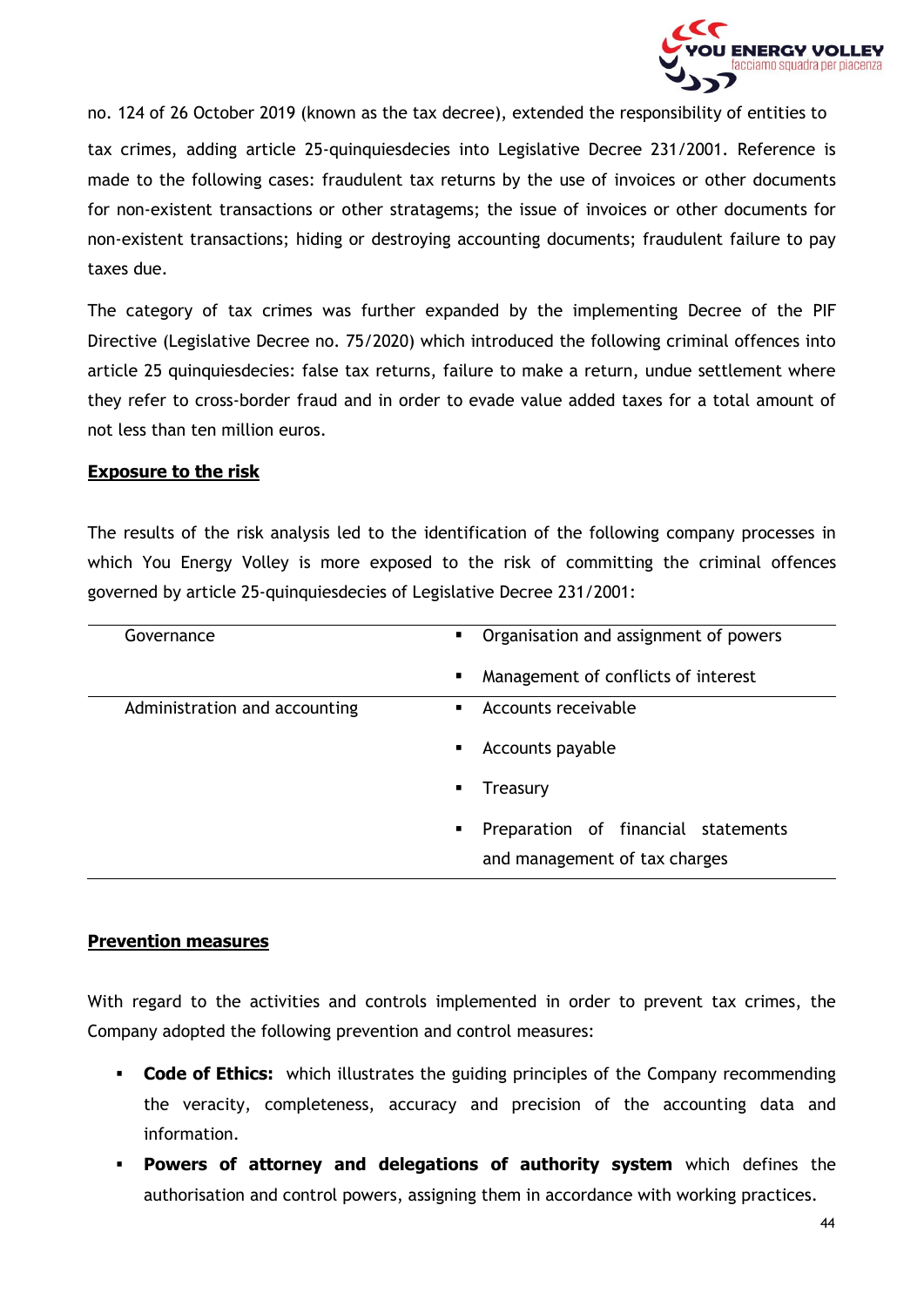

**Administration, accounting and finance procedure** that defines roles and responsibilities and specific control measures in relation to the management of the accounts receivable and payable and management of the treasury activities (as set out in the paragraphs above), and provides for specific information flows on the reports given to the Company, aimed at preventing the use of invoices or other documents for nonexistent transactions, and specific control measures relating to the preparation of the financial statements and the management of tax charges.

#### **5.11 Other criminal offences**

<span id="page-44-0"></span>The analyses carried out showed that the Company has marginal exposure, if not purely theoretical, to the following predicate offences:

- Article 24-bis: *ICT criminal offences (which activity is carried out on an outsourced basis only)*
- Article 25-bis: *forgery of money, public credit instruments, revenue stamps and distinctive signs and instruments;*
- Article 25-bis 1: *offences against industry and commerce;*
- Article 25-quater: *crimes committed for the purpose of terrorism or subversion of the democratic order;*
- Article 25-quater 1: *female genital mutilation;*
- Article 25-quinquies: *offences against the individual person;*
- Article 25-sexies: *market abuse;*
- Article 25-novies: *offences relating to copyright infringement;*
- Article 25-undecies: *environmental crimes;*
- Article 25 sexiesdecies: *smuggling.*
- *Transnational crimes.*

Since the Company is not significantly exposed to said criminal offences, no additional controls are implemented beyond those provided for under the Code of Ethics, internal documents and the procedures adopted.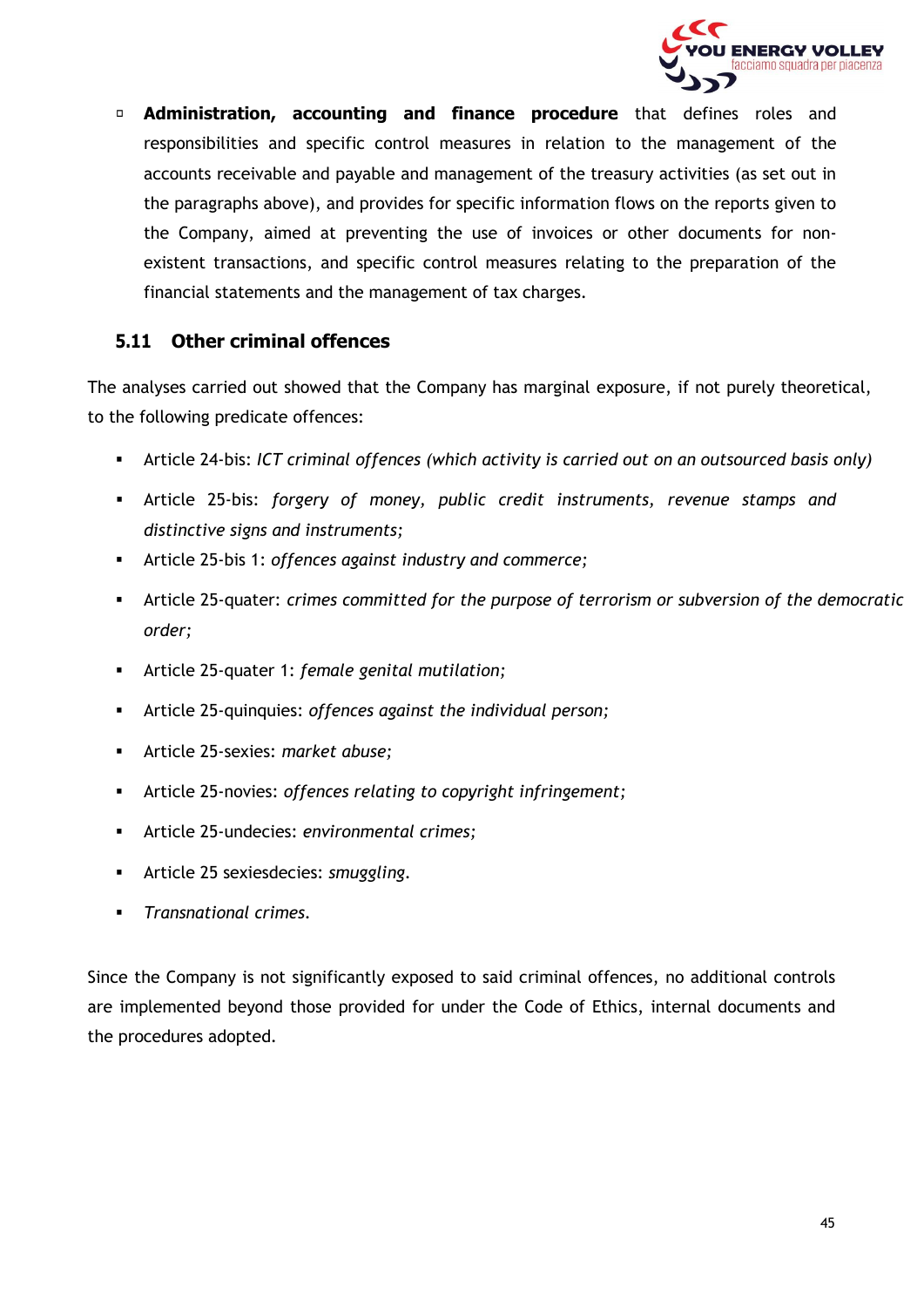

#### <span id="page-45-0"></span>**6. SUPERVISORY BOARD**

#### **6.1 Introduction**

<span id="page-45-1"></span>Under article 6, the Legislative Decree requires, as among the conditions needed for the Entity to avoid having to answer to any predicate offences committed in it, the need to entrust a Body of the entity, with independent powers of initiative and control, with the task of monitoring the functioning and compliance of the organisation and control model set up, and ensuring its update $^1$ .

In accordance with that provision, the Company has a Supervisory Board, of a monocratic nature, and appointed directly by the Sole Director.

The performance of its duties by the Supervisory Board constitutes an essential element for the exemption provided for under the Decree.

#### **6.2 Appointment and composition**

<span id="page-45-2"></span>The Supervisory Board is monocratic, with the member chosen from among persons who are qualified and equipped with a high level of professionalism and in possession of the requirements of integrity as referred to by article 4, Decree no. 516 of 30 December 1998.

The Supervisory Board is appointed by the Sole Director by decision in which the duties and powers are indicated, along with the duration of the appointment and the remuneration due, and the budget assigned to the Supervisory Board.

<span id="page-45-3"></span>The appointment decision shall be promptly communicated through adequate means of communication.

### **6.3 Duration in office, replacement and removal of the members of the Supervisory Board**

In order to guarantee full autonomy and independence, the Supervisory Board will remain in office until removal and/or loss of office as established upon appointment by the Sole Director.

The loss of the subjective requirements of integrity shall result in the immediate loss of office. In the case of loss of office, death, resignation or removal, the Sole Director will promptly replace the outgoing member.

 $1$  From 1/1/2012, the job of monitoring the effectiveness of and the compliance with the models, and of overseeing their updates (function up till then entrusted to the Supervisory Board) may be carried out, in limited companies, also by the board of statutory auditors, the oversight board or the management control committee. As established by article 14, paragraph 12 of Law 183/2011 (2012 Stability Law) which introduced paragraph 4-bis to article 6 of Legislative Decree 231/01.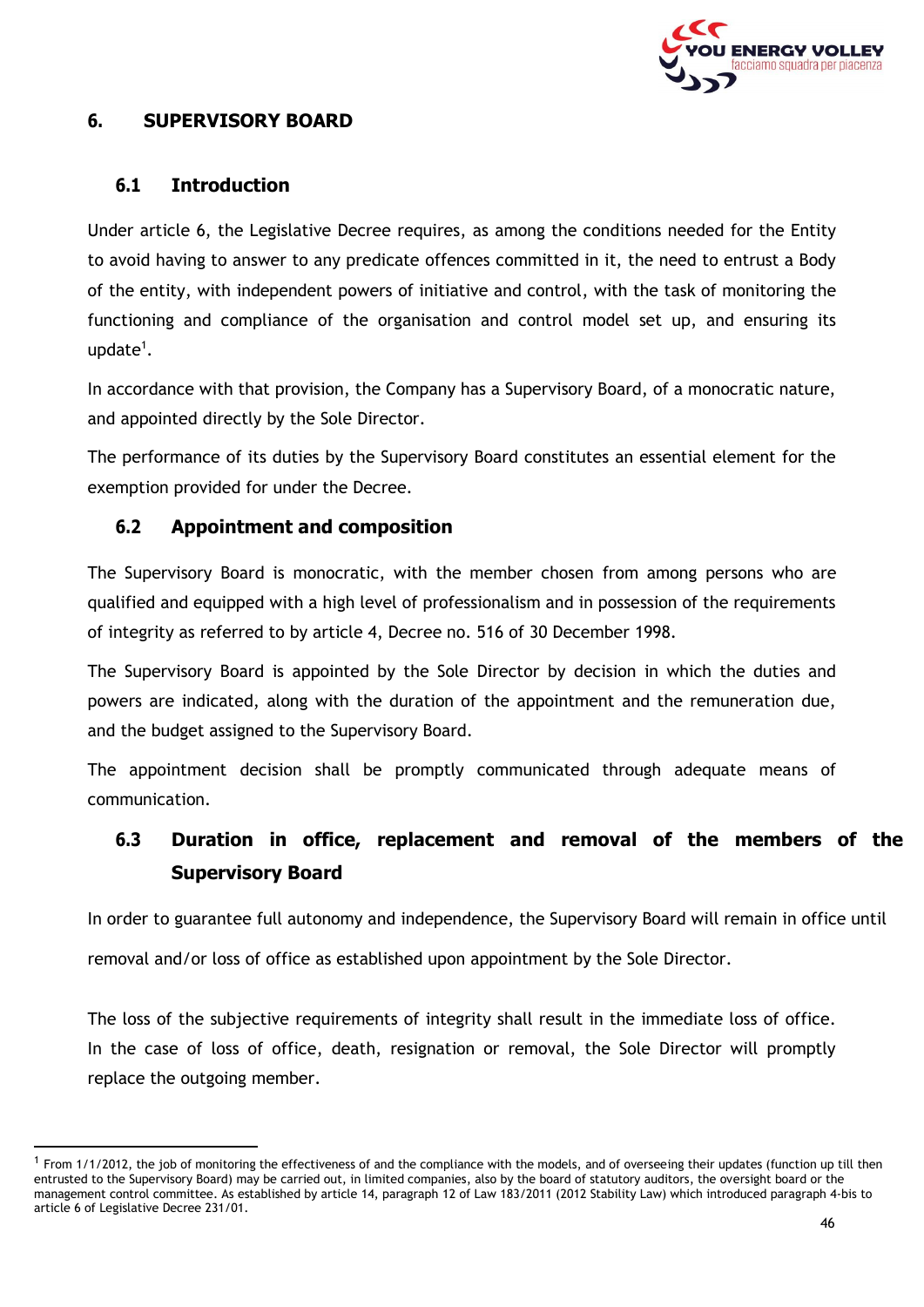

Any removal of the Supervisory Board may occur solely for just cause, by decision of the Sole Director, where "just cause" refers to serious negligence in the performance of the duties related to the appointment, including but not limited to:

- the failure to draw up the reports on the activities carried out to give to the Sole Director;
- **EXEC** failure to check the reports given to the Supervisory Board, regarding the commission or alleged commission of the criminal offences governed by the Decree, and the breach or alleged breach of the model or the procedures established to implement it;
- the failure to call or hold the Supervisory Board meetings during a half-year period;
- the failure to carry out the routine/ad hoc controls.

#### **6.4 Requirements of the Supervisory Board**

#### <span id="page-46-0"></span>*Autonomy and Independence*

You Energy Volley is committed to guaranteeing full autonomy of initiative to the Supervisory Board and protecting it from all types of interference or conditioning. To that end, the following is provided for:

- the Board shall not have, possibly, direct operating duties, taking account of the level of exposure to the risk of criminal offence in the department in which it operates, and will not be able to interfere in Company operations;
- in the performance of its functions, the Board is not subject to hierarchical or disciplinary power of any company body or department;
- it reports solely to the Sole Director;
- **•** the adoption of its decisions and the determination of its activities cannot be called into question.

#### *Professional competence*

In order to carry out its duties properly, it is essential that the Board guarantees adequate professional competence.

From this standpoint, the following are relevant: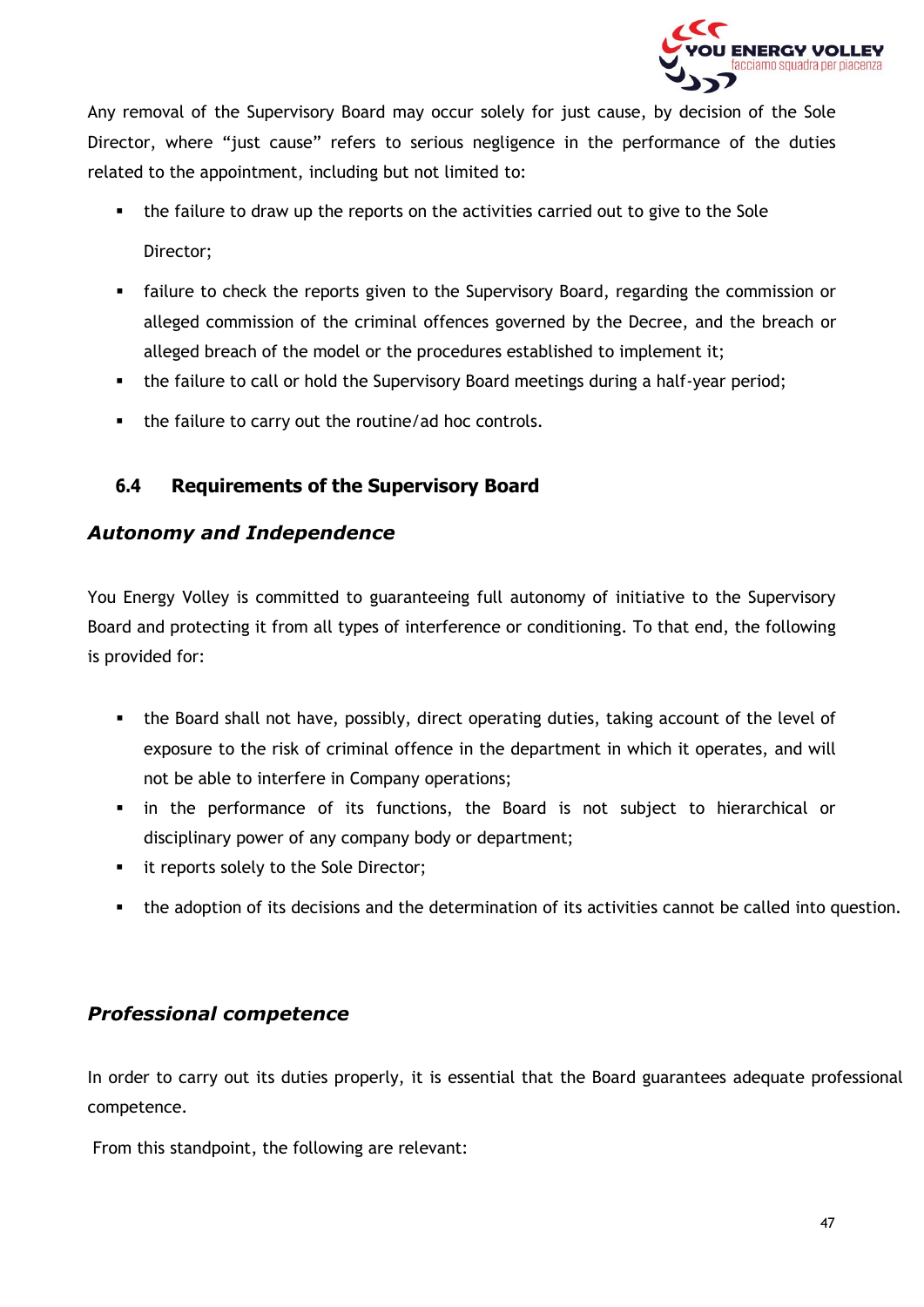

- the knowledge of legal matters (especially the structure and mechanisms relating to committing the predicate offences and the Decree as a whole);
- an in-depth awareness of the organisational structure of the Company;
- adequate competence in auditing and control matters (analysis techniques and risk evaluation).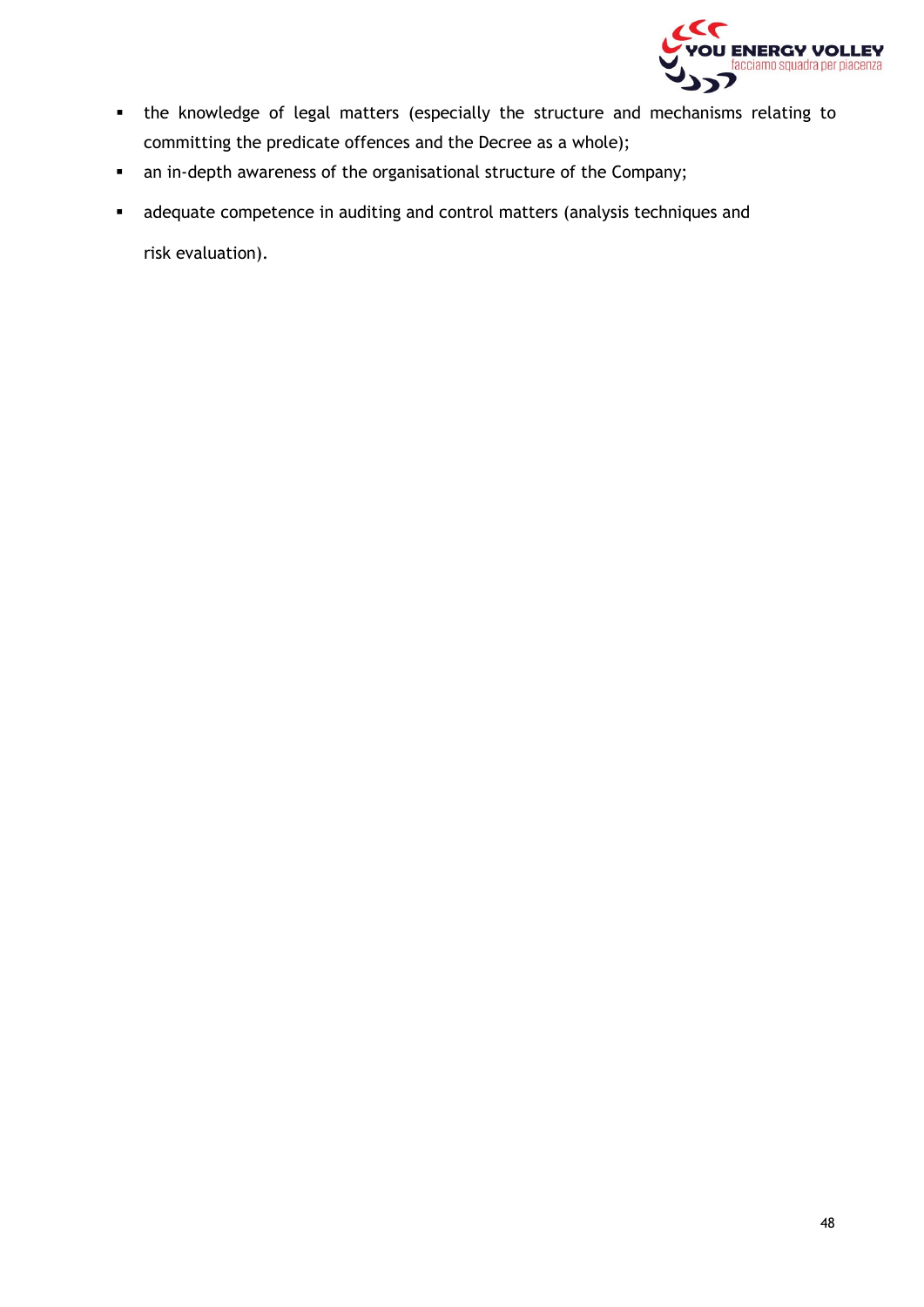

#### *Integrity and absence of conflict of interests*

This requirement should be understood as follows:

- **.** the member of the Supervisory Board is chosen from among persons who are qualified and equipped with a high level of professional competence, and in possession of the requirements of integrity as referred to by article 4, Decree no. 516 of 30 December 1998.
- the Supervisory Board must refrain from getting involved in any situation that could give rise to a

real conflict of interest.

#### *Continuity of action*

The continuity of action by the Supervisory Board shall be guaranteed through the duration and opportunity to be removed from office for just cause as described above.

#### **6.5 Resources of the Supervisory Board**

<span id="page-48-0"></span>The Sole Director shall assign the Supervisory Board the human and financial resources considered adequate to be able to carry out the tasks, and in any case suitable with respect to the size of the Company and the duties of the Supervisory Board in accordance with the level of exposure to risk.

With regard to the financial resources, the Board may set a budget, assigning it

on an annual basis, also at the proposal of the Board itself.

With regard to the human resources, the Supervisory Board may avail of the staff assigned to it, external consultants and the assistance of all the Company's departments.

In the case of necessity, the Supervisory Board may ask the Sole Director, by

written, reasoned communication, to assign it further human or financial resources.

#### **6.6 Calling meetings**

<span id="page-48-1"></span>The Supervisory Board will meet each time it is considered appropriate: the Board will hold a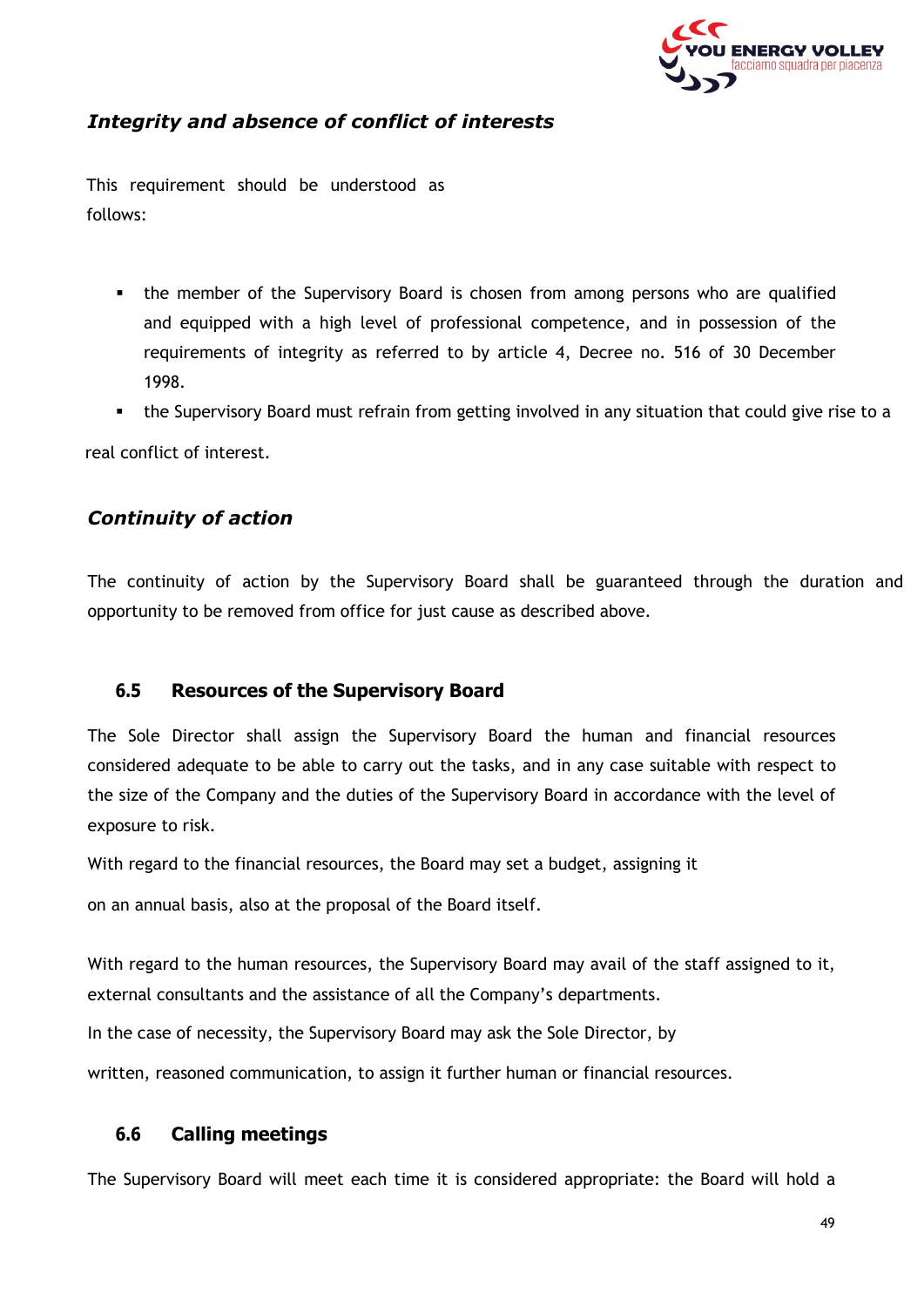

minimum number of three meetings per year. Specific minutes will be drawn up for every meeting, signed by everyone taking part.

#### **6.7 Confidentiality obligations**

<span id="page-49-0"></span>The Supervisory Board must maintain confidentiality with regard to the news and information acquired in the exercise of its functions.

The Supervisory Board will ensure the confidentiality of the information that it comes into possession of, especially if relating to the reports that it should receive regarding alleged breaches of the model. Additionally, the Supervisory Board shall not look for or use confidential information for other purposes besides those under article 6, or in any case, for reasons that do not comply with the functions of the Supervisory Board, except in the case of express and informed authorisation.

All information held by the Supervisory Board will be treated in accordance with prevailing legislation in that area, and in particular, in accordance with the European Regulation for the protection of personal data (Regulation (EU) no. 679/2016) and whistleblowing laws (Law 179/2017).

The failure to comply with said obligations will imply the automatic loss of office as member of the Supervisory Board.

#### **6.8 Duties and powers of the Supervisory Board**

<span id="page-49-1"></span>In accordance with the provisions of article 6, paragraph 1 of the Decree, which assigns the duty to supervise the functioning and compliance with the model, and to oversee its updating, the following tasks will be carried out by the Company Supervisory Board:

- **EXP** check the adequacy of the model, or its ability to prevent the occurrence of unlawful behaviour, and to report any commission of it or attempts;
- monitor the effectiveness of the controls of the model;
- **•** plan inspections and review the results of previous inspections;
- verify the activities or operations identified in the areas at risk (for example updating the procedures, system of delegation of authority in terms of consistency between powers assigned and activities carried out, awareness of the models;
- **•** periodic meetings with the top management divisions of You Energy Volley and with the contact parties of the internal audit departments (accounts auditor) in order to compare, check and report on the progress of the organisation and management model
- **•** promote meetings with the Sole Director each time it considers an examination or an action to be advisable to discuss matters relating to the functioning and effectiveness of the organisation and management model;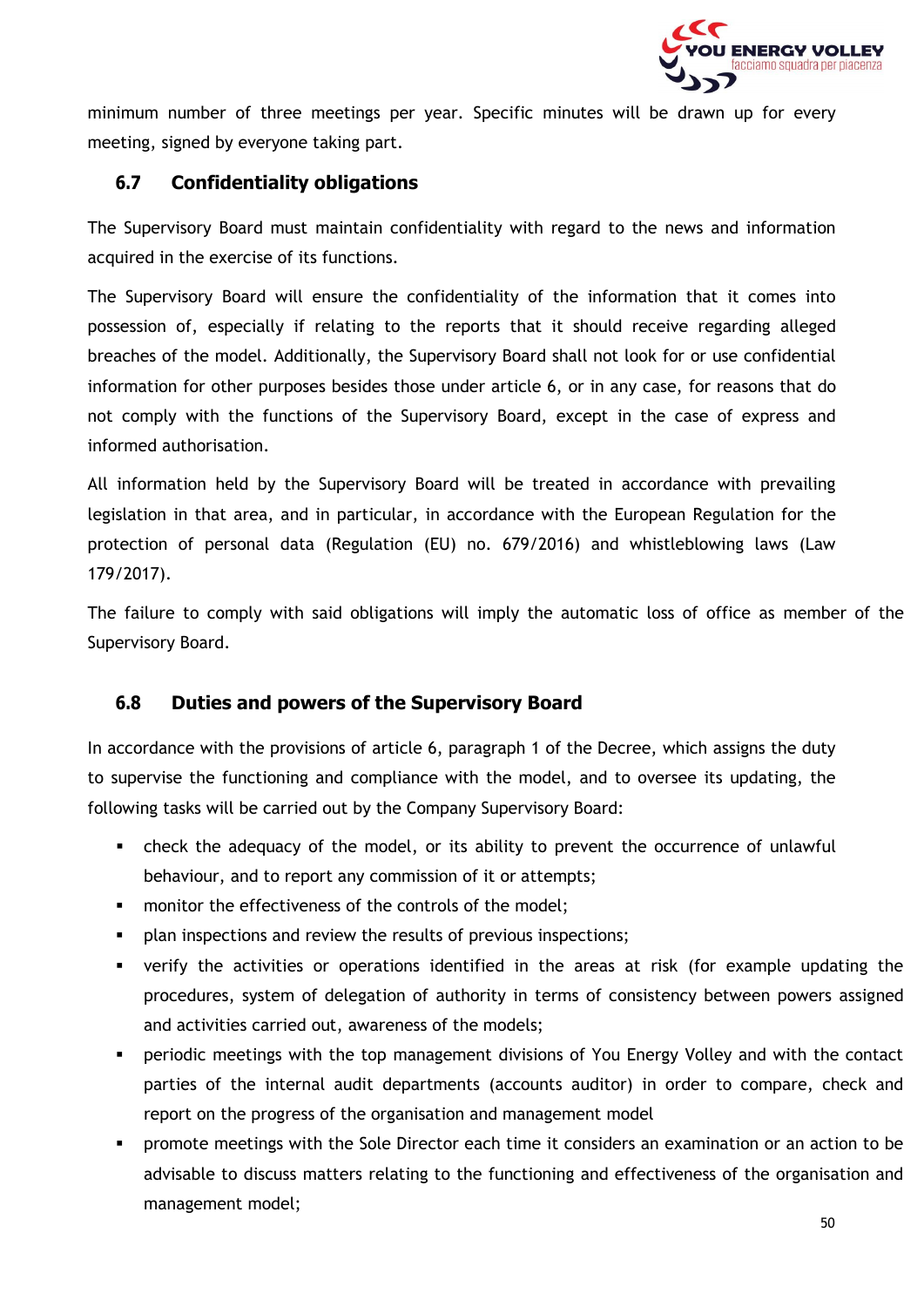

- check the effectiveness of the model, i.e., the correspondence between the actual behaviour and that formally required under the model itself;
- prepare an effective and efficient internal communication system in order to obtain reports of relevant information in accordance with the decree (reporting of any breaches and/or failure to comply with the model);
- carry out complete, timely, accurate, accessible and continuous training and information aimed at employees and business partners of the Company, especially promoting and defining the initiatives to spread awareness of the decree and the consequences resulting from its application (and management model, risk analyses, etc.);
- monitor the updating of the model:
- evaluate, with cooperation of the relevant departments, the initiatives needed to update the model,
- evaluate organisational/operational changes and legislative adjustments to prevailing laws, in terms of their impact on the organisation and management model,
	- propose to the Sole Director the amendments to the model made necessary by significant breaches of the provisions, by changes to the organisation, legislative actions that require the adjustment, or the actual commission of criminal offences,
- guarantee a flow of information towards the top management of the Company.

It should be specified that, with respect to updating the model, the adoption of any changes to it shall be the responsibility of the Sole Director, who has the direct responsibility for the adoption and effective implementation of the model.

The supervisory function is also extended to the Code of Ethics which will be monitored by the Supervisory Board.

In the performance of its duties, the Supervisory Board will always have to:

- record, including by drawing up and keeping specific reports, all the activities carried out and the measures adopted;
- record the reports and information received in order to ensure traceability of the actions;
- register and save all the documentation.

In order to perform the duties assigned to the Board, it will be given all the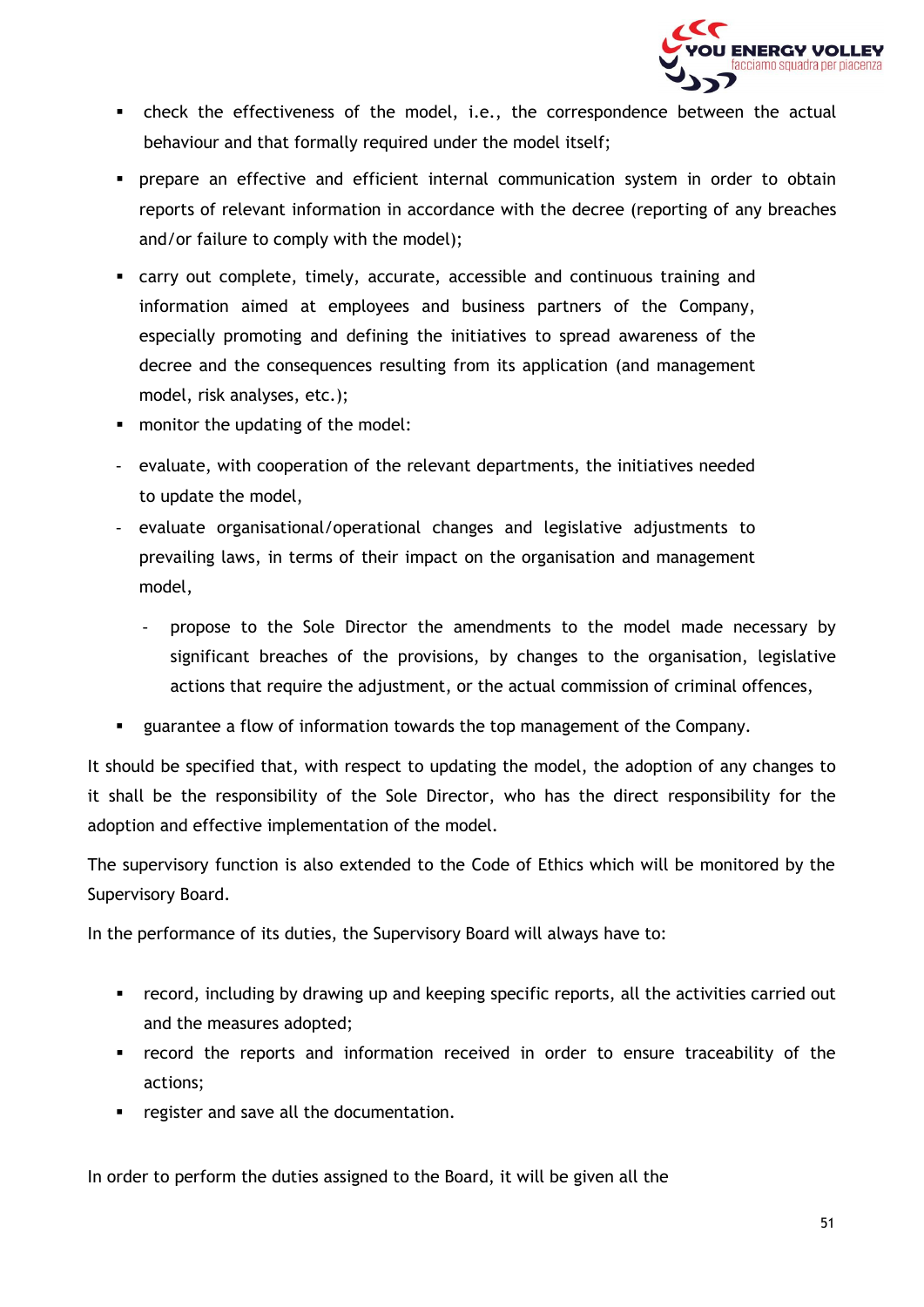

powers needed to ensure effective, prompt monitoring, especially to:

- carry out, including without notice, all the inspections considered advisable;
- freely access the areas of all departments, files and documents of the Company;
- avail of, under its direct supervision and responsibility, help from all the Company facilities or from external consultants;
- directly make arrangements for the financial resources set aside for the purpose.

#### **6.9 Management of the internal control system inspections**

<span id="page-51-0"></span>The Supervisory Board will ensure that each process of the Company at the risk of criminal offence is subject to inspection of the internal control system, with the regularity established by the Supervisory Board on the basis of the relevance and risks of the processes, and according to the results of the inspection reports from previous years. The Supervisory Board may also decide to carry out extraordinary inspections of the internal control system on the basis of specific reports, or for reasons linked to changes in the organisation or if the identification of critical issues makes it advisable.

The inspections may also be carried out by staff who are not part of the Supervisory Board provided they have skills similar to those required for the Supervisory Board.

The inspections on the internal control system shall be carried out on the basis of a programme drawn up by the Supervisory Board and agreed with the Sole Director. The programme will be drawn up in accordance with the state of importance of the activities subject to inspection.

The inspections of the internal control system will be carried out using instruments such as:

- interviews,
- examination of documentation,
- **■** direct observation of the activities,
- feedback lists (if specific ones are needed for the process).

<span id="page-51-1"></span>The results of the Supervisory Board activities shall be shared with the Sole Director through the annual report.

#### **6.10 Reports and communications to the Supervisory Board**

#### **Reports (whistleblowing)**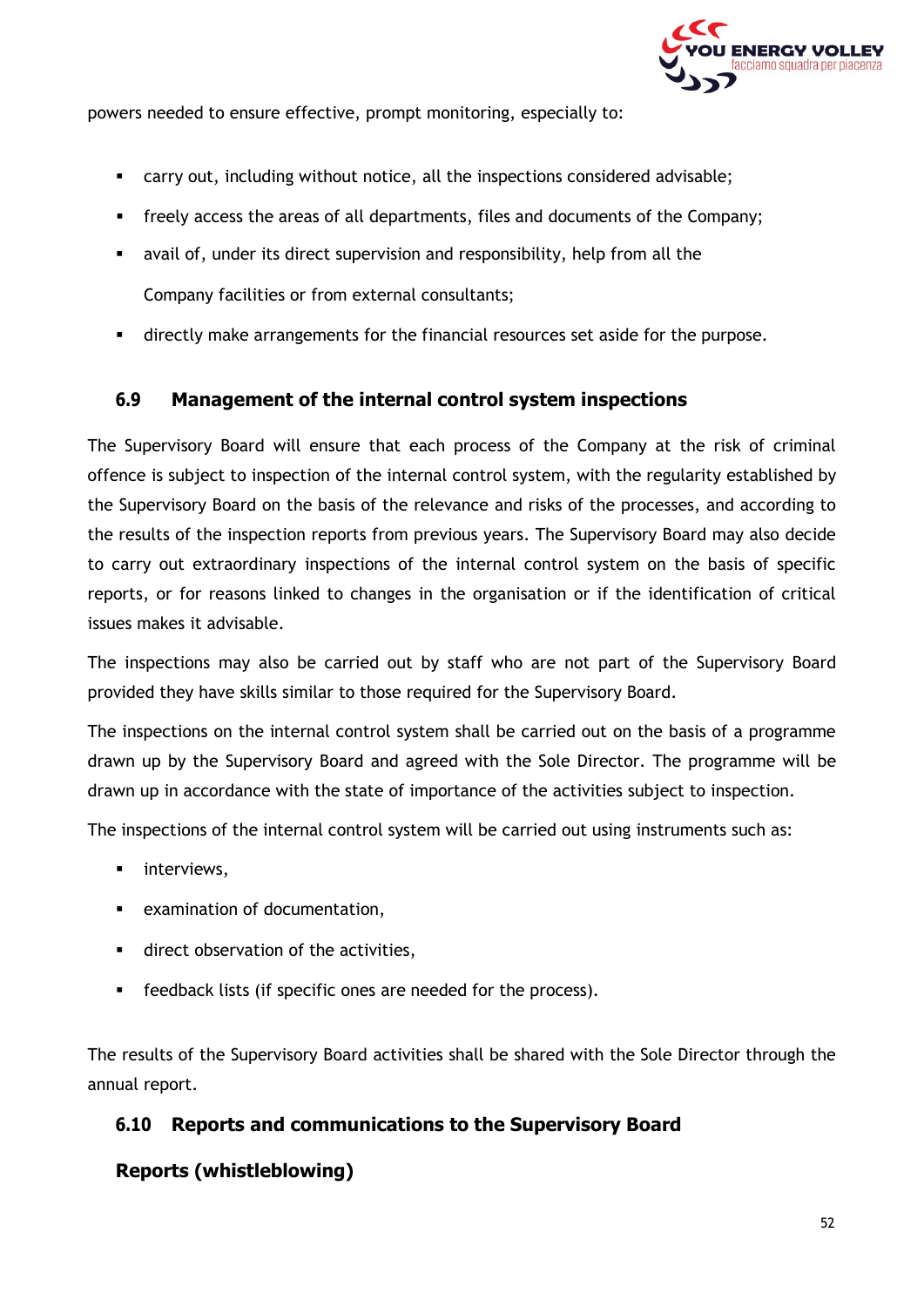

In accordance with the laws on whistleblowing and article 6, paragraph 2-bis Legislative Decree 231/2001, the Company recognises and protects the right of top management, and likewise, subordinates, the make reports of alleged unlawful behaviour or breaches of this organisation, management and control model that they become aware of due to their jobs.

The Company provides for confidential whistleblowing channels for reports of alleged breaches of professional behaviour and/or ethics principles referred to by prevailing internal and external prevailing laws and rules and/or unlawful or fraudulent behaviour that refers to employees, member of the company bodies, group companies and third parties (suppliers, consultants, business partners) which could directly or indirectly cause economic-equity damage and/or harm the image of the Company.

All employees, members of company bodies or third parties (suppliers, consultants, business partners) that have relations and business relations with the Company have the right to make detailed reports of alleged unlawful behaviour that is relevant to the 231/01 Decree and based on precise and agreed elements of fact or breach of the organisation, management and control model, making them to the Supervisory Board.

The reports can be submitted or sent by ordinary post to You Energy Volley S.S.D.R.L. (Via Tirotti, 54 - 29122 Piacenza) reserved to the attention of the Supervisory Board or alternatively, sending them via email to its email address [Odv231@youenergyvolley.it.](mailto:Odv231@youenergyvolley.it)

The Company guarantees confidentiality and the anonymity of the reporting party in order to exclude

the hypothetical risk of retaliation and/or discrimination against the party making the report.

With respect to the whistle-blower, no type of retaliation or discrimination is permitted that would have effects on the working conditions for reasons related to the complaint, with discriminatory measures being understood to be any unjustified disciplinary action, harassment at the workplace or any other form of retaliation that would make working conditions intolerable.

All types of abuse when making a report are equally prohibited such as the intent to defame or slander or libel, the improper use or intentional exploitation of the whistleblowing right. To that end, the Company reserves the right to pursue the wrongful use of the instrument (abuse of rights) imposing disciplinary sanctions in proportion to the severity of the case.

#### **6.11 Flow of information to the Supervisory Board**

<span id="page-52-0"></span>In accordance with article 6, paragraph 2, letter d) of the Decree, there is an obligation to notify the Supervisory Board of situations of potential risk of unlawful action or actions that could be construed as breaches of the internal control system.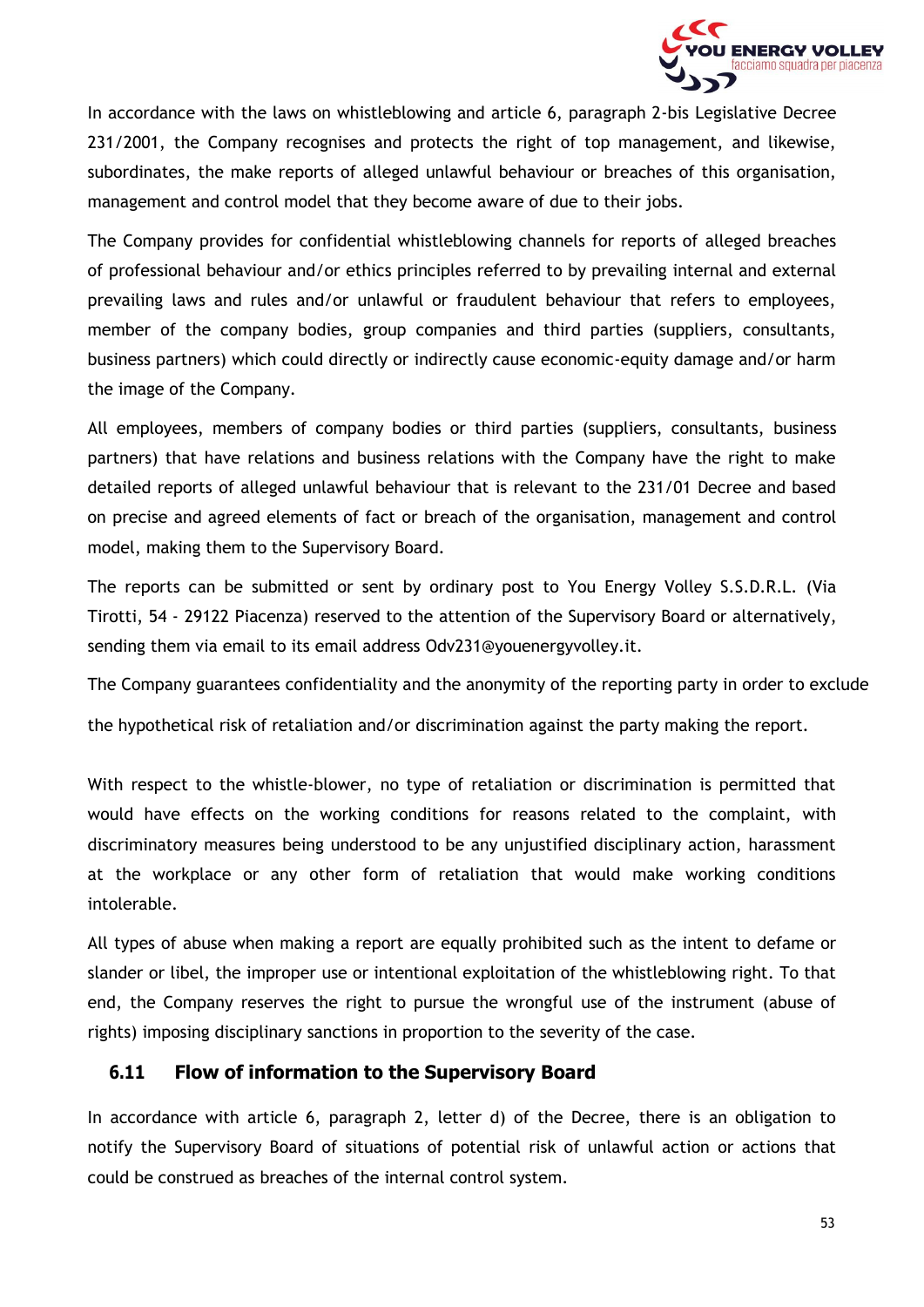

#### **Action by the Supervisory Board**

The Supervisory Board will examine all the reports that come to its attention, evaluate them and if it deems it necessary, will take action by initiating all the necessary in-depth examinations such as:

- calling the person responsible for the breach before it (or alleged breach);
- **.** involving the departments of interest with respect to the report;
- **E** accessing any source of information of the Company, document or figures considered relevant for the purposes of the analysis.

#### **Other information**

The entire Organisation (company bodies, managers and employees) will be obliged to notify the Supervisory Board of any information identified in the information flows provided for by the company procedures. The frequency of reporting may be broken down as follows:

- Event: any time the episode occurs, without undue delay;
- Supervisory Board meetings: the Board will notify, giving enough time beforehand, the company departments of its upcoming meetings so that they can prepare the information flows specified;
- Specific frequency, established on the basis of the potential criticality and the volumes linked to the report.

#### **6.12 Reporting and document management**

<span id="page-53-0"></span>In order to guarantee its full autonomy and independence, the Supervisory Board will report directly to the Sole Director.

Each year, the Supervisory Board will draw up a written report for the Sole Director which must contain the following information at least:

- the supervisory activities carried out by the Board in the reference period;
- **■** any criticalities that emerged both in terms of internal behaviour and in terms of the effectiveness of the model;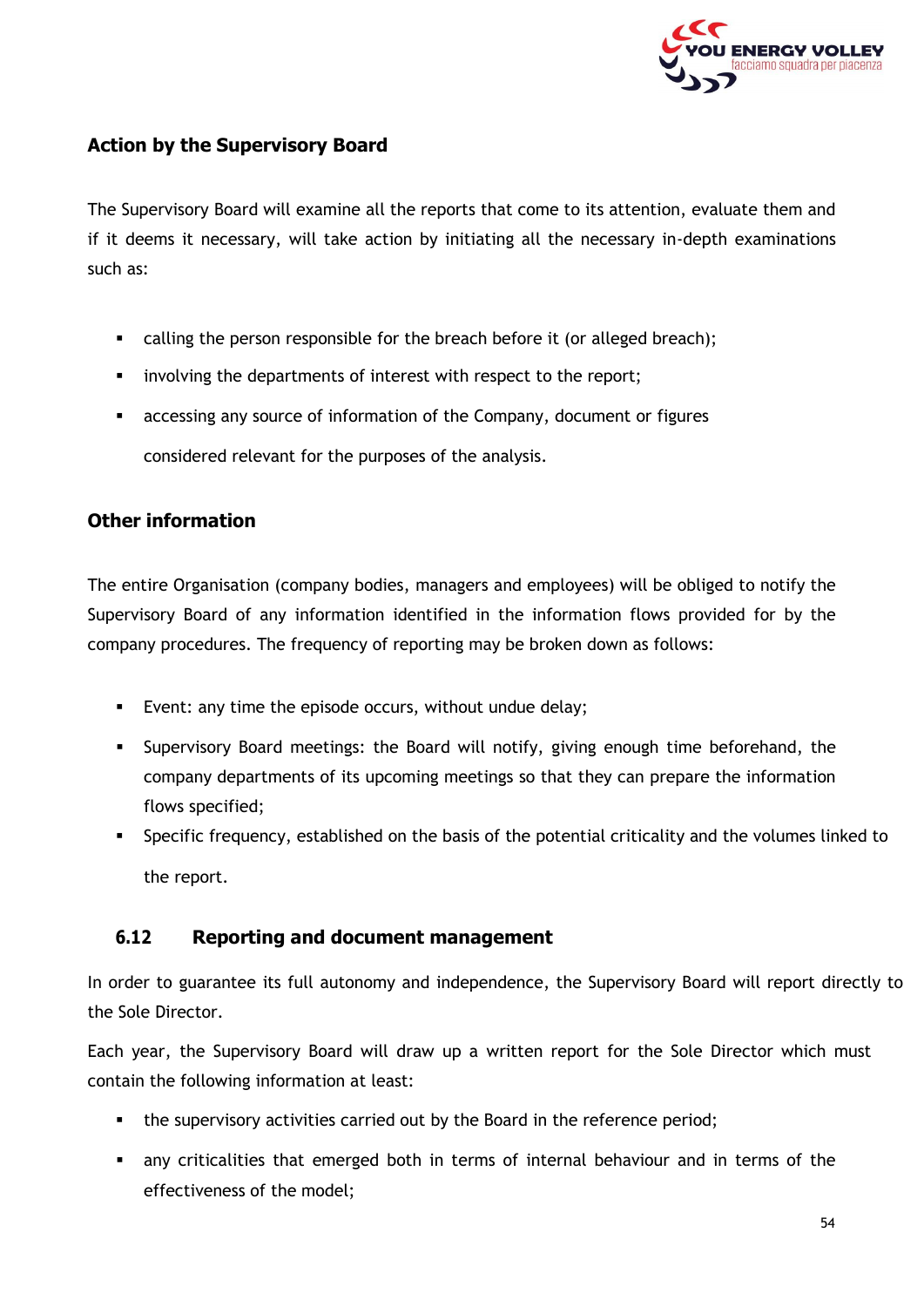

- **•** the corrective and improvement actions planned and their level of progress;
- **EXTER** a summary of the reports received from internal and external parties, including what was directly found, regarding the alleged breaches of the provisions of this model, the prevention protocols and related implementation procedures, and the result of the consequent inspections carried out;
- **EXECT** any disciplinary provisions or sanctions applied by the Company, with reference to the breaches of the provisions of this model, the prevention protocols and related implementation procedures;
- the report of any changes in the regulatory framework and/or significant amendments of the internal organisation of the Company and/or the mechanisms used to carry out the business activities that require the model to be updated.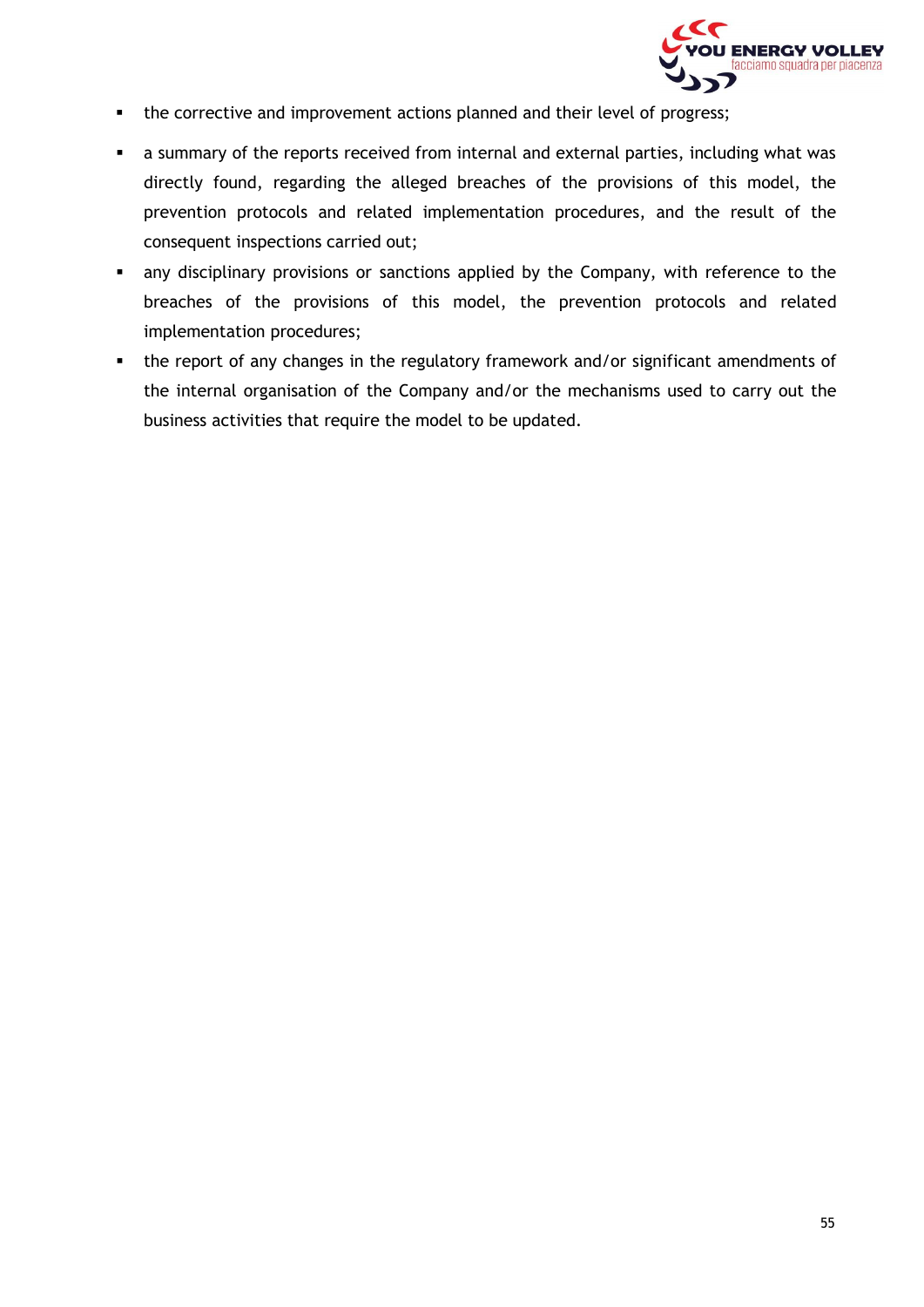

Supervisory Board meetings may be called at any time by the Sole Director to refer specific events to it or situations relating to the effectiveness and performance of the model; the Sole Director may also ask to be heard at any time if an examination or action by the Board is required regarding the adequacy of the model.

Minutes shall be taken of the meetings with the above-mentioned parties and bodies and copies of them will be kept by the Supervisory Board.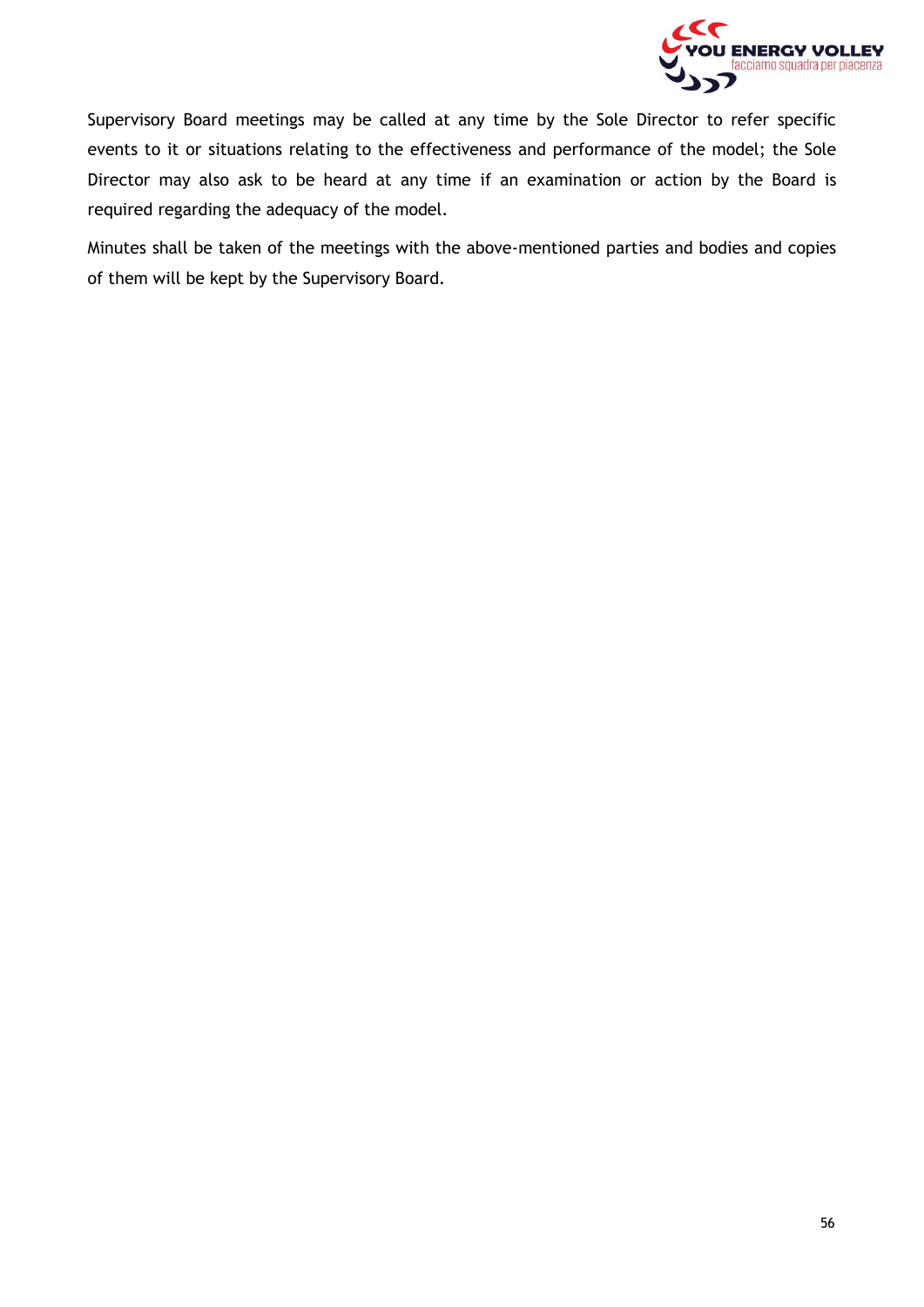

#### <span id="page-56-0"></span>**7. THE DISCIPLINARY SYSTEM**

#### **7.1 Purpose of the disciplinary system**

<span id="page-56-1"></span>You Energy Volley considers compliance with the model to be essential, and therefore, in accordance with articles 6, paragraph 2, letter e) and 7, paragraph 4, letter b) of Decree 231/01, adopted an adequate penalty system to apply in the event of the failure to comply with the rules set out under the model, since breach of said laws and measures, imposed by You Energy Volley in order to prevent the criminal offences provided for under Decree 231, would harm the relationship of trust established with the Company.

For the purpose of the application by You Energy Volley of the disciplinary sanctions provided for therein, the initiation of any criminal proceedings and their results are not necessary, since the laws and measures provided for in the model are adopted by the company on a fully autonomous basis, regardless of the criminal offence that any behaviour could cause.

Unlawful, illegal behaviour, or in any case behaviour that breaches the model may never be justified or considered less serious, even if carried out in the interest of or to the advantage of You Energy Volley. Any attempts and in particular, actions or omissions that are unequivocally aimed at breaching the rules and regulations established by You Energy Volley will also be sanctioned, even if the action has not been completed or the event does not occur for any reason.

In accordance with Law no. 179/2017 (the Whistleblowing law), the Company will also pursue the improper use and intentional manipulation of whistleblowing reports, applying the disciplinary system as provided for under the national collective contract for those cases. In accordance with the provisions of article 2 of Law 179/2017 "it is the duty of employers, in the event of disputes linked to the imposition of disciplinary sanctions, or demotions, dismissals, transfers or subjecting whistle-blowers to other organisational measures with direct or indirect negative effects on working conditions, after submission of the report, to show that said measures were based on reasons that are not connected with the report itself"

Abuse of the whistleblowing instrument by defamation or slander or libel will also be further pursued against the whistle-blower.

The Company will impose the most suitable disciplinary measures, taking account of the severity of the behaviour.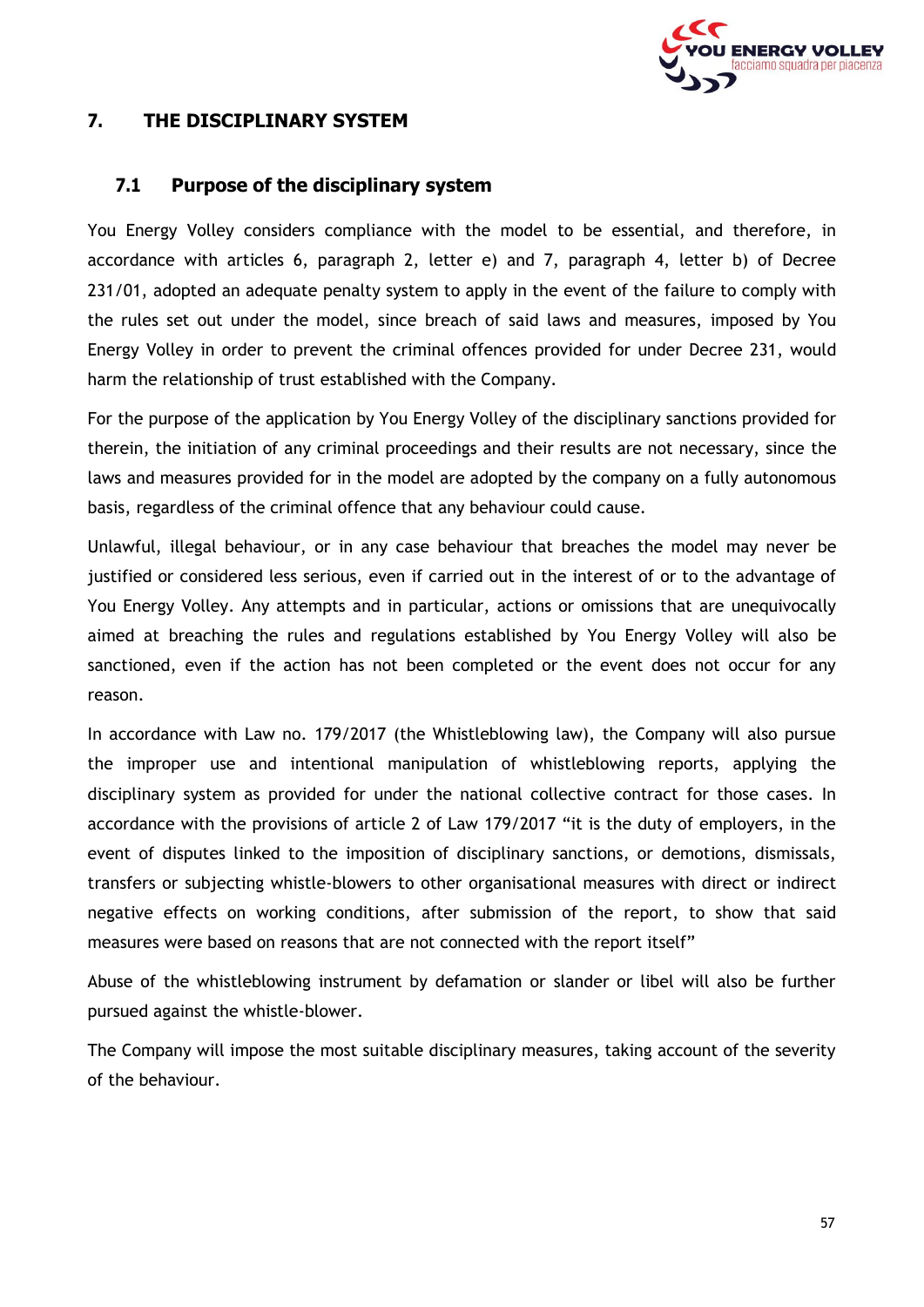

#### **7.2 Sanctions against employees**

<span id="page-57-0"></span>In accordance with applicable legislation, You Energy Volley must inform its employees of the provisions, principles, and rules contained in the organisation, management and control model through the information and training activities described in the chapter below.

Breach by employees of the provisions, principles or rules contained in the model prepared by You Energy Volley to prevent the commission of criminal offences described under Decree 231 shall constitute a disciplinary offence, which can be punished in accordance with the procedures challenging the breaches and imposition of the consequent sanctions provided for under the applicable National Collective Labour Contract in accordance with what is set out and described in the section "Disciplinary measures" and in accordance with the provisions of article 7 of the Workers Statute, set out below.

The disciplinary system relating to the model was established in due respect for all labour related legal provisions. No different mechanisms or sanctions to those already codified and reported in the collective contracts and trade union agreements are provided for. The applicable National Collective Labour Contract provides for a variety of sanctions that can form, on the basis of the severity of the offence, the sanction to impose. Disciplinary offences relating to the activities identified as at risk of criminal offence include but are not limited to:

■ the failure to comply with the principles contained in the Code of Ethics or

behaviour that is not in any case compliant with the rules of the Code of Ethics;

- the failure to comply with laws, rules and procedures established under the model;
- the lack, incomplete or untruthful documentation or unsuitable storage of it needed to ensure the transparency and verification of the activities carried out in compliance with the procedural rules set out under the model;
- the breach or circumvention of the control system, carried out by the removal, destruction or alteration of the documentation provided for by the procedures mentioned above;
- the obstructing of controls and/or unjustified prevention of access to the information and documentation by the parties in charge of the controls, including the Supervisory Board.

The above-mentioned disciplinary offences may be punished, in accordance with the severity of the action, with the following measures:

- verbal warning;
- written warning;
- fine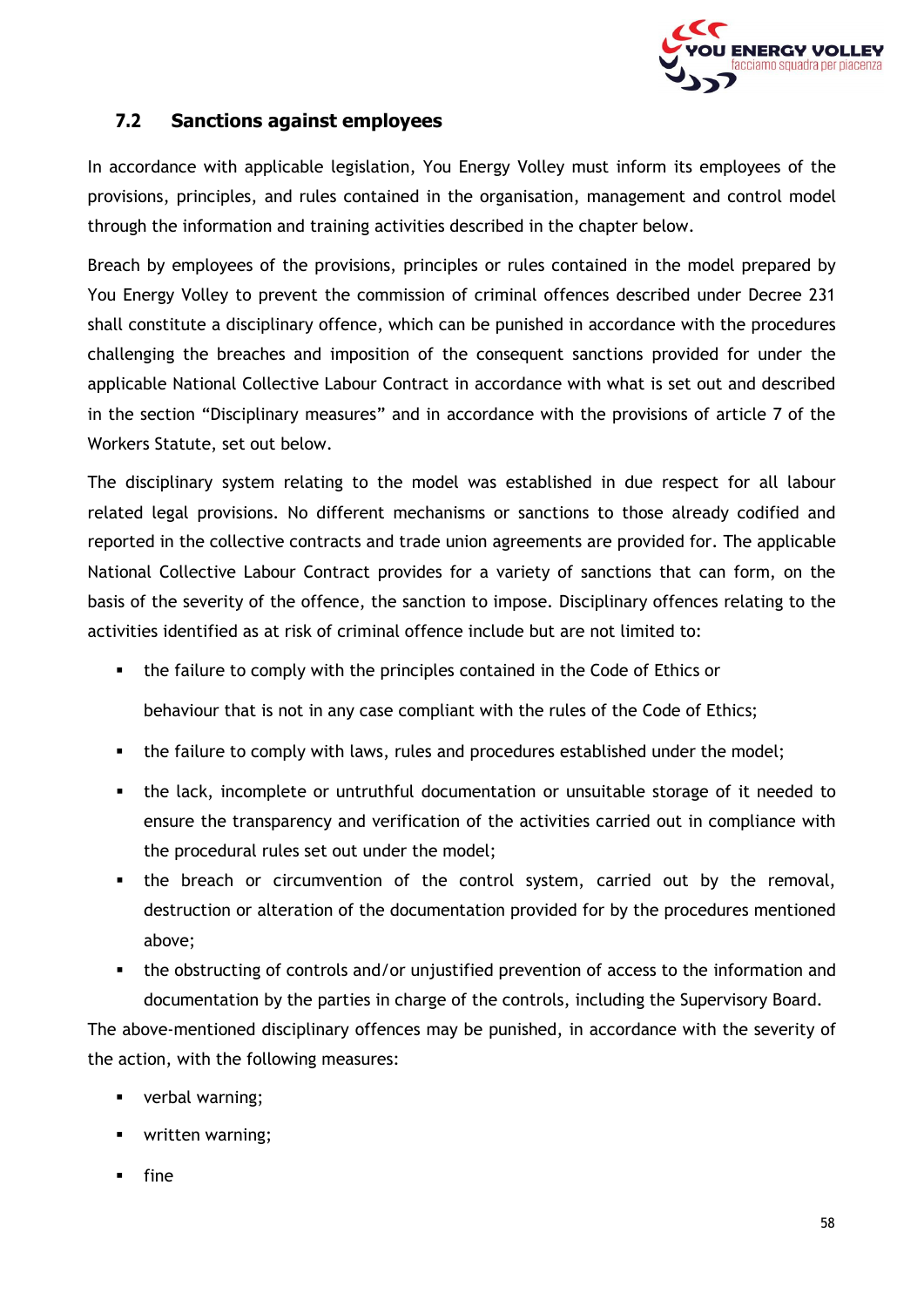

- **■** suspension
- dismissal.

The sanctions must be imposed by having regard to the severity of the offences: considering the extreme importance of the principles of transparency and traceability, and the relevance of the monitoring and control activities, the Company will be led to applying the provisions of greater impact against those offences which, by their very nature, infringe the principles on which this model is based. Similarly, for the purpose of giving an example, the management in total autonomy of an entire process that includes both the authorisation stage, and the accounting stage, which give rise to (or could give rise to) a risk from those listed in the special part of this model, could lead to, following completion of the disciplinary procedure, dismissal from the functions involved.

The type and extent of each of the sanctions must be applied by taking account of:

- the intent behind the behaviour or the degree of negligence, imprudence or inexperience, also with regard to the predictability of the event;
- **.** the overall behaviour of the worker, with special regard to the existence or not of previous disciplinary actions against said worker, within the limits of the law;
- the worker's job;
- the position and level of responsibility and autonomy of the people involved in the facts constituting the offence;
- other specific circumstances relating to the disciplinary offence.

The Supervisory Board will have the responsibility to check and evaluate the suitability of the disciplinary system in light of Decree 231. The Supervisory Board must also promptly indicate, in its annual report, the possible areas for improvement and development of this disciplinary system, especially in light of applicable developments of the law.

#### **7.3 Measures with respect to other intended users**

<span id="page-58-0"></span>Compliance by those who, in any capacity, operate in the name of and on behalf of You Energy Volley and by the rest of the intended users of the Code of Ethics rules and the model (with the model limited to the aspects applicable as the occasion arises) shall be guaranteed by the provision of specific contractual clauses regarding the applicable sanctions in the event of failure to comply with the Code of Ethics and the Model.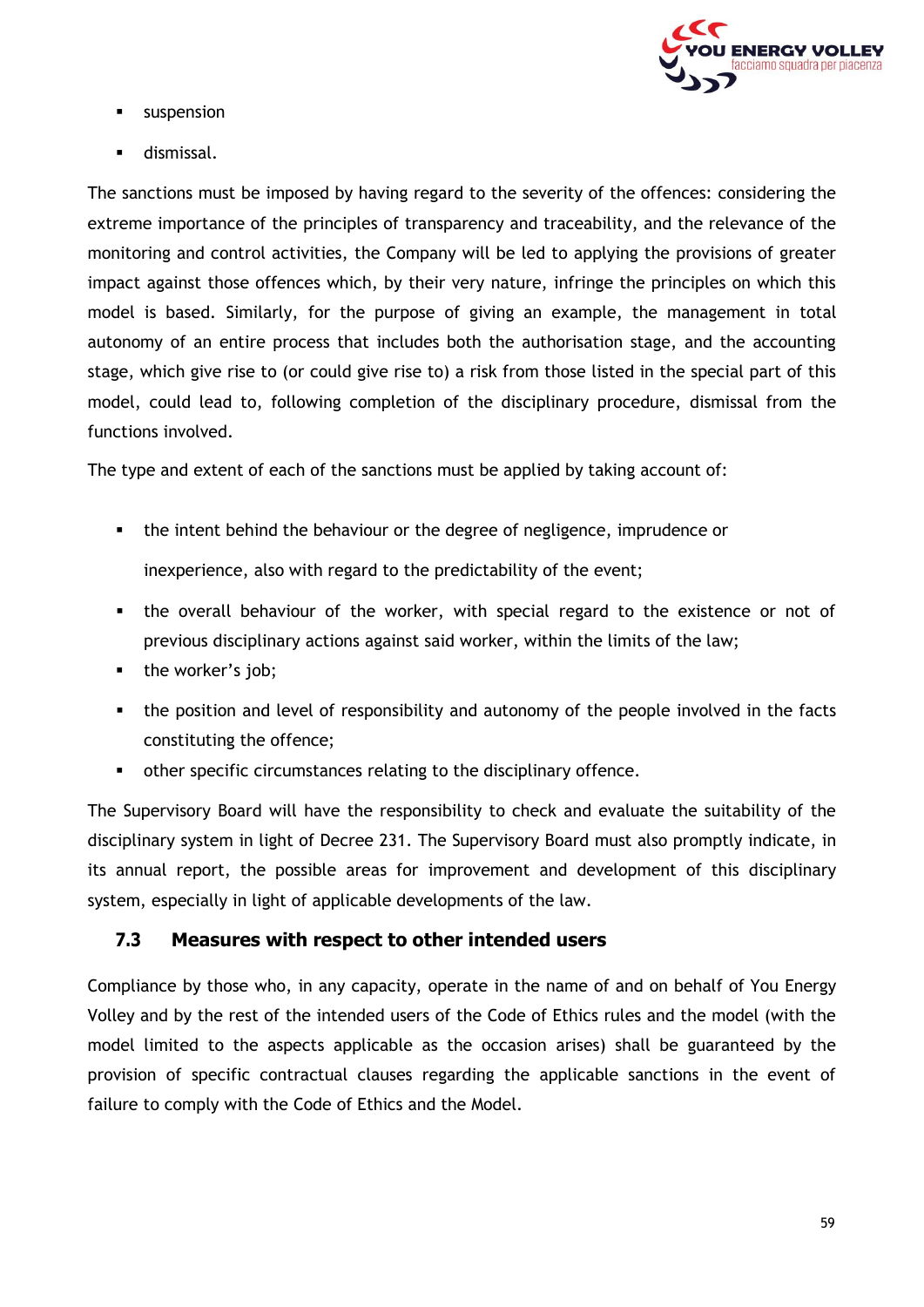

Any breach, or commission by these parties of the criminal offences provided for under Decree 231 will both be sanctioned in accordance with the provisions of the contracts entered into with them, and also through applicable legal actions to protect the Company. For example, these clauses may provide for the right to terminate the contract by You Energy Volley in the most serious cases, or the application of penalties for minor breaches.

#### **7.4 Further measures**

<span id="page-59-0"></span>You Energy Volley will have the right to avail of all other remedies permitted by law, including the opportunity to request compensation for the damage resulting from breach of Decree 231 by the above-mentioned parties.